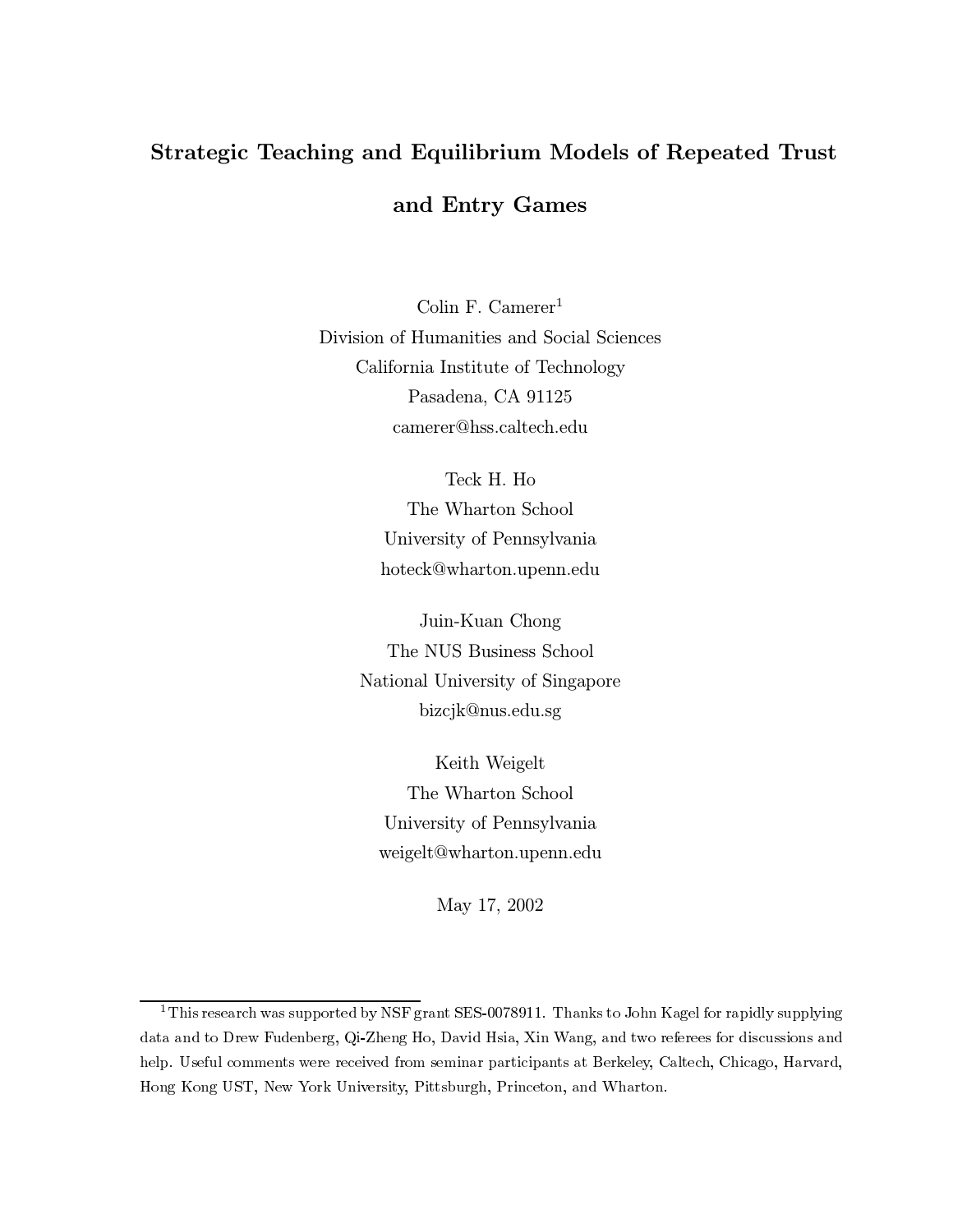### Abstract

This paper tests a model of strategic teaching in repeated trust and entry games with incomplete information. The model assumes 'short-run' players follow a one-parameter learning model (functional experience-weighted attraction). 'Long-run' players either realize how others are learning and 'teach' by maximizing their long-run payoff, or always behave honestly or aggressively. For precision, the fraction of honest/aggressive types was first measured in an experiment with one-shot games. Using data from 28 experimental sessions of eight-period trust and entry supergames (25,000 observations), the model fits modestly better than a quantal-response equilibrium benchmark, and both models predict much more accurately than chance. Estimates show most players are sophisticated, and become more sophisticated with experience. Direct measures of subjects' beliefs are weakly correlated with implicit model beliefs, but are extremely accurate and do not show the overconfidence found in many psychological studies.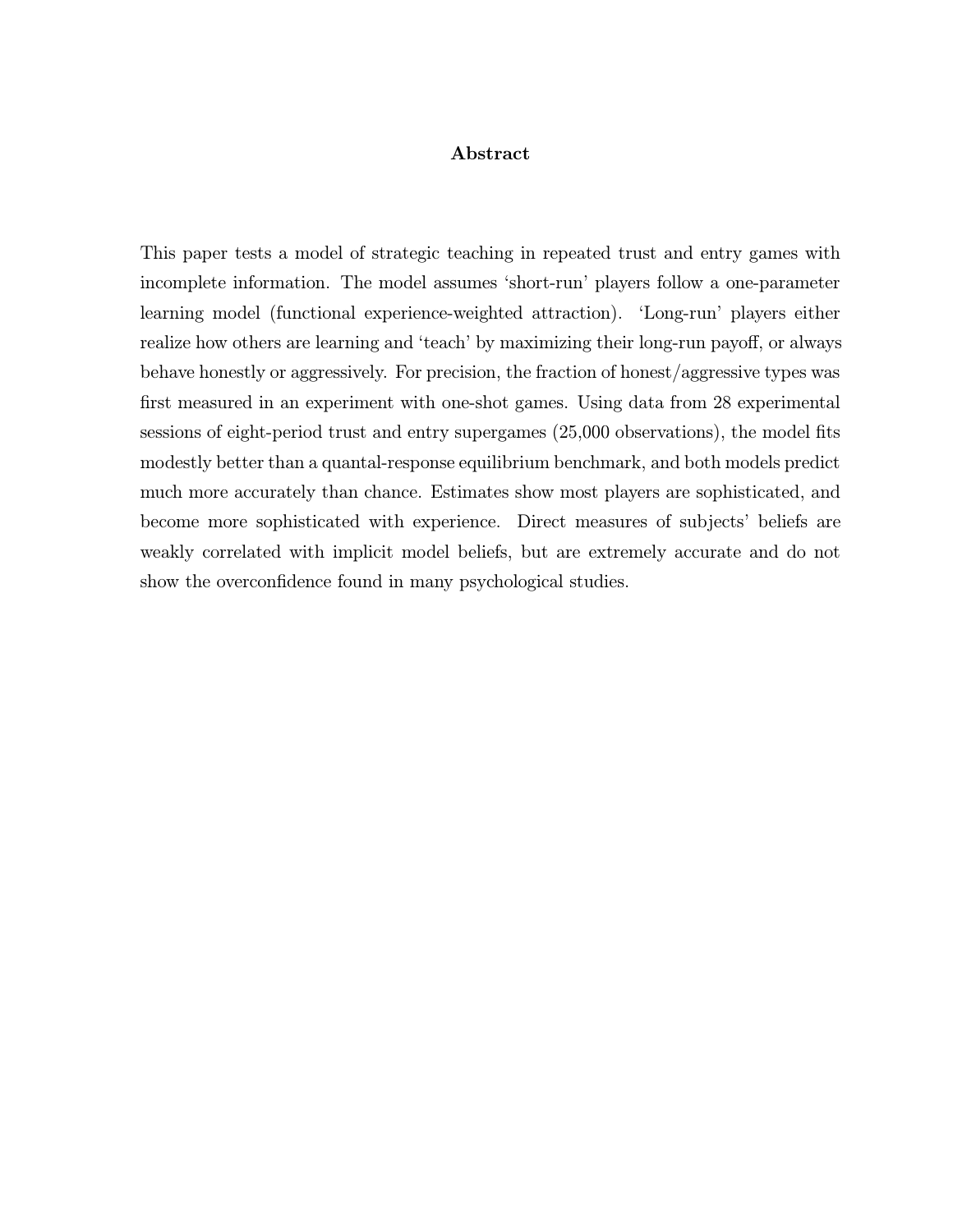### Introduction  $\mathbf{1}$

Statistical models of learning have been applied to many experimental games. But most of the learning models are adaptive, and were applied to simple games. This paper tackles a harder problem. We apply a model in which some players are "sophisticated"that is, they believe others are adaptive. The sophisticated players also know they will play the adaptive learners repeatedly, so they have an incentive to "teach" the learners what to expect (which later benefits the teachers). Sophistication without teaching has been incorporated in Stahl (1999) and Cooper and Kagel (2001). Teaching has only been studied by Camerer, Ho, and Chong (2002).

Strategic teaching has been proposed as a boundedly rational theory of reputation formation (see Fudenberg and Levine, (1989), Watson (1993), and Watson and Battigali  $(1997)$ ). It is a promising way to explain the fact that the way players are rematched changes how they behave in experiments, and the fact that experienced subjects in experiments on repeated games of incomplete information behave in ways which are reasonably approximated by very complex, counter-intuitive Bayesian sequential equilibrium predictions, except in finite games when standard theories predict unraveling and no reputation-building. Camerer and Weigelt (1988a) suggested that the remarkable approximation of sequential equilibrium to data explained by a heuristic learning process. Strategic teaching is a good candidate for the sort of heuristic model they had in mind.

Extending learning models to include teaching is important for extending their applicability to important economic settings. Many transactions in the economy- perhaps most- are conducted repeatedly by players who know the history of behavior by others and anticipate future interactions. Examples include employment relations, banking relationships, long-standing corporate rivalries, customers who are loyal to retailers, cartels, and so forth. Learning models which do not include the possibility of teaching have little to say about these important exchange relationships.

Camerer, Ho and Chong (2002) applied a parameter-rich learning model to a small sample of eight trust game sessions. However, parameter-rich learning quickly becomes unwieldy when applied to asymmetric games if players in different roles are allowed to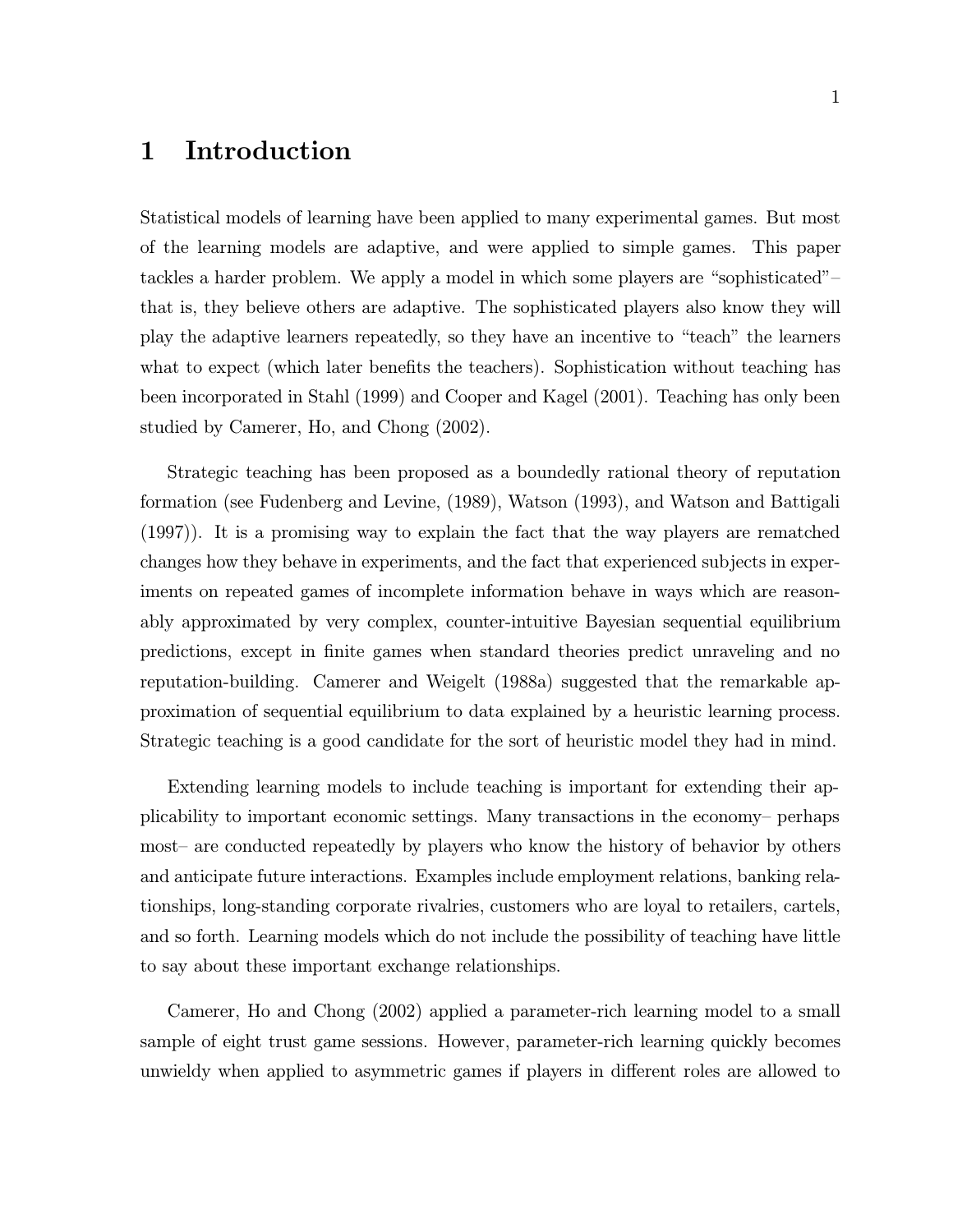$\overline{2}$ 

have different learning parameters. They used 17 parameters to model adaptive players of one type and adaptive and sophisticated teaching players of another type. As a result, parameters are not always precisely identified and vary across different experimental sessions.

This paper fits models based on strategic teaching to data from 28 experimental sessions on trust and entry-deterrence games (about 20,000 stage games). The predictive accuracy of teaching is compared to a generalized equilibrium model called agent-based quantal response equilibrium (AQRE). AQRE is more general than a conventional equilibrium model because players optimize noisily and have a common prior belief that some players always prefer to behave in a trustworthy (or spiteful) way, though it is costly for those players to do so. But players in AQRE update their beliefs using Bayes' rule and anticipate accurately what others will do, so AQRE retains key properties of Bayesian-Nash equilibrium.

This paper introduces three innovations in the statistical use of strategic teaching models. First, the parametric EWA model in the learning part of the learning-teaching model is replaced by a much leaner functional experience-weighted attraction (fEWA) approach. In fEWA, fixed parameters are replaced by functions of the data. Ho, Camerer and Chong (2002) specified functions which reproduce variation in key features of learning processes across ten games; the resulting fEWA model predicts as accurately as models with more parameters. To explain teaching, three other parameters are included, which represent the strength of cross-sequence learning, and the frequencies of players who teach and players who are always honest or aggressive.

Second, the same teaching model is applied to trust and entry games which are conceptually quite different. In these two games the unusual types of player behavior (about which others are incompletely informed) are honesty or aggression. A common interpretation of the source of the unusual types' behavior is unobserved variation in personal utilities or (for firms) corporate policies or philosophies. For example, trustworthy players feel obliged to reciprocate trust, or put a positive weight on how much others earn. Aggressive incumbent firms put a negative weight on their rivals' profits or feel spiteful. But these types of tastes are essentially opposite. An obvious fear in applying such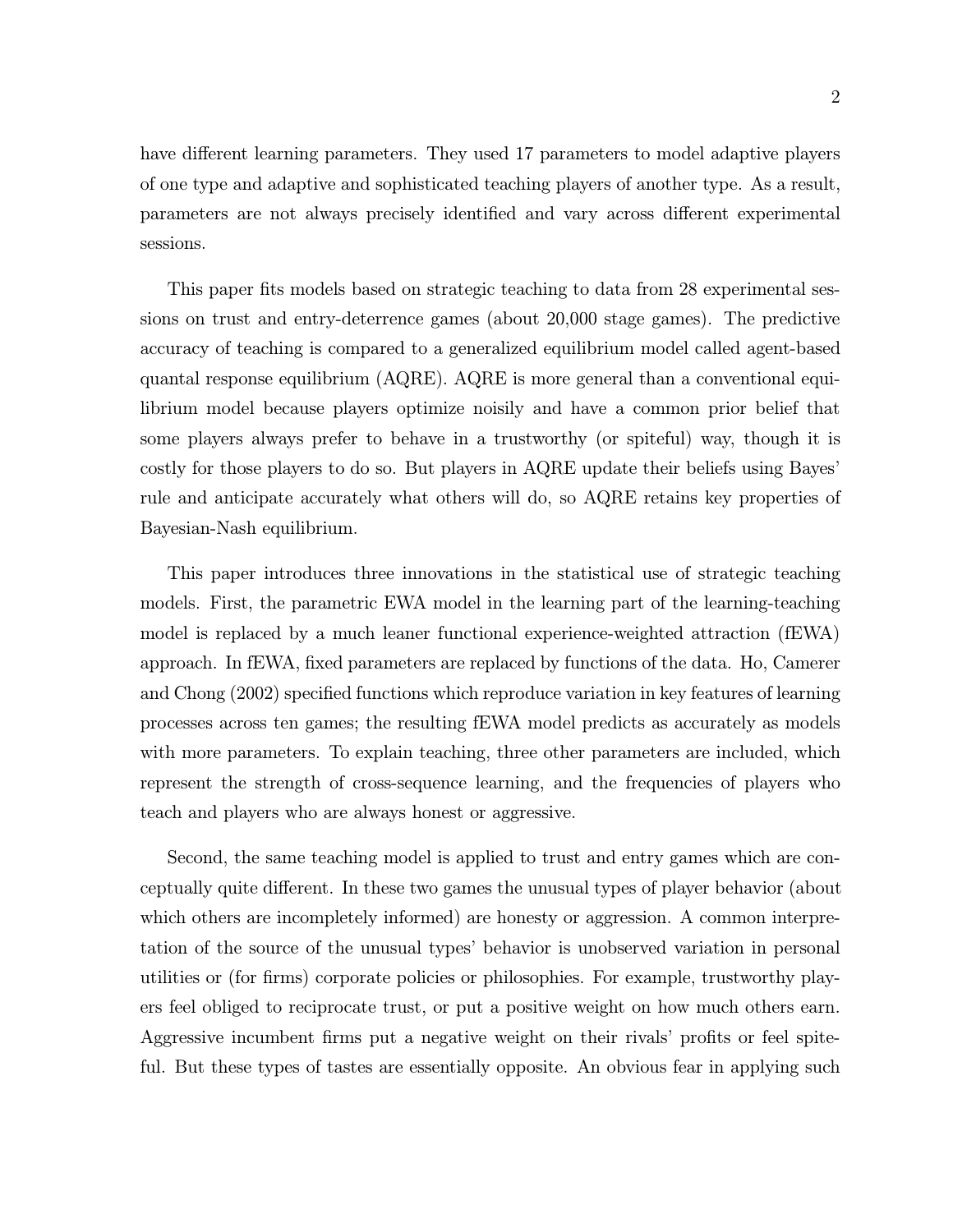models is that it is too easy to invent an ad hoc player type to explain any pattern of behavior (as Ledyard (1986) proved). However, the teaching model produces these opposite behaviors *endogenously*: Both types are Stackelberg types who choose the move they would precommit to if they could. (In trust games, players would precommit to being trustworthy if they could, to win trust and earn more; and in entry games firms would precommit to fight entry if they could, to deter entry and earn more.) We also constrain the frequency of unusual types by measuring how common they are in a separate experiment with one-shot games.

Third, in eight new trust game sessions, subjects report beliefs about the chance of a default. The belief reports serve as a diagnostic check on the models (cf. Nyarko and Schotter (2002) and Manski (2002)) and incidentally, are remarkably well-calibrated to the events that actually occur, which means the subjects know something the AQRE model is not capturing. (Also, the superb calibration in reported beliefs is the first evidence that overconfidence which is routinely observed in psychology studies disappears when incentivized subjects become expert in forecasting behavior of others like themselves in an artificial domain.)

The next section describes the adaptive parametric EWA model and fEWA. Section 3 introduces teaching. Section 4 reports results from two experiments that measured the proportions of homemade prior in trust and entry-deterrence games. Section 5 reports estimates of teaching model on three data sets from repeated trust and entry-deterrence games, and discusses subtler distinctions between the teaching and AQRE approaches. Section 6 describes measurement of subjects' beliefs and assesses their accuracy. Section 7 concludes.

### **Adaptive EWA Learning**  $\overline{2}$

We start with notation. Each of *n* players are indexed by  $i$  ( $i = 1, ..., n$ ). The strategy space of player *i*,  $S_i$  consists of  $m_i$  discrete choices, that is,  $S_i = \{s_i^1, s_i^2, \ldots, s_i^{m_i-1}, s_i^{m_i}\}.$  $S = S_1 \times \ldots \times S_n$  is the Cartesian product of the individual strategy spaces and is the strategy space of the game.  $s_i \in S_i$  denotes a strategy of player i, and is therefore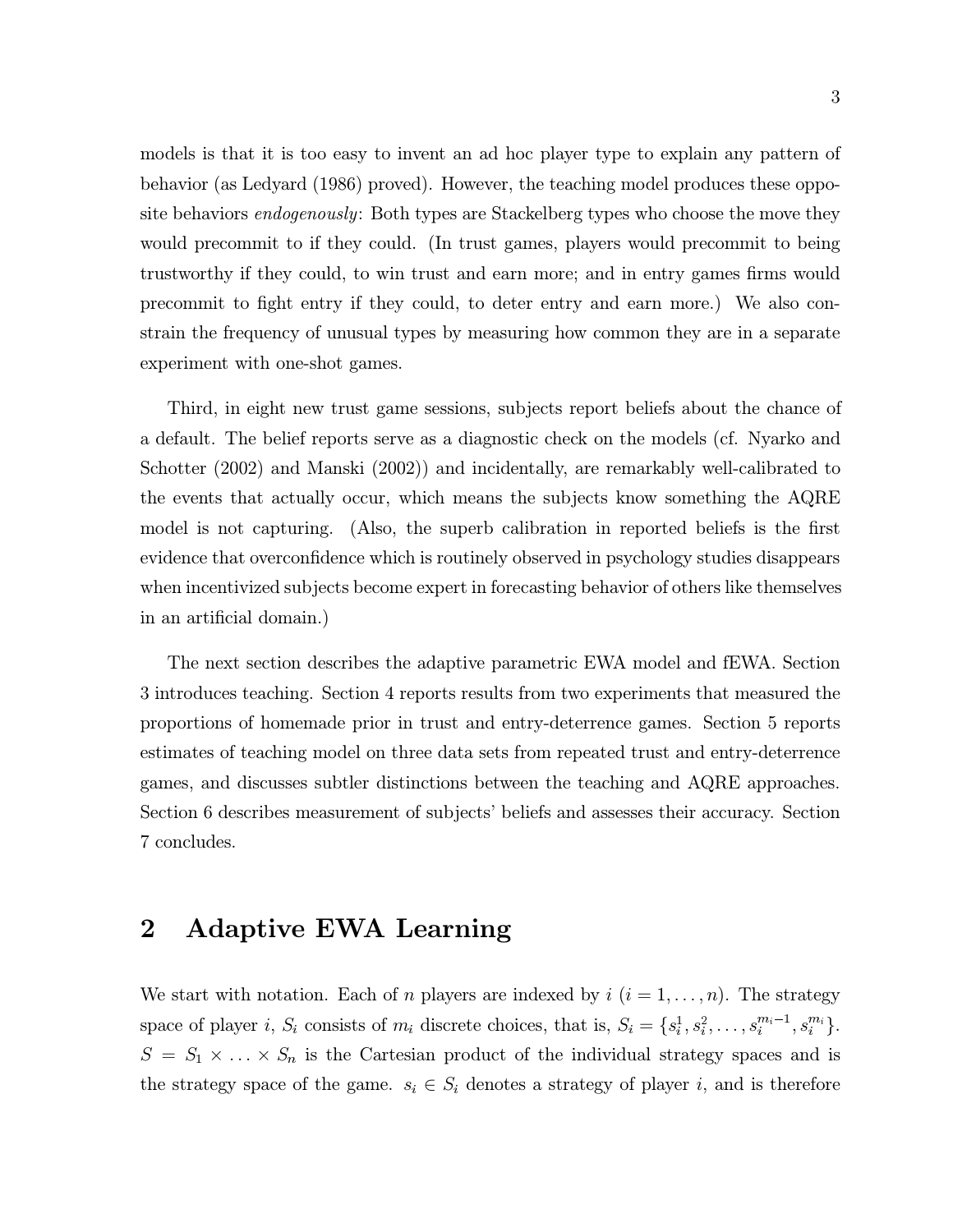an element of  $S_i$ .  $s = (s_1, \ldots, s_n) \in S$  is a strategy combination, and it consists of n strategies, one for each player.  $s_{-i} = (s_1, \ldots, s_{i-1}, s_{i+1}, \ldots, s_n)$  is a strategy combination of all players except *i*.  $S_{-i}$  has cardinality  $m_{-i} = \prod_{j=1, j\neq i}^{n} m_j$ . The scalar-valued payoff function of player i is  $\pi_i(s_i, s_{-i})$ . Denote the actual strategy chosen by player i in period t by  $s_i(t)$ , and the strategy (vector) chosen by all other players by  $s_{-i}(t)$ . Denote player *i*'s payoff in a period t by  $\pi_i(s_i(t), s_{-i}(t))$ .<sup>1</sup>

Like most learning models, the EWA model assumes each strategy has a numerical attraction which determines the probability of choosing that strategy (see Camerer and Ho (1999). Learning models require a specification of initial attractions of strategies, how attractions are updated by experience, and how choice probabilities depend on attractions. The key variable is  $A_i^j(a, t)$ , an adaptive player i's attraction of strategy j after period  $t$  has taken place.

The variables  $N(t)$  and  $A_i^j(a,t)$  begin with prior values,  $A_i^j(a,0)$  and  $N(0)$   $(A_i^j(a,0)$ could be derived from a model of first-period thinking, as in Camerer, Ho and Chong  $(2001)$ ; and  $N(0) = 1$  below for simplicity). The experience weight is updated according to  $N(t) = (1 - \kappa) \cdot \phi \cdot N(t - 1) + 1$ . Attractions are updated by weighting hypothetical payoffs that unchosen strategies *would* have earned by a parameter  $\delta$ , and weighting payoffs actually received by an additional  $1 - \delta$  (for a total weight of 1). Define an indicator function  $I(x, y)$  which equals 1 if  $x = y$  and 0 if  $x \neq y$ . Then the weighted payoff is  $[\delta + (1 - \delta) \cdot I(s_i^j, s_i(t))] \cdot \pi_i(s_i^j, s_{-i}(t)).$ 

Attractions are updated according to

$$
A_i^j(a,t) = \frac{\phi \cdot N(t-1) \cdot A_i^j(a,t-1) + [\delta + (1-\delta) \cdot I(s_i^j, s_i(t))] \cdot \pi_i(s_i^j, s_{-i}(t))}{N(t)}.
$$
 (2.1)

Attractions determine choice probabilities using a logit stochastic response rule, where  $\lambda$ is response sensitivity (infinite  $\lambda$  is best-response):

$$
P_i^j(a, t+1) = \frac{e^{\lambda \cdot A_i^j(a, t)}}{\sum_{k=1}^{m_i} e^{\lambda \cdot A_i^k(a, t)}}.
$$
\n(2.2)

<sup>&</sup>lt;sup>1</sup>In estimation we rescale payoffs by subtracting the minimum payoff so all rescaled payoffs are positive. And we convert experimental currency units to dollars so that, in principle, values of the response sensitivity  $\lambda$  can be compared across games and countries.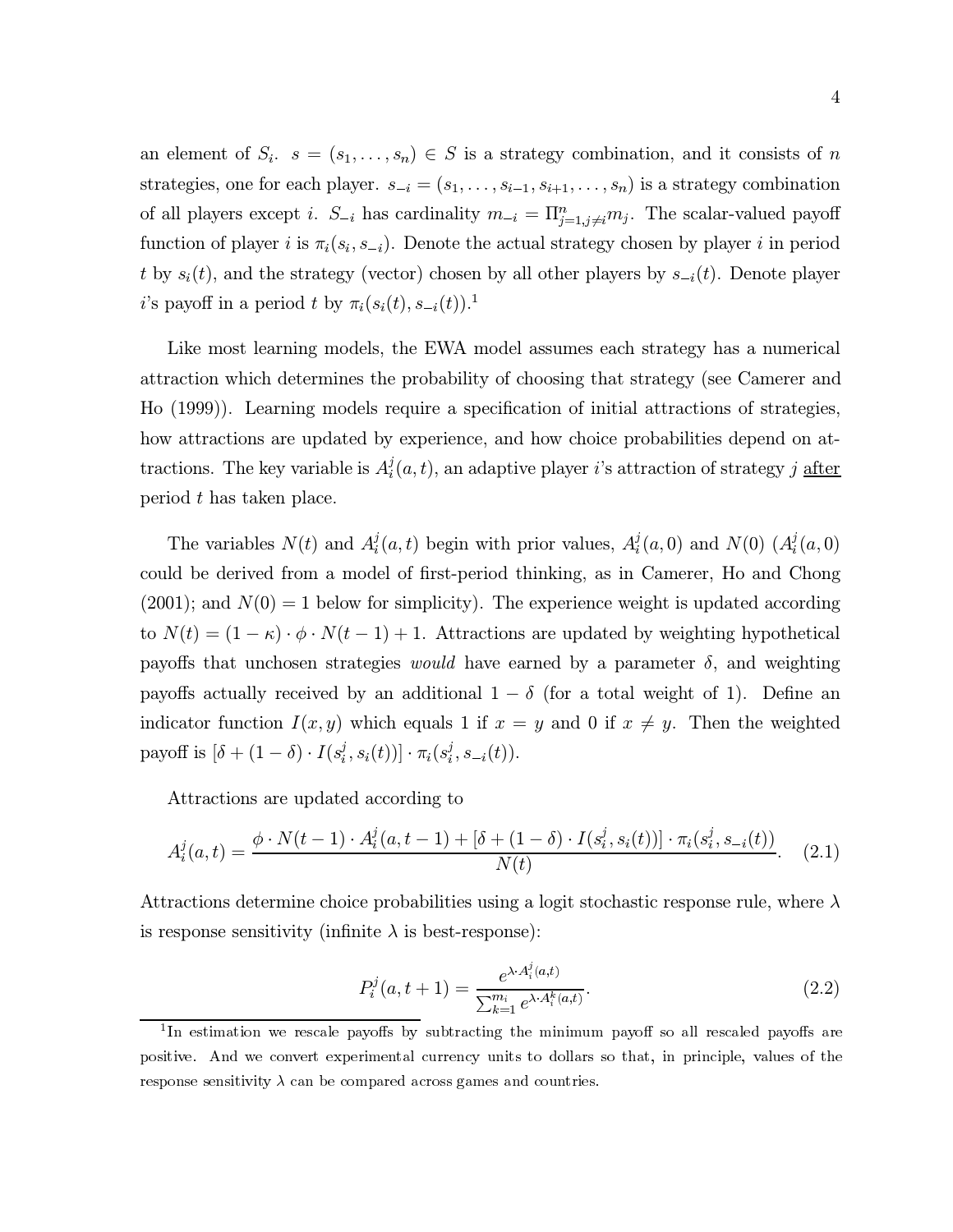The parameter  $\delta$  can be interpreted as a kind of 'imagination' of, or responsiveness to, foregone payoffs. The decay rate  $\phi$  reflects a combination of forgetting and the degree to which players realize other players are adapting, so that old observations of what other players did become less and less useful. The parameter  $\kappa$  affects the growth rate of attractions, which determines how sharply players lock in to a strategy.

In 1988, Francis Crick, who co-discovered DNA, wrote that "In nature hybrid species" are often sterile, but in science the reverse is true". The EWA rule was developed to hybridize the key features of simpler models, hoping Crick's dictum might prove helpful in the domain of human learning. When  $\delta = 0$  the EWA rule reduces to reinforcement rules in which only the received payoff drives learning.<sup>2</sup> When  $\delta = 1$  and  $\kappa = 0$  the EWA rule is, perhaps surprisingly, equivalent to belief learning according to weighted fictitious play. (In weighted fictitious play, players update beliefs by computing geometrically weighted averages of what others have done in the past, then choosing best responses, e.g., Fudenberg and Levine (1998).

The EWA structure shows that weighted fictitious play belief learning is simply generalized reinforcement in which unchosen strategies are reinforced by foregone payoffs. The equivalence arises because when expected payoffs based on updated beliefs are written as a function of lagged expected payoffs, the belief terms disappear; the payoff implications of updating beliefs are fully encoded by directly reinforcing unchosen strategies.<sup>3</sup>

Another way to think of EWA is as a kind of reinforcement learning in which strategies only increase in probability if their reinforcement is above a "reference point" (the  $\delta$ weighted average of all foregone payoffs). This reference point changes endogeneously and requires no extra parameters.

The EWA hybrid is consistent with recent theories of "dual processes" in the brain (e.g. Kahneman and Frederick (2002), and Camerer, Loewenstein, and Prelec, in press).

 ${}^{2}E.g.,$  Harley (1981), Arthur (1991), McAllister (1991), Roth and Erev (1995), Roth et al. (2001).

<sup>&</sup>lt;sup>3</sup>Note that this equivalence is only true for weighted fictitious play, not for beliefs which change in other ways. The connection was discussed by Cheung and Friedman (1997), and Fudenberg and Levine (1998). And cf. Hopkins (in press), who demonstrates another type of equivalence—when payoffs in reinforcement models are divided by the frequency of strategy choice, the resulting dynamics are the same as in belief learning.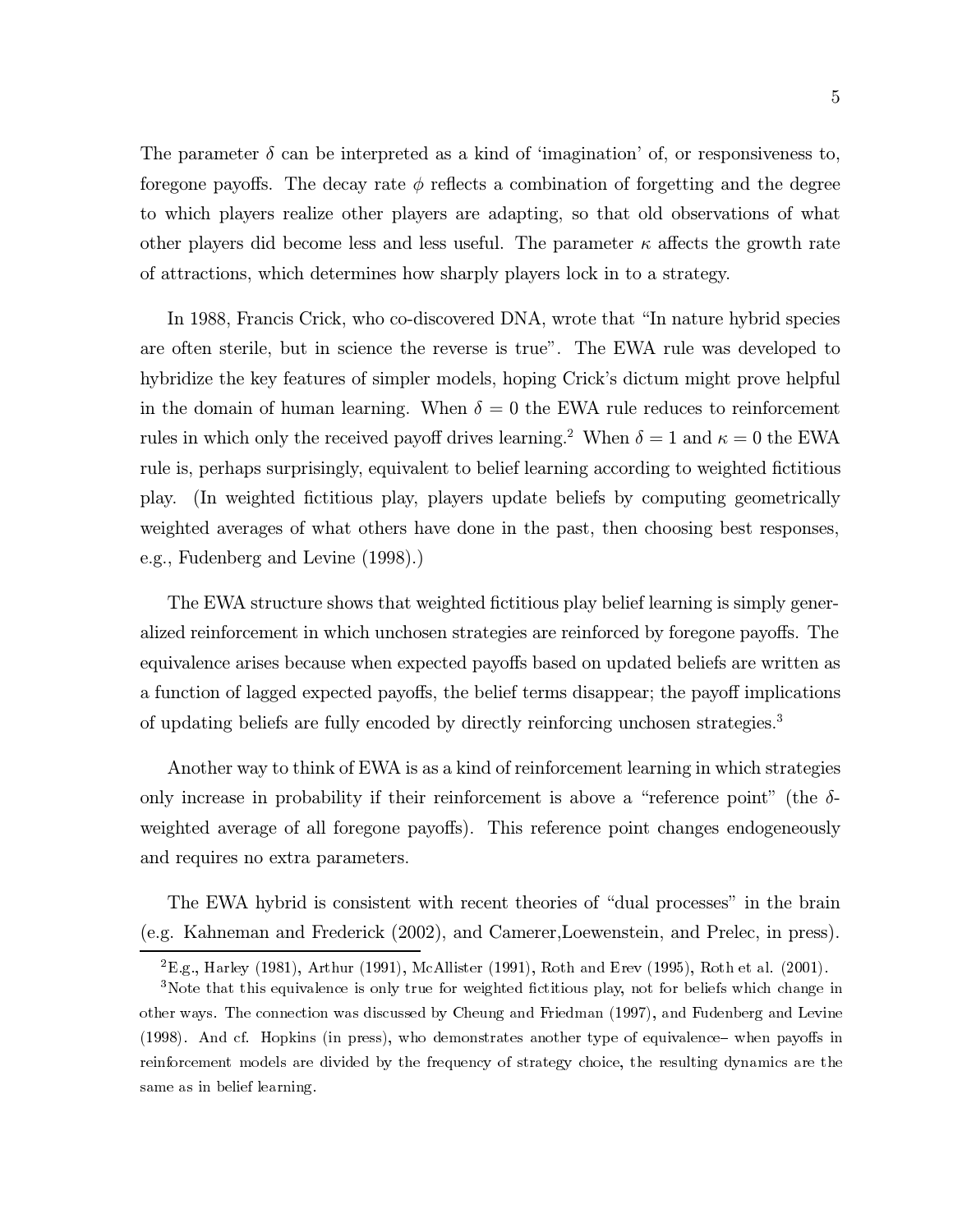These theories posit two separate, interacting processes. One process uses "quick and dirty" affective information, habit, analogy, and pattern matching. The other process is slower, more thoughtful, and can override faulty judgments from the first process with logical checking. The fact that received payoffs and foregone payoffs get different weight might reflect two processes. The automatic, habitual process instinctively puts plenty of weight on the payoff from the chosen strategy (in experiments, attention is usually rapidly focused on this number). Then the deliberative process kicks in and asks how well other strategies would have done. The weight  $\delta$  can then be interpreted as the strength of deliberation versus automatic habit.

While it is interesting to have potential cognitive underpinnings for a behavioral model, our primary concern is that the model fits and predicts well. In previous research, best-fitting EWA parameters were estimated in thirty experimental games with a wide variety of strategic structures (see Camerer, Ho and Chong  $(2002)$ ).<sup>4</sup> In most games (those with mixed equilibria are an exception) the parameter values implied by the reinforcement and belief restrictions are strongly rejected.

#### $2.1$ **Functional EWA**

EWA parameter estimates are systematically different across games (as is usually the case for learning models; see Cheung and Friedman (1997); Crawford (1995)). Cross-game parameter variation creates a need for a more flexible specification which can explain why parameters differ across games, and can predict what parameter values will fit best in new games. To address this question, Ho, Camerer and Chong (2002) developed a *functional* model (fEWA) in which the fixed parameters  $\phi$ ,  $\delta$  and  $\kappa$  were replaced by functions of data which self-adjust across games and over time (fixing  $N(0) = 1$  for simplicity leaves only one free parameter to must be estimated in fEWA, the response sensitivity  $\lambda$ ). In fact, if the goal is to maximize the model's hit rate, no free parameters are needed once

<sup>&</sup>lt;sup>4</sup>Models are typically fit on part of the data and penalized for degrees of freedom using Bayesian information criteria, then parameter values are frozen and used to predict a hold-out or validation sample. Both procedures ensure that more complex models do not fit better simply because they have more degrees of freedom.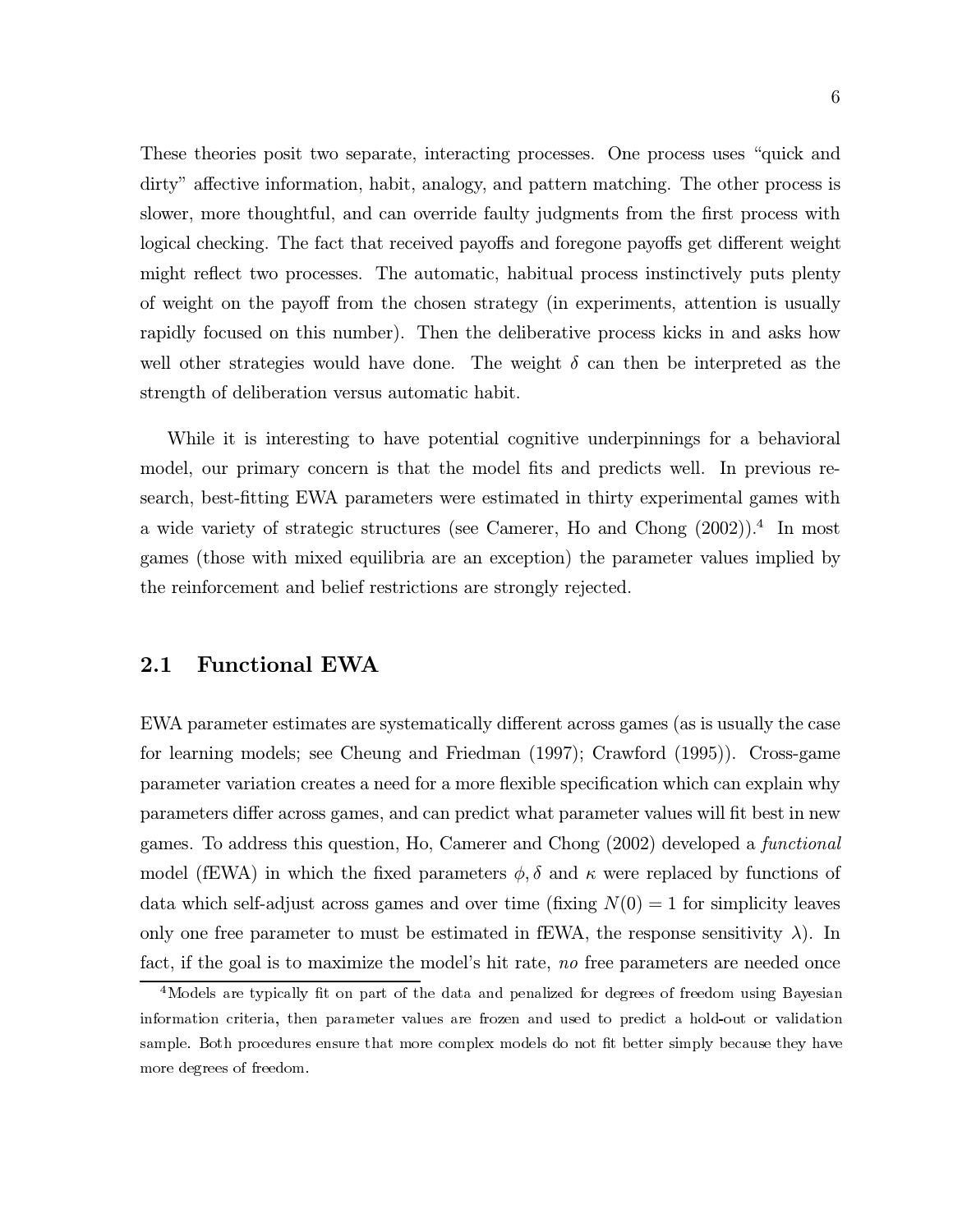initial conditions are specified.<sup>5</sup>

The functional approach is particularly useful in games with asymmetric players because the number of parameters grows very large if different player types are permitted to have different parameter values. For example, when Camerer, Ho, and Chong (2002) applied the parametric EWA model to repeated games with incomplete information and asymmetric parameters they used 17 parameters. The fEWA version has only three substantive parameters  $(\tau, \alpha \text{ and } \theta)$ , and five nuisance parameters (an initial attraction  $A_i^{IN}(0)$  and values of  $\lambda$  for each player type, which can be set equal if necessary). The model is also particularly good at fitting behavior from one sample of games and then predicting behavior in an entirely new game.

fEWA replaces the parameters  $\phi, \delta, \kappa$  with deterministic functions  $\phi_i(t), \delta_i(t), \kappa_i(t)$  of player i's experience up to period t. These functions determine parameter values for each player and period, which are then plugged into the EWA updating equation to determine attractions.

The function  $\phi_i(t)$  is designed to detect change in the learning environment. Ideally, the value of  $\phi$  should fall when change is rapid so that previous experience should be largely ignored in figuring out what to do next. The heart of the function is a "surprise" index", the difference between the other players' strategies in the window of the last W periods and their average strategy in all previous periods (where  $W$  is the fewest number of strategies played in any Nash equilibrium). The  $\phi$  function is defined in terms of relative frequencies of strategies, without using information about how strategies are ordered, so that it can be applied to non-ordered strategies (e.g., rows in a normal-form game). It is easy to construct similar functions which exploit order information, for application to games where strategies are prices, quantities, locations, etc.

To measure change,  $\phi_i(t)$  takes the differences in corresponding elements of the two frequency vectors, square them, and sum over strategies. Formally, the change-detection

 $5$ The hit rate is the fraction of choices which are predicted to be most likely that are actually chosen. Since the strategy with the highest attraction will be predicted to be most likely for any  $\lambda$ , the hit rate does not depend on  $\lambda$ .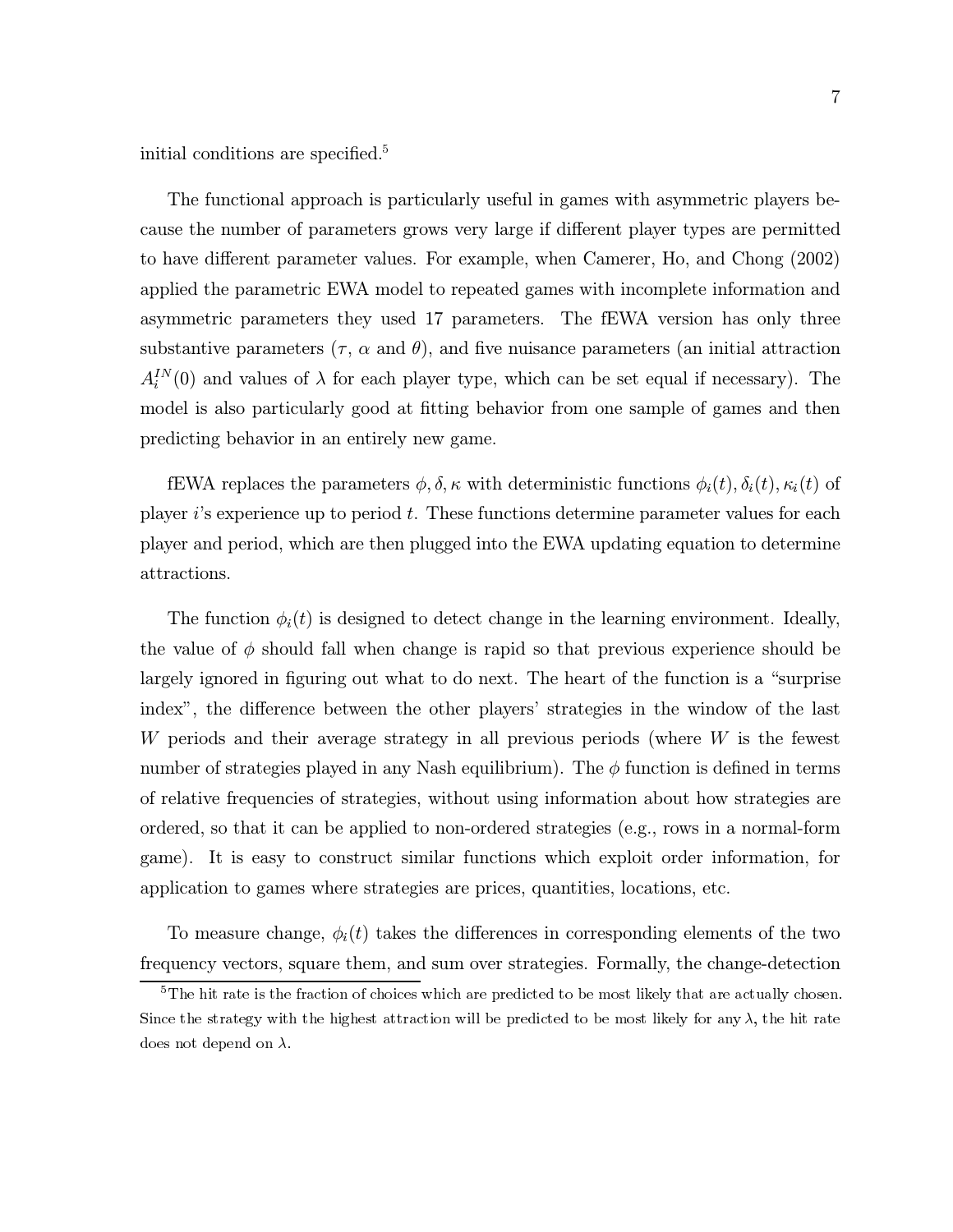function  $\phi_i(t)$  is

$$
\phi_i(t) = 1 - .5\left(\sum_{j=1}^{m_{-i}} \left[\frac{\sum_{\tau=t-W+1}^t I(s_{-i}^j, s_{-i}(\tau))}{W} - \frac{\sum_{\tau=1}^t I(s_{-i}^j, s_{-i})}{t}\right]^2\right)
$$
(2.3)

The term  $\frac{\sum_{\tau=t-W+1}^{t} I(s_{-i}^{j}, s_{-i}(\tau))}{W}$  is the *j*-th element of a vector that simply counts how often strategy j was played by the others in the W periods from  $t - W + 1$  to t, and divides by W. The term  $\frac{\sum_{\tau=1}^{t} I(s_{-i}^{j}, s_{-i})}{t}$  is the relative frequency count of the j-th strategy over all  $t$  periods.

The function is not derived from axioms but it does reflect several intuitions. Multiplying the sum of squared differences by .5 and subtracting half the sum from one just normalizes so that  $\phi$  is between zero and one. Squaring deviations means that  $\phi$  is closer to one when previous choices by other players are more dispersed. The model effectively senses that when other players have always been playing variably, experience should not be decayed too rapidly (or put differently, it does not overreact to recent fluctuations when fluctuation is normal). Furthermore,  $\phi$  dips lowest when recent behavior by others is most surprising– i.e., when previous experience is constant but suddenly switches (then  $\phi_i(t) = \frac{2t-1}{t^2}$ ). Note that in this case of maximal surprise, the drop in  $\phi$  is greater when the stretch of previous experience is longer. The averaging window of W periods is used to calculate recent experience because in a mixed equilibrium (i.e.,  $W > 1$ ) choices by others will naturally fluctuate even if players are using stable mixtures. Averaging over W recent observations smooths fluctuations and ensures that  $\phi$  does not mistake equilibrium mixing for genuine change and dip too low.

The parameter  $\delta_i(t)$  is set to  $\phi_i(t)/W$ . Tying  $\delta$  to  $\phi$  encodes a kind of freezing or status quo bias– when the environment is changing rapidly, players tend to do what they did in the past. Dividing by W is useful empirically because in mixed games, best-fitting estimates of  $\delta$  tend to be lower than in games with pure equilibria (and close to zero in many games).

The parameter  $\kappa$  controls the growth rate of attractions. Psychologically,  $\kappa$  can be interpreted as the extent to which players "explore" by choosing different strategies, relative to how quickly they "exploit" what they have learned by switching to a constant choice of the strategy which has performed the best in the past (see Sutton and Barto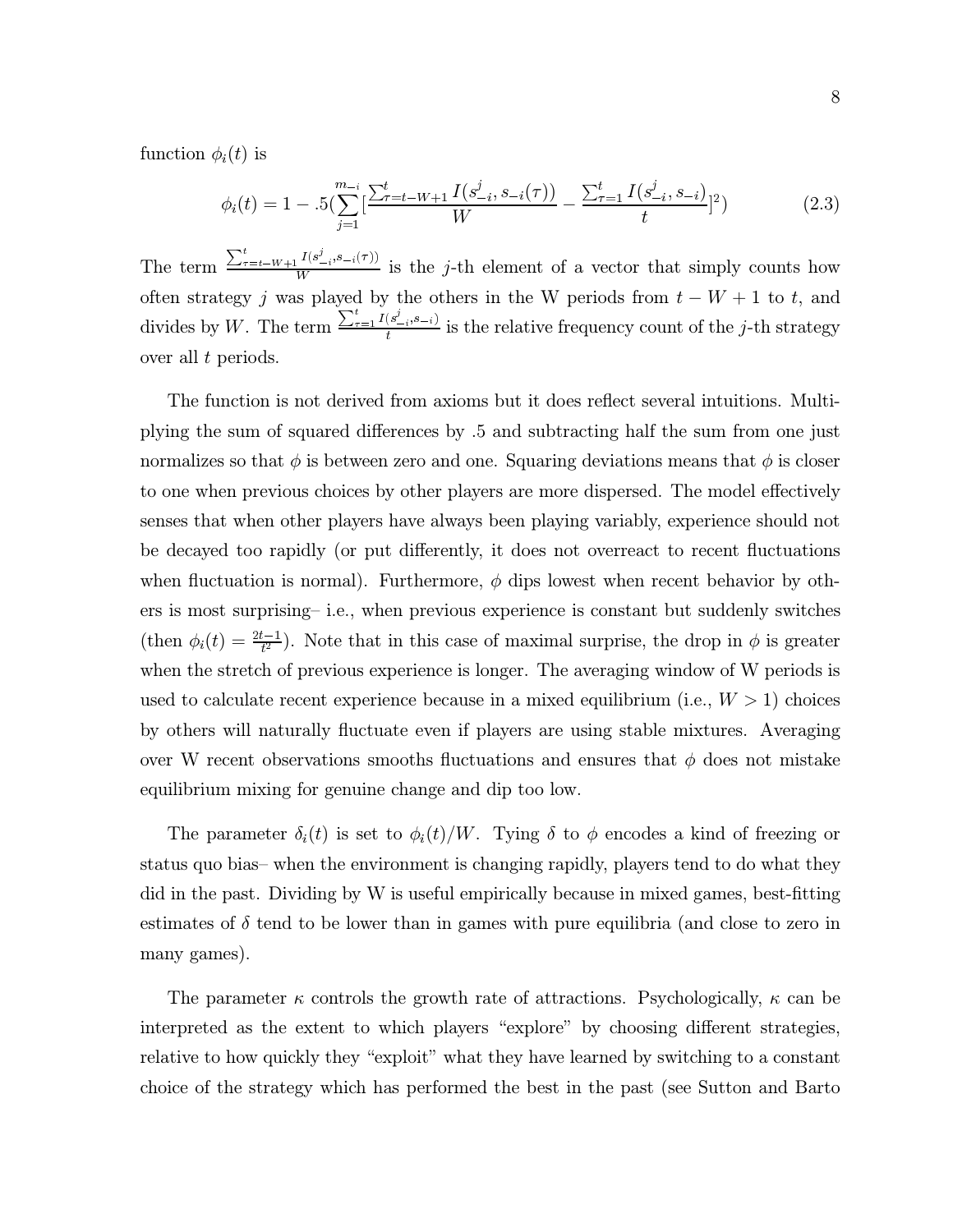(1998). Players with low  $\kappa$  are constantly exploring they just keep track of average ( $\delta$ weighted) payoffs. When players "exploit" they quit exploring and commit to a strategy by choosing it frequently, even if its average previous payoff is not much larger than the average previous payoffs of other strategies. If payoffs are positive (and  $\delta$  < 1), a higher  $\kappa$  means players are basically rewarding a strategy they choose a lot, simply for being chosen. This is one way of characterizing lock-in or exploitation empirically (cf. Polya urns).

This line of reasoning suggests using variation in how frequently a player uses different strategies to track when they explore and when they exploit. Therefore,  $\kappa_i(t)$  is set equal to the Gini coefficient measuring the dispersion or "inequality" of previous choices.<sup>6</sup> When a player's strategy choices are dispersed, the Gini coefficient is low and so  $\kappa$  is low (reflecting her exploration). When she starts to lock in to one strategy, the Gini rises and  $\kappa$  moves toward one, reflecting exploitation.

Ho, Camerer and Chong (2002) apply the fEWA model to experimental data from 10 games and compare its accuracy to three other learning models with more parameters (parametric EWA, belief learning, reinforcement with payoff variability; see Roth et al  $(2001)$  and a non-learning quantal response (noisy) equilibrium model. EWA fits insample and predicts out-of-sample about as well as the other learning models in most games, and often better, even though it has fewer parameters. Most importantly, the values of  $\phi$  and  $\delta$  generated by the fEWA functions, averaged across players and time, are close to the best-fitting parametric EWA estimates across games. The fact that these

 ${}^6$ To calculate the Gini coefficient for subject *i*, first rank strategies from most-probable to leastprobable (using observed choice frequencies). Denote the rank-ordered choice proportions of these strategies by  $f_i^{(1)}(t)$  to  $f_i^{(m_i)}(t)$ . Then plot a cumulative probability distribution which measures the total probability of the strategies used as frequently as j or less frequently,  $C_i(j,t) = \sum_{k=1}^j f_i^{(k)}(t)$ . This calculation gives  $j$  points; use linear interpolation to create a piecewise-linear function connecting the points. The Gini coefficient is then the area between the identity line and the interpolated function passing through the  $C_i(j,t)$  points, normalized so that Gini coefficients range from zero (when all strategies are played equally often) to 1 (when one strategy is played all the time). The normalized Gini coefficient is  $\kappa_i(t) = 1 - 2 \cdot {\sum_{k=1}^{m_i} f_i^{(k)}(t) \cdot \frac{m_i - k}{m_i - 1}}$  where  $f_i^k(t)$  are ranked from the lowest to the highest.<br><sup>7</sup>The initial values  $\phi_i(0)$  and  $\kappa_i(0)$  are set to .5. A weighted average with weight (1/t) on these i

values and  $(t-1)/t$  on the values computed using the text formulae were used to specify the functional values, to smooth out fluctuations in values in early periods.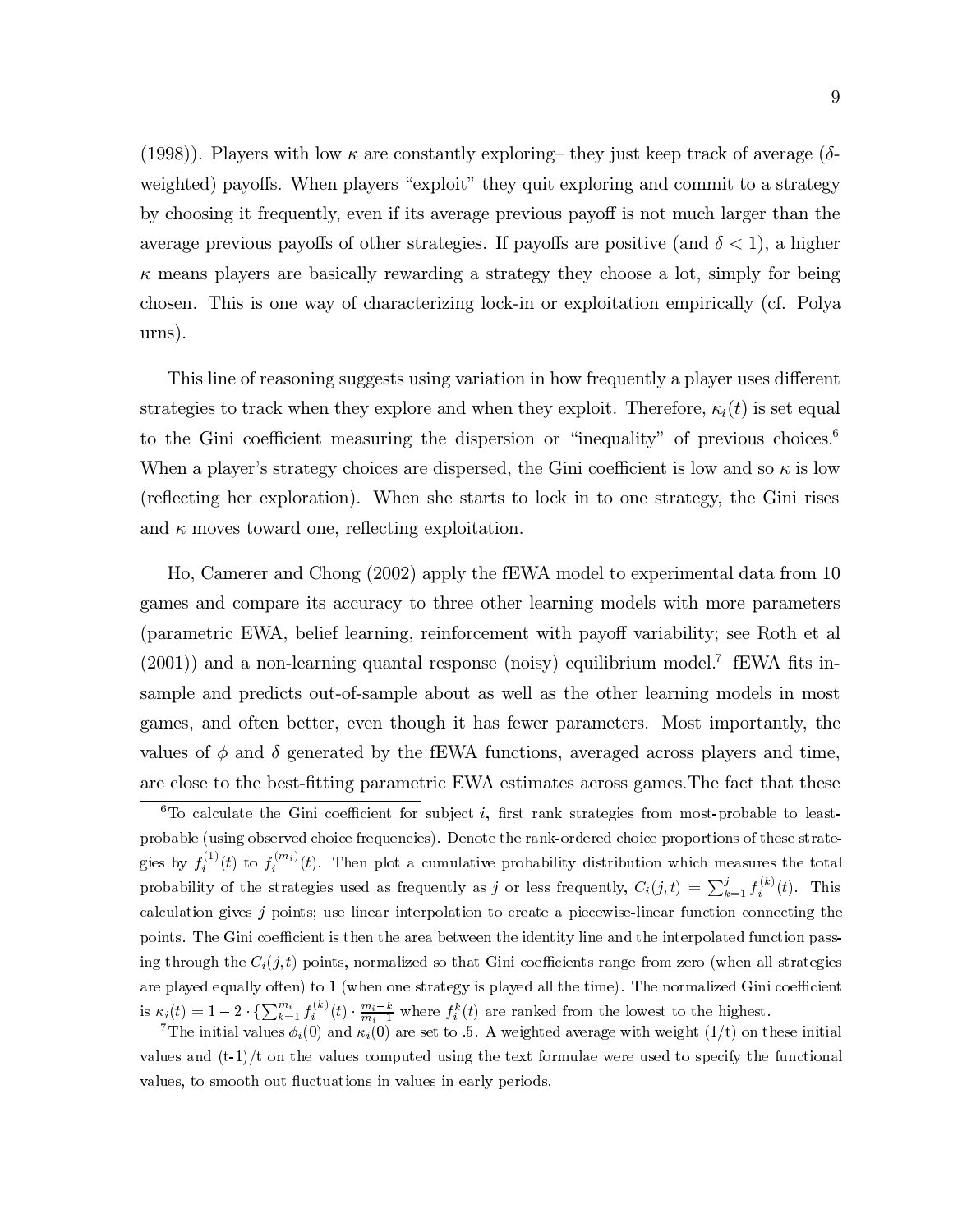functions economize on parameter estimation, and reproduce cross-game variation in parameters, justifies applying them in this paper. Parametric EWA is also estimated for comparison.

### 3 Strategic teaching

Most of the statistical models of learning (like those described in the previous section) are adaptive. In adaptive models, players ignore information about payoffs of others and do not realize others are learning. Players who are aware that others are learning are called "sophisticated" (see Selten (1986); Milgrom and Roberts (1991); Fudenberg and Kreps (1990)). There is clear empirical evidence that some players use information about payoffs of others<sup>8</sup>, are sophisticated about learning of others, and become more sophisticated with experience (Stahl (1999); Cooper and Kagel (2001); Camerer, Ho and Chong  $(2002)$ ).

In our specification, sophistication is modeled by assuming some fraction of players believe that others are learning adaptively. This approach is stylized to the asymmetric games studied below, in which 'long-run' players may be sophisticated and understand how 'short-run' players learn.<sup>9</sup>

If a player is sophisticated and believes she will be rematched with another player in the future, she might take into account the effect of her period  $t$  action on the adaptive players' period  $t+1$  actions, because those actions will change the sophisticated player's period  $t+1$  payoffs. Maximizing discounted expected payoffs, taking into account the effect of one's own current behavior on future behavior of others, is called "strategic

<sup>&</sup>lt;sup>8</sup>See Partow and Schotter (1993); Mookerjee and Sopher (1994); Cachon and Camerer (1996).

<sup>&</sup>lt;sup>9</sup>Our earlier paper assumes sophisticated players know the mixture of adaptive learners (who use EWA rules) and know how many others are sophisticated like themselves, in a symmetric game (cf. Stahl (1999)). That specification embeds equilibrium concepts as a limiting case when everyone is sophisticated and is simple. Camerer et al. (2002) also estimate a more complex model in which the sophisticated player's beliefs about how many others were sophisticated can be wrong. They found that sophisticated players tended to underestimate how many others were sophisticated (perhaps reflecting overconfidence about their own relative skill).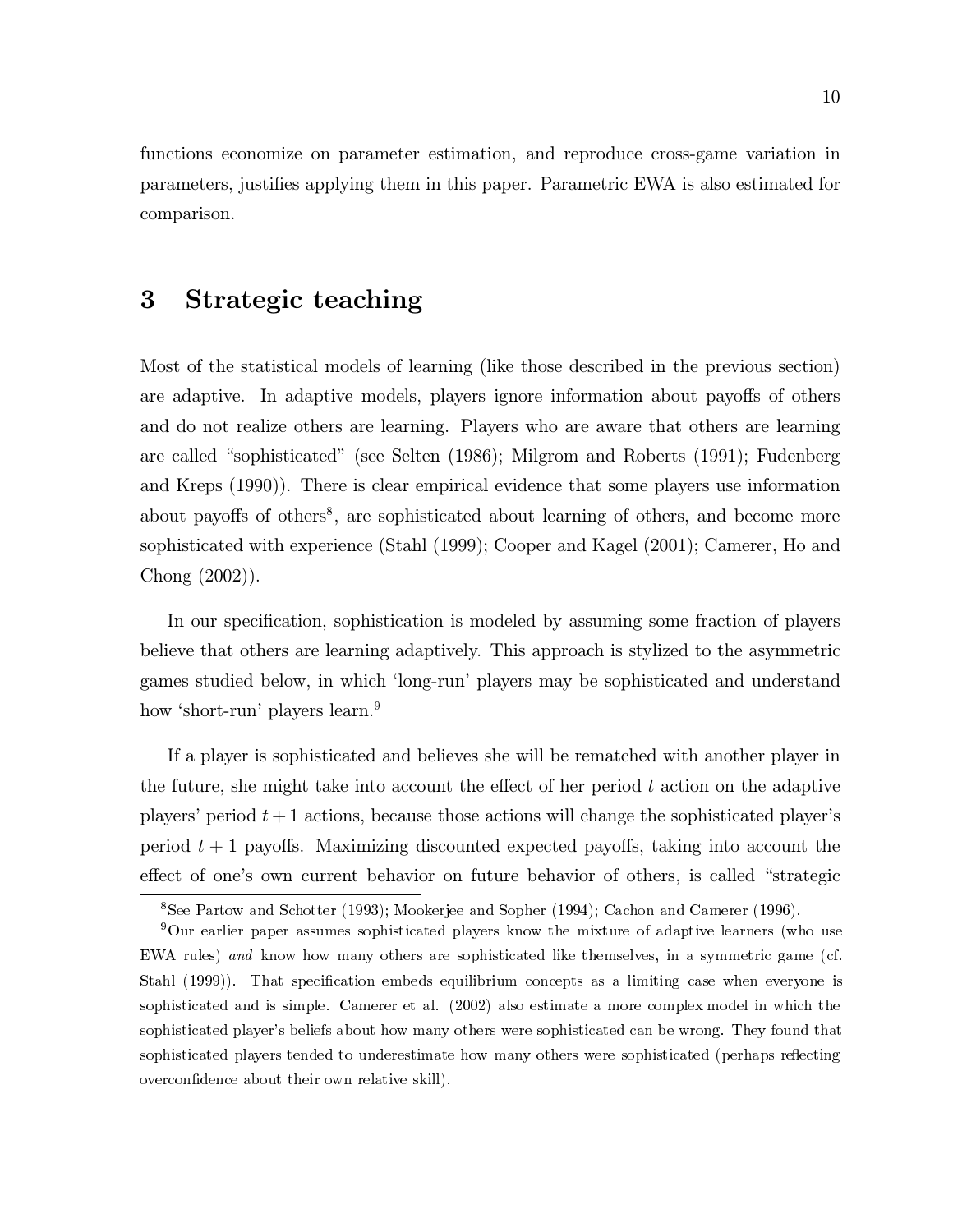teaching". There are also myopic player types who forecast sophisticatedly, but do not teach.

The idea of strategic teaching was introduced by Fudenberg and Levine (1989). They showed that a very patient strategic teacher can get almost as much utility as from the Stackelberg equilibrium, by playing an optimal precommitment strategy forever (and waiting for the adaptive player to learn to best-respond (see also Watson (1993) and Watson and Battigali (1997), and Ellison (1997).

One implication of strategic teaching is that the way players are rematched will affect behavior. Of course, experimenters have been concerned about such possible effects for decades, and often deliberately choose a design with random rematching (typically, without repetition) to disable the possibility of teaching. In fact, when subjects play repeatedly with a fixed partner, more mutual cooperation and efficiency are achieved in prisoners' dilemmas (Andreoni and Miller (1993)) and stag hunt games (Van Huyck, Battalio and Beil (1990); Clark and Sefton (1999)) than when players are rematched randomly with strangers. Another implication of strategic teaching is that group size matters when the incentive to teach depends on the 'slowest learner' in the group. For example, players reach efficiency less often in 3-player stag hunt games than in 2-player games (Knez and Camerer (2000)), experimental collusion is harder to sustain with more firms (e.g., Holt (1995)), and two buyers can force monopoly prices down by boycotting (with holding demand) but four buyers cannot (Ruffle  $(2001)$ ).

To illustrate the details of how teaching works, consider a repeated trust game studied experimentally by Camerer and Weigelt (1988a). (The ideas transfer naturally to entry games). In the trust game, a single borrower  $B$  wants to borrow money from a number of lenders denoted  $L_i$   $(i = 1, ..., N)$  (cf. Kreps (1990)). A lender makes only a single lending decision (either Loan or No Loan) and the borrower makes a string of decisions, (either *Repay* or *Default*), if the lender chooses *Loan*.

In a typical experimental session, subjects are randomly assigned fixed roles of borrower, or lender (e.g., 11 subjects are divided into 3 borrowers and 8 lenders). In a single sequence, a borrower  $B$  is randomly chosen to play in every period of an eight-period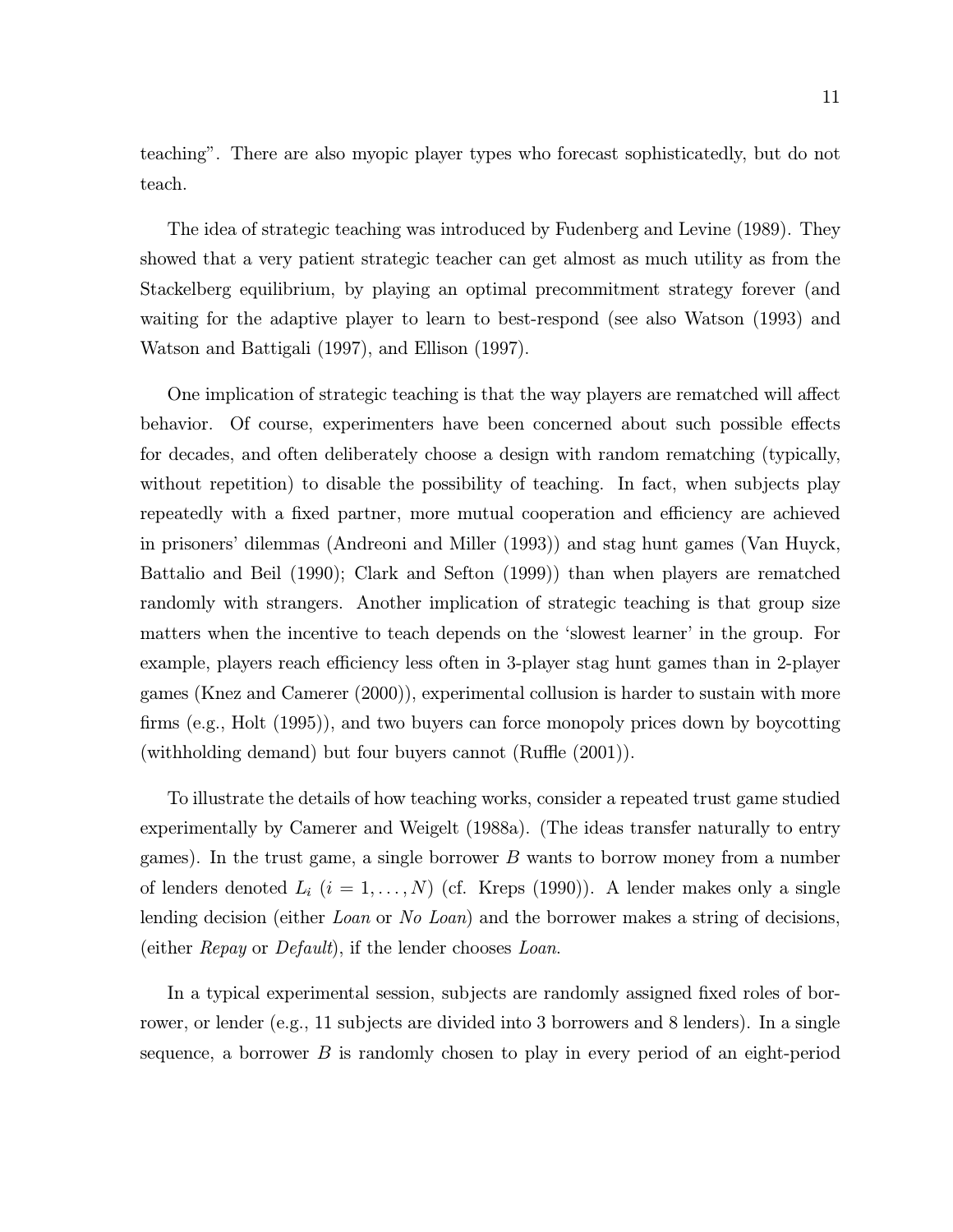supergame.<sup>10</sup> Each lender  $L_i$  plays in exactly one of the 8 stage games in a random order (which is unknown to the borrower). To study cross-sequence learning, the entire supergame is repeated in a series of *sequences* (typically 50 to 100).

Index each sequence of game rounds by  $k$  and each game round by  $t$ . The goal of the model is to specify the probabilities of lending and repaying in each round of each sequence.

Recall that lenders play only once in a sequence, and borrowers play in only a third of the sequences. Yet players clearly respond to experiences they observe, so we assume "observational learning". Players can also learn from previous rounds in a sequence and from previous sequences. Consider round 7 in sequence 14. The round 7 lender who is deciding what to do saw what happened in the previous 6 rounds of sequence 14, and learned about the attractiveness of lending from what happened in those rounds. But the lender also knows what happened in the upcoming (7th) round of the previous sequences 1-13- a "peripheral vision" glance at the past- and learned about whether she should loan in round 7 from those previous round 7 experiences. We call the latter effect cross-sequence learning.

Within-sequence and cross-sequence learning could be integrated in various ways. Returning to our example, the strategy "loan" for a lender before period 7 of sequence 14 is influenced by two sources of experience – the attraction of "loan" after period 6 of sequence 14, and the experience of period 7 of sequences 1-13. Reflecting a prior belief that within-sequence learning is more important than cross-sequence learning, we elected to make updating attractions within a sequence the basic operation, then include an extra step of partial updating using the average payoff from the upcoming round in previous sequences.

The strength of cross-sequence learning is parameterized by a parameter  $\tau$ . If  $\tau = 0$ there is no cross-sequence learning; if  $\tau = 1$  experience in upcoming periods of previous sequences is just as important as experience in the previous period of the current sequence. The data will tell us how strong cross-sequence learning is through the value of  $\tau$ .

 $10$  After each supergame, one of the two idle borrower subjects is chosen to play the next supergame, so no borrower plays two supergames in a row, to minimize overarching reputational effects.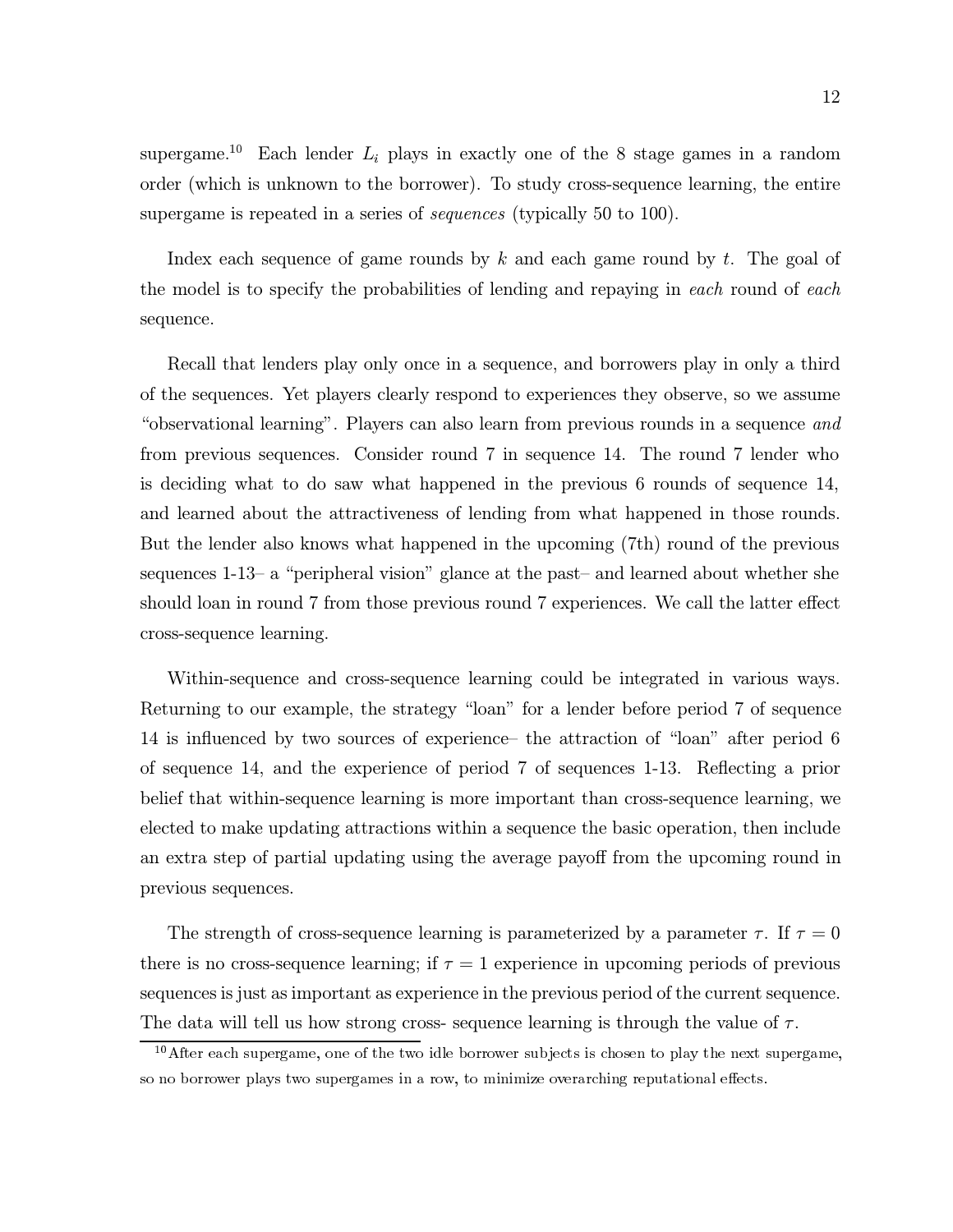Define the attraction of an adaptive lender at the end of sequence  $k$  and round  $t$  by  $A(a, k, t)$ . The updating occurs in 2 steps. The idea is to create an "interim" attraction for round t,  $B(a, k, t)$ , based on the attraction  $A(a, k, t-1)$  and payoff from the round t, then incorporate experience in round  $t + 1$  from previous sequences, transforming  $B(a, k, t)$  into a final attraction  $A(a, k, t)$ .

 $\bullet$  Step 1 (adaptive learning across rounds within a sequence):

$$
B_L^j(a, k, t) = \frac{\phi \cdot A_L^j(a, k, t - 1) \cdot N(k, t - 1) + (\delta + (1 - \delta) \cdot I(j, s_L(k, t)) \cdot \pi_L(j, s_B(k, t)))}{M(k, t)}
$$
  

$$
M(k, t) = \phi(1 - \kappa) \cdot N(k, t - 1) + 1
$$

 $\bullet$  Step 2 (simulated learning in a coming round from previous sequences):

$$
A_L^j(a, k, t) = \frac{\phi^\tau \cdot B_L^j(a, k, t) \cdot M(k, t) + \tau \cdot \delta \cdot \hat{\pi}_L^j(k, t+1)}{N(k, t)}
$$

$$
N(k, t) = [\phi(1 - \kappa)]^\tau \cdot M(k, t) + \tau
$$

Assume that the learning about an upcoming round from previous sequences is driven by the average payoff in that round in previous sequences. Formally,  $\hat{\pi}_{L}^{j}(k, t + 1)$  =  $\sum_{m=1}^{k-1} \pi_L(j, s_B(m, t+1))/(k-1).$ 

Borrowers with normal payoffs come in two types: Myopic, and teachers. Since myopic borrowers move after the lenders do, the attractions of repay and default are simply the stage-game payoffs and they choose using a logit rule. A teacher borrower guesses how the lender learns, adapts those guesses to experience, and also plans actions for the remaining periods within a game sequence. A teacher borrower's attractions are given by:

$$
A_B^j(s, k, t) = \sum_{j'=Loan}^{NoLoan} P_L^{j'}(a, k, t+1) \cdot \pi_B(j, j')
$$
  
+ 
$$
\max_{J_{t+1}} \{ \sum_{v=t+2}^T \sum_{j'=Loan}^{NoLoan} \hat{P}_L^{j'}(a, k, v | j_{v-1} \in J_{t+1}) \cdot \pi_B(j_v \in J_{t+1}, j') \}
$$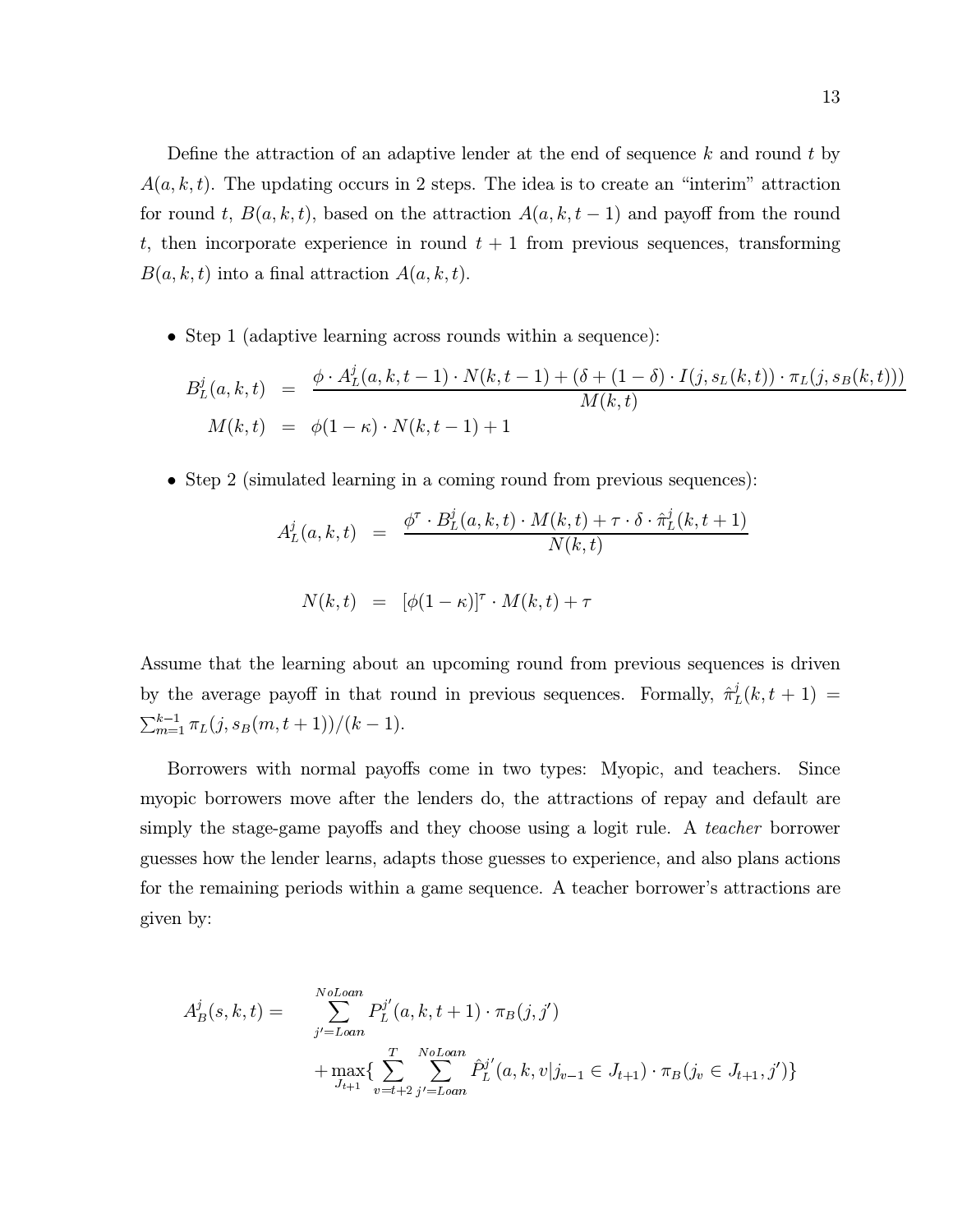where  $\hat{P}_L^{j'}(a, k, v|j_{v-1}) = \hat{P}_L^{Loan}(a, k, v-1|j_{v-1}) \cdot P_L^{j'}(a, k, v|(Loan, j_{v-1})) + \hat{P}_L^{NoLoan}(a, k, v-1|j_{v-1})$  $1|j_{v-1}\rangle \cdot P_L^{j'}(a, k, v | (No Loan, j_{v-1}))$ .  $J_{t+1}$  specifies a possible path of future actions by the sophisticated borrower from round  $t + 1$  until end of the game sequence. That is  $J_{t+1} = \{j_{t+1}, j_{t+2}, \ldots, j_{T-1}, j_T\}$  and  $j_{t+1} = j$ . To simplify computation, we search only paths of future actions that always have default following repayment because the reverse behavior (repayment following default) is rare.  $P_B^j(s, k, t + 1)$  is derived from  $A_B^j(s, k, t)$ using a logit rule. $11$ 

The homemade prior is the fraction  $\theta$  of the types with normal payoffs who act as if they have honest-type payoffs, and choose according to a logit rule. A fraction p of the players are also induced to have honest payoffs by the experimenter, so the total fraction who behave honestly is  $p + (1 - p)\theta$ . Of the  $(1 - p)(1 - \theta)$  who do not behave honestly, a fraction  $\alpha$  of the borrowers are teachers and  $1-\alpha$  are myopic. The likelihood of observing the data is then given by  $\Pi_k[(p+(1-p)\theta)\Pi_t P^B S_B(t)(h,k,t) + (1-p)(1-\theta)[(1-\alpha)]$ .  $\Pi_t P_B^{S_B(t)}(m,k,t) + \alpha \cdot \Pi_t P_B^{S_B(t)}(s,k,t)$ ] where h and m denote honest and myopic types.

The model is estimated on using repeated game trust data from Camerer and Weigelt (1988a, 1988b) and entry deterrence games from Jung, Kagel and Levin (1994). Maximum likelihood estimation (MLE) was used to calibrate the model on 70% of the sequences in each experimental session, then forecast behavior in the remaining  $30\%$  of the sequences in that session. If the model fits in-sample purely by overfitting, it will perform surprisingly *poorly* out-of-sample.<sup>12</sup>

The delicate logic of the repeated-game equilibrium can be illustrated with the trust game. Table 1 shows payoffs in the Camerer-Weigelt repeated trust game. Recall that a single borrower is drawn to play an 8-period sequence. Her type (either honest or dishonest) is drawn randomly using a commonly-known prior and communicated only to the borrower. The borrower then plays a sequence of stage games with eight lenders who

<sup>&</sup>lt;sup>11</sup>Our earlier work included a discount factor  $\epsilon$  which weighted future expected payoffs. Those estimates were usually close to one so now we restrict  $\epsilon = 1$  for parsimony.

<sup>&</sup>lt;sup>12</sup>We used GAUSS. To avoid getting stuck in local maxima, we typically posited two or three starting values for each parameter, and used 64 combinations of possible parameter values as different initial conditions. After 50 iterations from each initial condition, we chose the best-fitting estimates and continued iterating to convergence.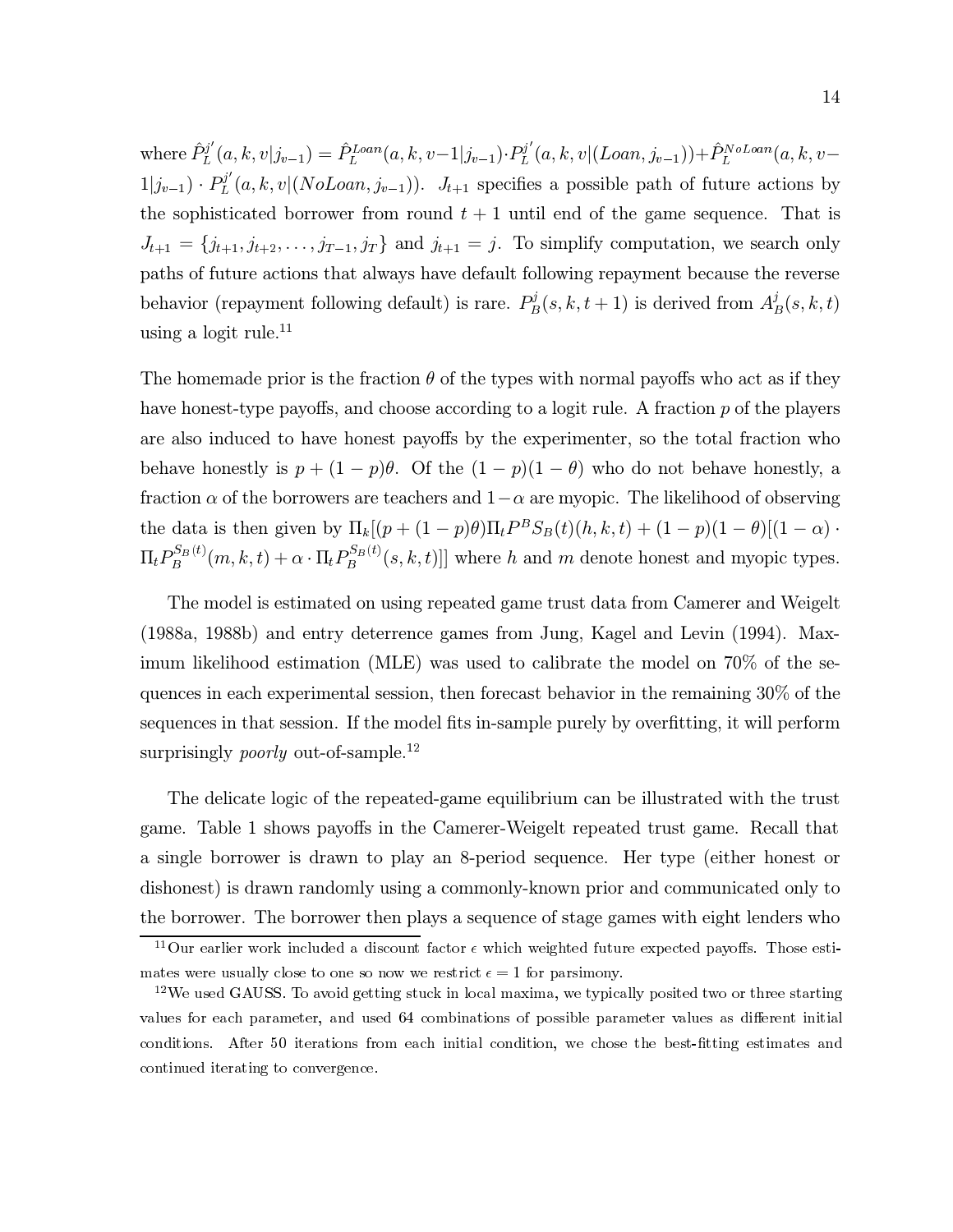play once each in random order.

In each stage game, the lender can choose not to lend (then both earn 10 currency units) or can choose to lend. Lenders prefer to lend if the borrower will choose to repay, yielding 40 for the lender. But if the borrower defaults the lender earns  $-100^{13}$  A dishonest borrower earns 10 if the lender does not default, and 60 if she repays. Honesttype borrower have the same payoffs except a default pays 0. Note that in the subgame after receiving a loan, the myopic dishonest borrower prefers to default while the honest borrower prefers to repay. The probability that an borrower had honest-type payoffs in a particular sequence was varied from 0.33 to 0.

The sequential equilibrium is computed from the last period forward. We sketch the equilibrium (assuming best response rather than quantal response) briefly for sessions 4-6 (see Camerer and Weigelt (1988a) for details). In the last period, risk-neutral lenders lend if their perceived P(Honest) is a threshold  $\gamma = .79$ . Anticipating this, normal borrowers mix in period 7 by repaying with enough probability to make the lender's updated  $P(Honest)=.79$  in period 8 and makes lenders indifferent (they lend with probability .64). Guessing accurately what borrowers will do, the lender's P(Honest) threshold in period 7 is  $\gamma^2$ . The same argument works by induction back to period 1. In each period the lender has a threshold of perceived P(Honest) which makes her indifferent between lending and not lending. The path of these threshold P(Honest) values is simply  $\gamma^{9-n}$  in period n. When  $P(Honest)$  in period t is above the threshold in the period  $t+1$ , the lender always lend and normal borrowers always repay in period t. After that phase, lenders mix and borrowers default with increasing probability if they get a loan. Bayesian updating and optimization also impose two strong restrictions: Since only normal borrowers default, after a default the borrower's type is revealed and players never lend or repay after that. And after a later period in which there is no loan the borrower missed an opportunity to improve her reputation so players should never lend or repay after that.

Jung, Kagel and Levin (1994) ran experiments with a 'chain-store' entry deterrence game, which is a workhorse in industrial organization modeling. Their design closely followed Camerer and Weigelt's and the game-theoretic models. Table 1 shows payoffs.

<sup>&</sup>lt;sup>13</sup>In sessions 4-6, the lender's default payoff was -50. In sessions 7-8, it was -75.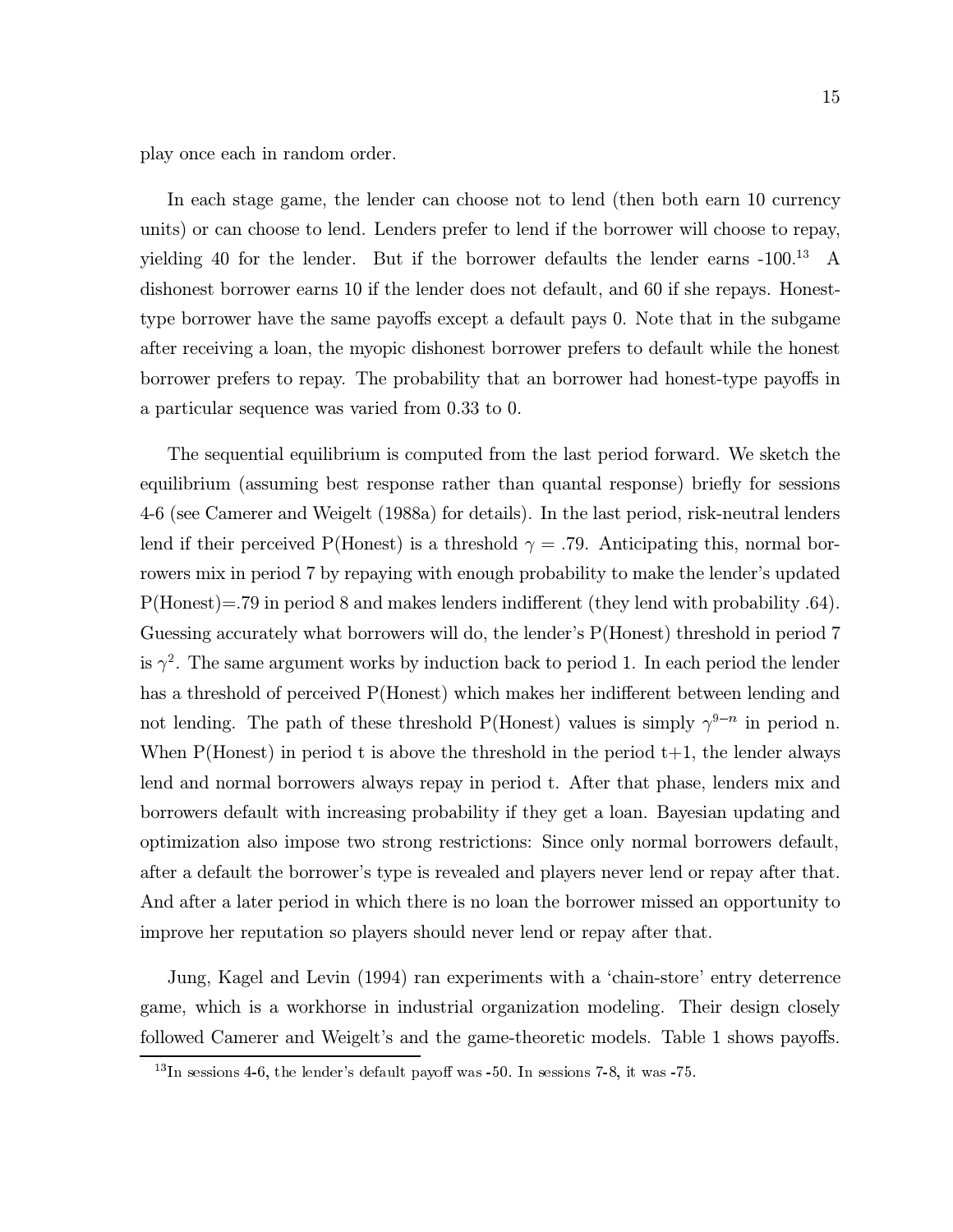The entrants prefer to play "in" (entering) if met by sharing behavior, earning 150, but entrants earn the least if the incumbent fights (80) and earn an intermediate payoff of 95 from staying out. A "normal" incumbent earns 300 if the entrant is out, 160 if the entrant plays in and she plays share, and earns only 90 if she fights. Fighter-type incumbents have share and fight payoffs reversed. Payoffs were increased for entrants in two sessions.<sup>14</sup> With these parameters, the sequential equilibrium is very much like the one in the trust game: Fighting for a couple of periods (and entrants wisely staying out) followed by mixing, with an increasing tendency to share toward later periods.

The teaching model is compared below with an agent-quantal response equilibrium (AQRE) model that incorporates two behavioral features. In AQRE, players noisily best respond, and some "homemade prior" fraction of players always behave as Stackelberg types- honestly in trust games, or fighting in entry games. The homemade prior is necessary to explain why reputation-building occurs (even in the last period) in finitelyrepeated games where the experimental design did not explicitly induce incomplete information, so unraveling should occur in theory. Earlier experiments imputed a value for the homemade prior (Camerer and Weigelt (1988a); Neral and Ochs (1992)) or estimated it from a structural model (Palfrey and Rosenthal (1988); McKelvey and Palfrey (1992)). We *measure* the frequency of honest or fighter types in two experimental sessions with one-shot games with random rematching. In these games, there is no reputational incentive for behaving honestly or fighting. The measured rate of those behaviors is then used to constrain their frequency in the repeated game estimation.

The agent-based version of quantal response equilibrium was introduced to fit suitable for extensive-form games (see McKelvey and Palfrey (1998)). In the agent-based form players choose a distribution of strategies at each node, rather than using a distribution over all history-dependent strategies. This model is more suitable than sequential equilibrium because the (intuitive) sequential equilibrium predicts that many events have zero probability, so some notion of error or trembling is needed to fit the data. Agent-QRE is a plausible benchmark and fits many other data sets well (e.g., McKelvey and Palfrey (1998); Goeree and Holt (2001); Ho, Camerer and Weigelt (1998)). The AQRE model is implemented with four parameters- three different response sensitivities  $(\lambda)$ 's)

 $14$ In sessions 5-6, entrant payoffs were 150 for in-fight, 475 for in-share, and 300 for out.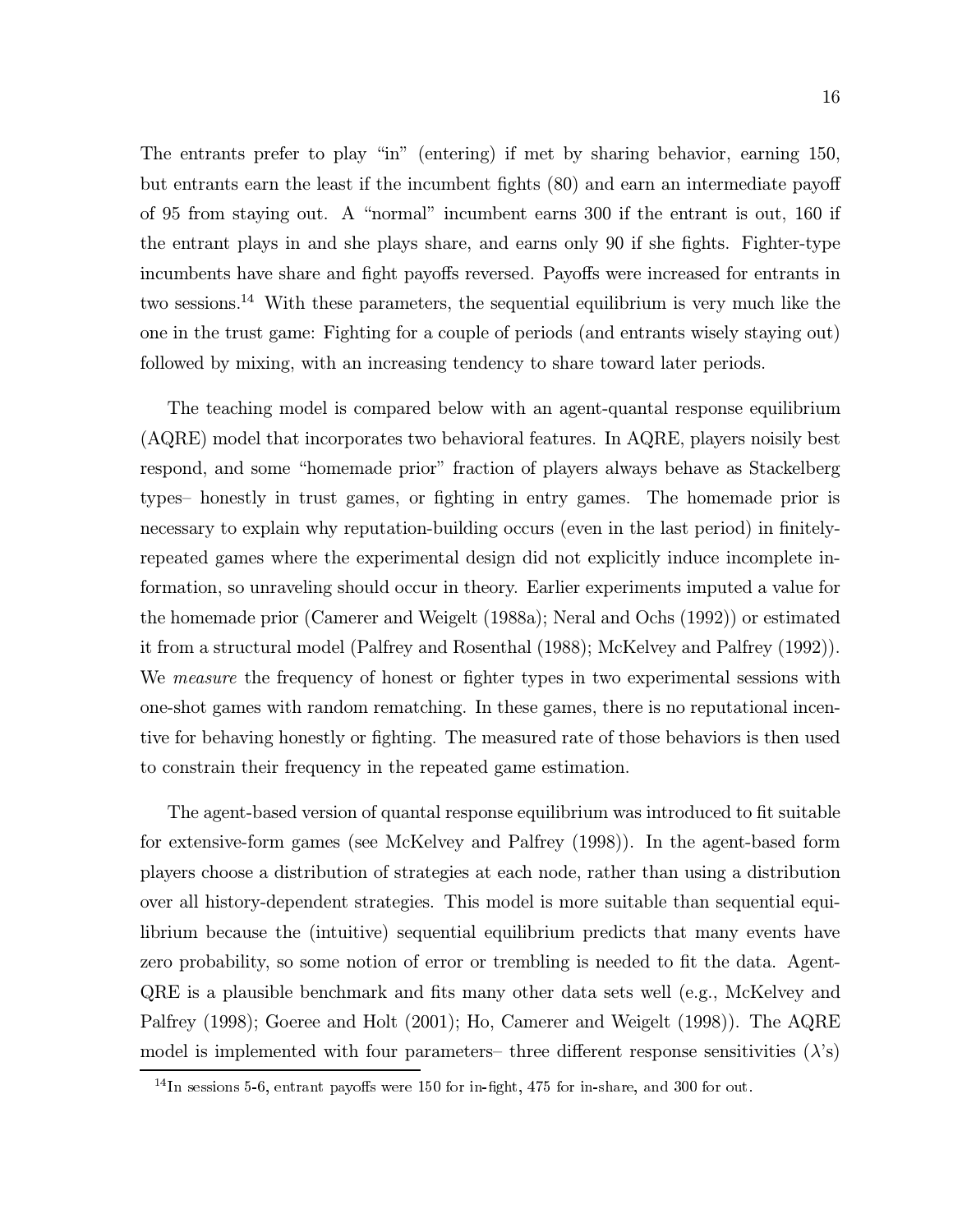for lenders, honest borrowers, and dishonest borrowers, and a perceived prior belief of lenders about  $P(\text{honest})$  or  $P(\text{fighter})$ . To allow the model flexibility, especially when the induced  $P(\text{honest})=0$  and no lending or repayment is predicted, we allow a homemade prior  $\theta$ . It is noteworthy that AQRE estimation is more computationally challenging than in any previous applications because there are  $3^8 = 6561$  paths through the game (see Camerer, Ho and Chong (2002) for details).

### Measuring the Homemade Prior  $\theta$ 4

Earlier trust and entry experiments showed that even when the induced fraction of honest borrowers or fighter types are zero, there is substantial repayment and fighting (even in the last period). Inspired by the "gang of four" model of Kreps and Wilson (1982), Camerer and Weigelt (1988a) suggested this was due to the presence of an endogenous fraction of subjects who, despite monetary incentives to default, simply preferred to repay– a "homemade prior". Palfrey and Rosenthal (1988) used the same idea to explain contribution in public goods games. More recently, the same intuition has been formalized in models of social preference used to explain contribution (and punishment) in public good games, reciprocity, rejections of ultimatum offers, and so forth (e.g., Camerer (2002) chapter  $2$ ).

In Camerer, Ho and Chong (2002) we estimated the AQRE homemade prior  $\theta$  from the data.<sup>15</sup> The resulting estimates were high-from .5 to 1- compared to the values around .1-.2 suggested by early experiments.

Since the homemade prior is intimately tied to the extent of repaying or fighting, it is important to estimate it precisely and plausibly. By definition, honest or fighter types will repay or fight even in one-shot games. Therefore, we measured  $\theta$  by conducting two

<sup>&</sup>lt;sup>15</sup> An earlier version of this paper at http://www.fba.nus.edu.sg/depart/mk/bizcjk/teach.htm reports details of estimation in all sessions where  $\theta$  can take any value in the AQRE model, and is not included in the teaching model. When  $\theta$  is restricted as we discuss below and included in teaching, the AQRE model fit suffers a little and the teaching model fit improves a little, but the basic pattern of results and parameter values are not changed much.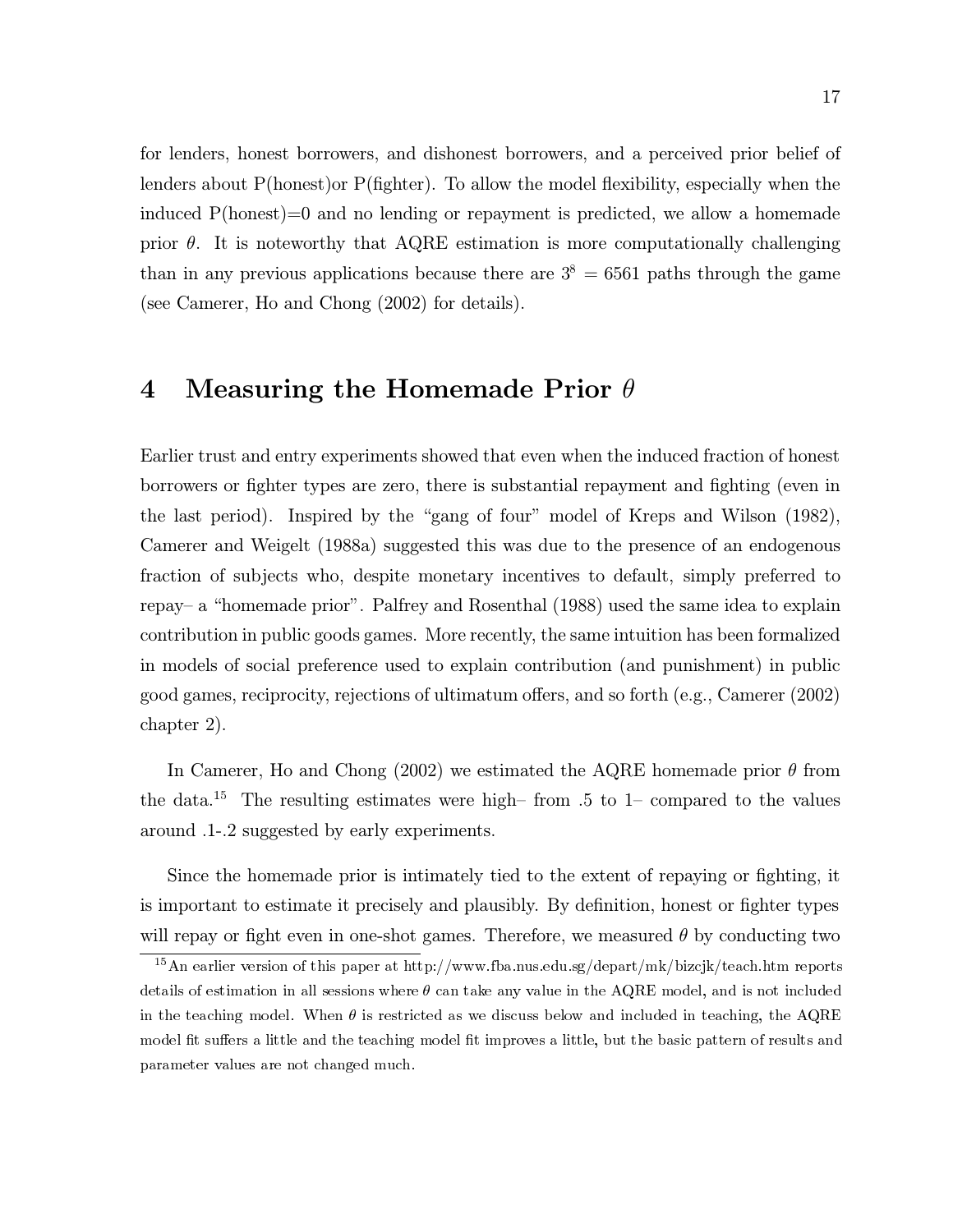experimental sessions of one-shot games, reproducing the original experimental conditions as closely as possible while generating enough data for a reliable estimate. One session used the most common payoff structure in trust games and the other session used the most common structure in entry games.<sup>16</sup> Each session used 12 subjects playing two blocks of 6 rounds in a fixed-role protocol (as in the original experiments). In each block of six rounds, each borrower was matched with each other lender once in a "zipper" design. Each borrower therefore plays the same lender twice, but never knows which lender she is playing. A total of 72 single-shot games were played in each experimental session. Since the crucial behavior is repayment by borrowers, we used the "strategy method" in which borrowers chose whether to repay or default *before* knowing whether they received a loan. (Otherwise, potential repayments are only observed when lenders lend, which limits the sample.)

Dollar payments were the original payments, adjusted upward for inflation.<sup>17</sup> In trust games there were 17 repayments  $(26\%)$  and in entry games there were 11 fight choices  $(18\%)$ , percentages which are remarkably close to the 17% figure originally imputed by Camerer and Weigelt (1988). Another way to measure types is to ask what fraction of subjects usually repaid. Two subjects  $(2 \text{ of } 12)$ , or  $16\%$  repaid about half the time or more, giving a similar measure of  $\theta$ .<sup>18</sup>

Because the samples are modest, it makes sense to restrict  $\theta$  in the teaching and AQRE models to be close to the value measured in these one-shot games but allow some leeway. So  $\theta$  is restricted to lie in a 95% confidence interval around the estimated value,  $(.19, .29)$  for trust and  $(.11, .20)$  for entry.

 $16$ The lender's payoff used was -50 when the borrower reneges. This payoff is identical to trust data sessions 6-8 where  $p = 0.1$  and new trust data sessions 1-7 where  $p = 0.1$ . The entrant's payoff used was 80 when the weak monopolist fights in market-entry games. This corresponds to market entry game sessions 1-3 (inexperienced) and 6 (experienced) where  $p = 1/3$ .

<sup>&</sup>lt;sup>17</sup>We assumed the original experiments were in 1986 and 1990 and adjusted payments by the GDP deflator, increasing them by  $50\%$  and  $23\%$  respectively.

<sup>&</sup>lt;sup>18</sup>In trust games, the numbers of "repay" in 12 rounds across borrower subjects were  $0,0,1,1,1,5,9$ . In market entry games, they were  $0,0,2,3,3,3$ .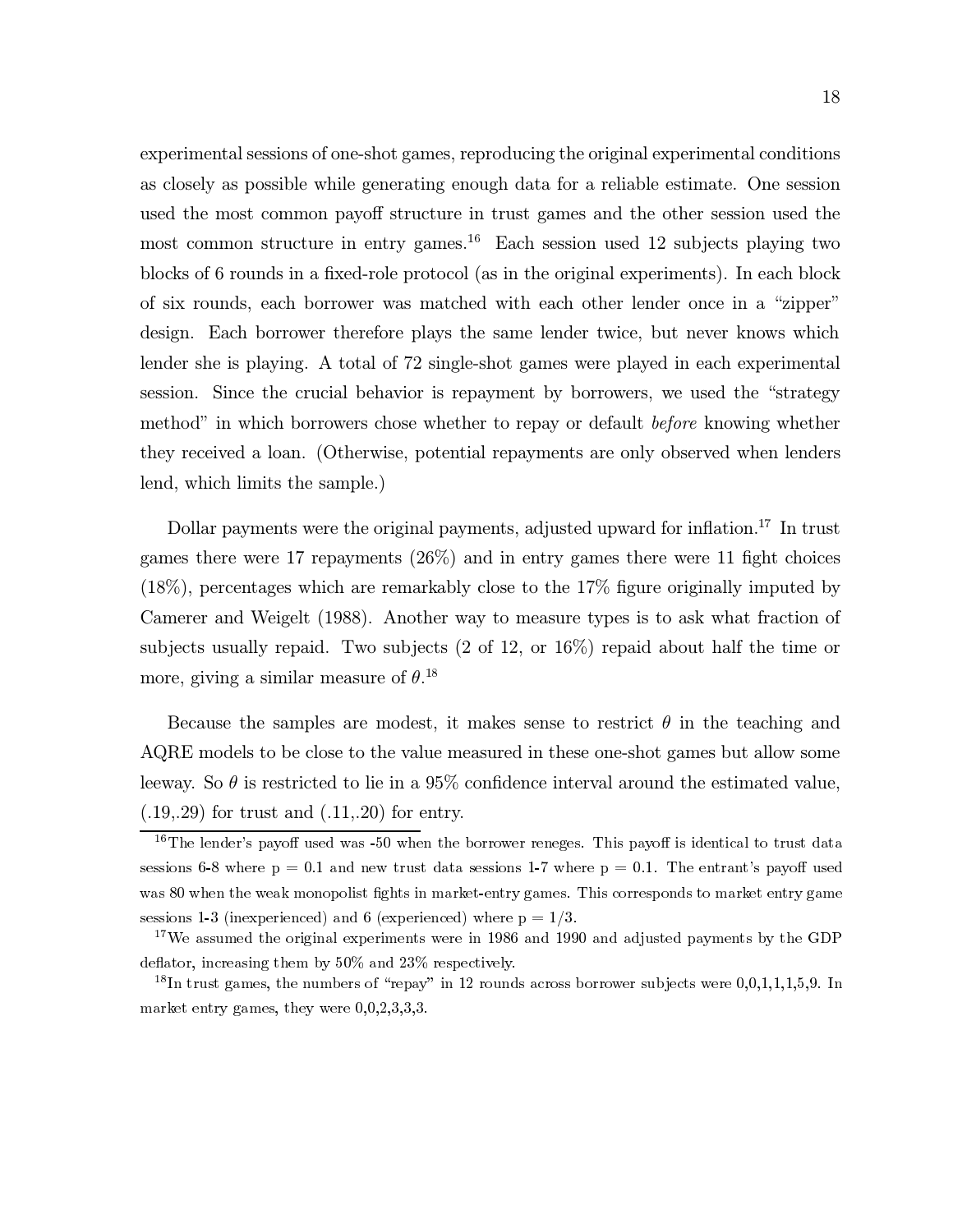### Data and Results  $\overline{5}$

The central contribution of this paper is fitting fEWA-teaching and AQRE models to experimental data from three sources. The first source is eight experimental sessions of a repeated borrower-lender trust game reported by Camerer and Weigelt (1988a). The second source is an unpublished sample of eight more sessions of the same game (with  $P(\text{honest}) = .10$  in which players also report beliefs about whether the borrower will default if there is a loan (Camerer and Weigelt (1988b)). These data are called "new trust" games. The third source is 12 sessions of an entry-deterrence game from Jung, Kagel and Levin (1994). Eight of the sessions use "inexperienced" subjects (participating in that particular game for the first time) and four use experienced subjects who returned for a second session playing the same game. There are a total of 28 experimental sessions, roughly 2,000 8-period sequences and 26,000 choices.

Subjects in the trust games were either MBA students at NYU (in the original data) or undergraduates at the University of Pennsylvania (in the new trust data). They were paid an average of \$18 for a 2-1/2 hour session. Instructions are available in Camerer and Weigelt (1988). Subjects in the entry-deterrence games were University of Pittsburgh undergraduates. See Jung, Kagel and Levin (1994) for design details. Each session had 4-101 eight-period sequences. In each trust session, there were 11 subjects, three borrowers and eight lenders. In each entry-deterrence session, there were 7 subjects, three monopolists and four entrants.

#### $5.1$ Trust games

Typical patterns in the old trust data can be seen in Figures 1a-b (pooling across all sessions to reduce sampling error). The figures show relative frequencies of not lending (all data) and default (conditional on lending, for dishonest borrowers only), assuming there was no default earlier in the sequence. Sequences are combined into ten-sequence blocks (denoted "sequence" in the figures) and average frequencies are reported from those blocks. Periods 1,...,8 denote periods in each sequence.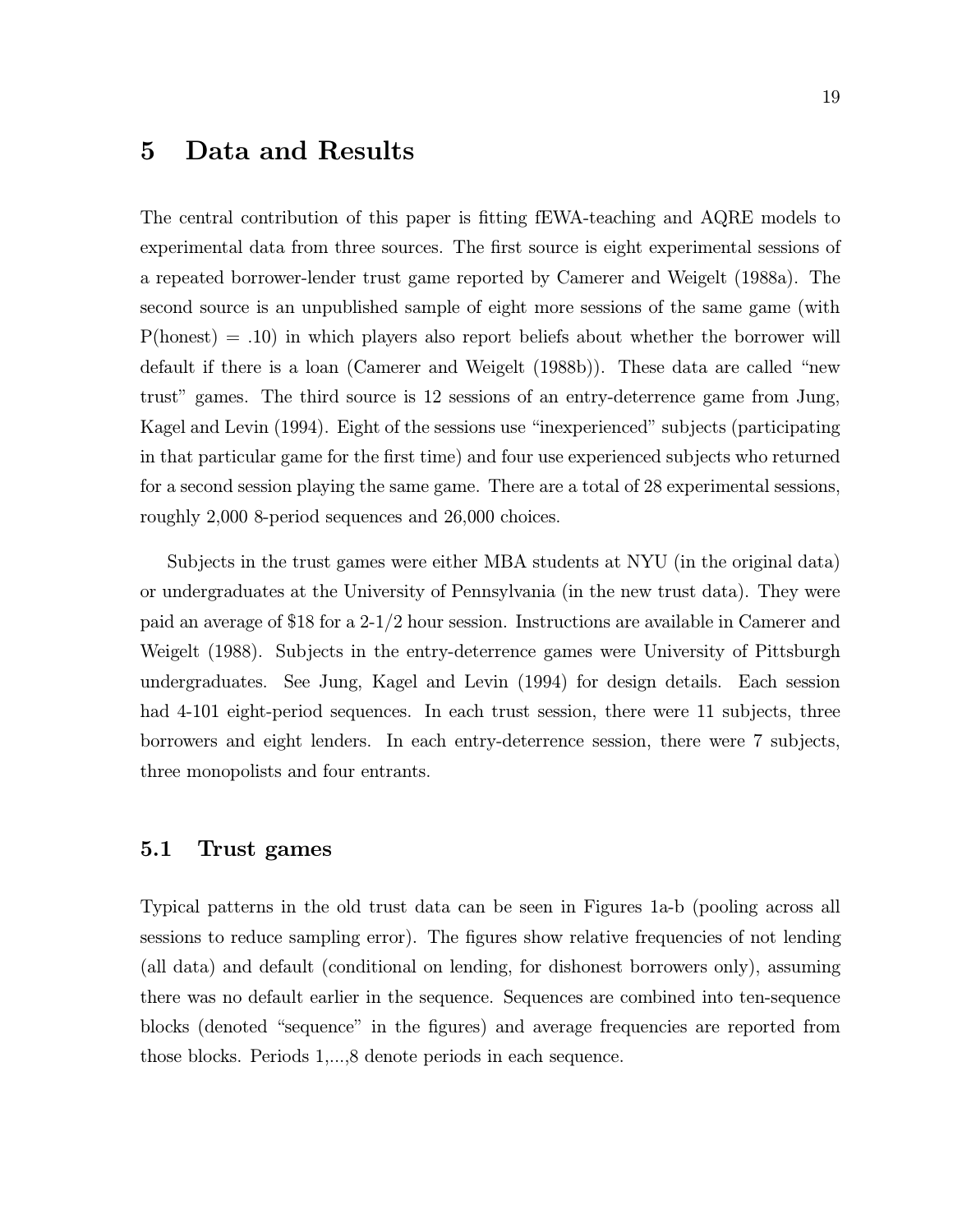Two patterns in the data are of primary interest. First, what is the rate of lending across periods (and how does it change across sequences)? Second, how do borrowers respond to loans in different periods (and how do these responses vary across sequences)? Figure 1a-b show that lenders start by generally making loans (i.e., low frequency of noloan) in early periods, then learn to rarely loan (i.e., high frequency of no-loan) in periods 7-8. Borrowers rarely default in early periods, but frequently default in periods 7-8. The pattern of increasing default in later periods is particularly dramatic in later sequences.

How well the models fit is judged from three angles: Graphs that show predicted frequencies corresponding to the data in Figures 1a-b; overall statistics measuring fit (hit rate and log likelihood); and reported parameter values.

Figures 1c-d show frequencies predicted by the teaching model. Figures 1e-f show corresponding predictions for the AQRE model. The predictions come from estimation with session-specific parameters. Note well that while the model makes separate predictions for *every* choice, the predictions are averaged in figures 1c-f to correspond to the pooled relative frequencies in the data.

The teaching model captures the rise in the frequencies of not lending and default across periods within each sequence, and picks up a little of the drop in no-lending across sequences. AQRE predicts hardly any trend (slightly in the wrong direction). It basically fits best by assuming lenders lend almost randomly (approximately  $40\%$  not-loan rate) and that default is rare and, counterfactually, *falls* across periods within a sequence.

Figures 2a-f show frequencies for the eight new trust sessions. Neither model is as visually impressive as in Figure 1. The teaching model reproduces a small rise in notlending and default across periods a little better than AQRE does.

Table 2 summarizes log likelihoods (LL) and hit rates (i.e., the fraction of times that the choice predicted to be more likely by the model is the choice subjects made) from various models.<sup>19</sup> These statistics are reported separately for in-sample calibration and

<sup>&</sup>lt;sup>19</sup>These fit statistics, along with the average predicted probability of the actual choices, are reported separately for the dishonest and honest borrower, and lender categories in the working paper on our website http://www.fba.nus.edu.sg/depart/mk/bizcjk/teach.htm. The estimated  $A_i^{IN}(0)$  and  $\lambda$  parameters that are suppressed in the tables below are also reported in that working paper.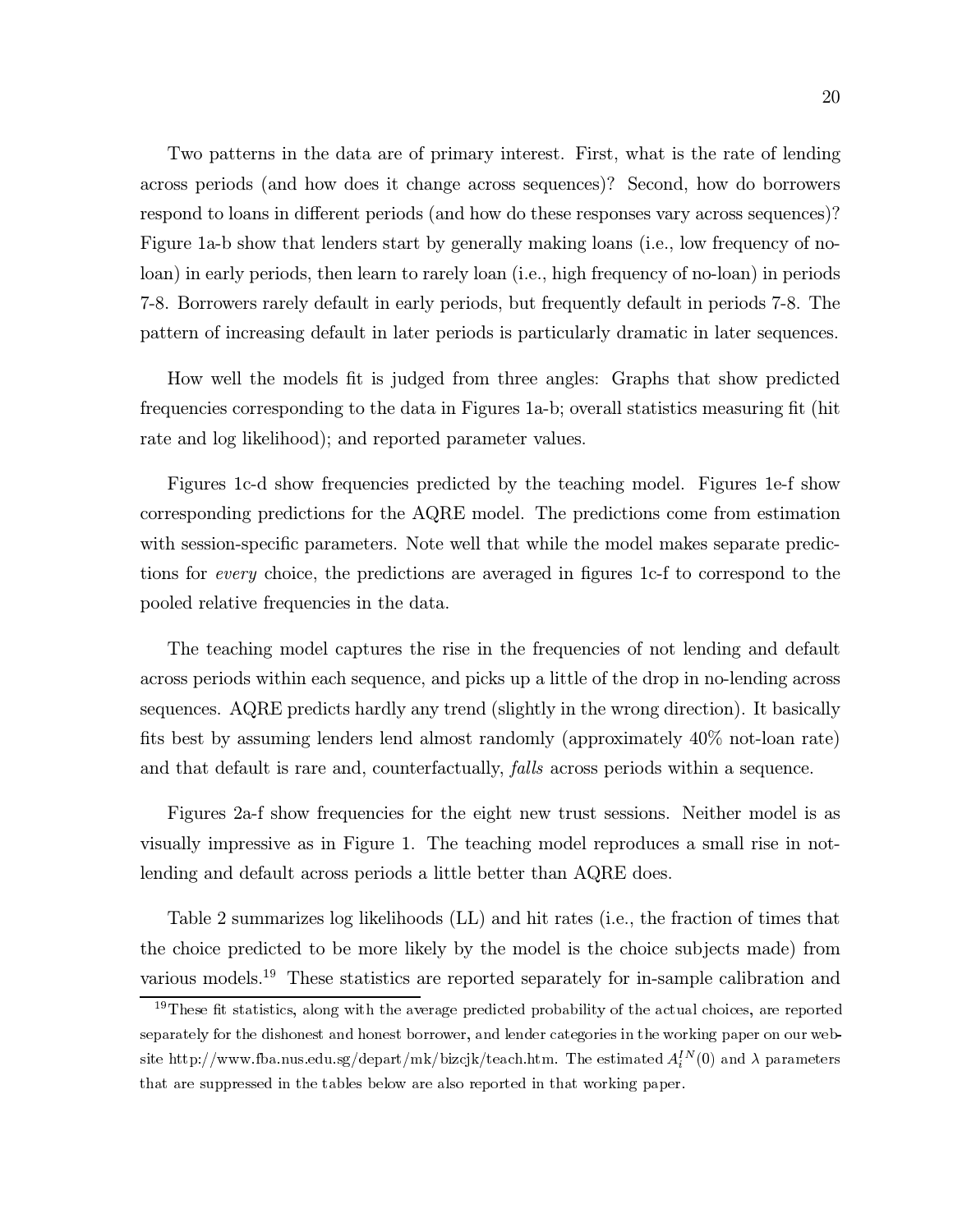out-of-sample validation. Keep in mind that the teaching model has more estimated parameters than  $AQRE^{20}$ , so the accuracy of out-of-sample forecasting is the better test of which model predicts best.

Results are reported for the total fit statistics (summed across sessions) when parameters are session-specific ("individual"), and when parameters are common ("pooled") for both functional EWA and parametric EWA. The teaching model usually predicts outof-sample a little better than AQRE based on hit rate and LL, except in the new trust data where they are about equally accurate. Note also that the fEWA teaching model is almost as accurate when all sessions are pooled, with common parameters, compared to when fit statistics from session-specific estimation are totaled up. In fact, the difference between out-of-sample LL for the session-specific estimates added up (the column "Total") and when common parameters are imposed ("Pooled") is only 38 and 73 likelihood points for fEWA in the two data sets, although 56 fewer parameters are estimated when data are pooled. This is an important clue that the parameter estimates are quite stable across sessions for the teaching model. The teaching model also usually has a higher (or equal) hit-rate out-of-sample than in-sample while the out-of-sample hit rate usually falls for AQRE. This is a sign that the teaching model is not overfitting.

Table 2 also shows fit of two other benchmark models pooling across sessions. One is the parametric EWA model in which  $\phi, \kappa, \delta$  and  $N(0)$  are free parameters rather than generated from functions as in fEWA. Being able to estimate free parameters generates a substantial predictive improvement over fEWA. The other benchmark is a restriction of AQRE with the homemade prior  $\theta$  fixed to zero. This restriction hurts the likelihood a lot and creates hit rates around 50% (chance), which is a reminder that the homemade prior is crucial to the success of AQRE.

Table 3 gives the minimum and maximum parameter values from individual session-

<sup>&</sup>lt;sup>20</sup>The teaching model has an initial attraction for lending  $A(0)$ , four  $\lambda$ 's (for the lender, two types of myopic borrowers, and borrower teachers),  $\theta$ ,  $\tau$  and  $\alpha$ , a total of 8 parameters. AQRE has the homemade prior  $\theta$ , and three  $\lambda$ 's (for lenders and the two types of borrowers), a total of 4 parameters. Since there are plenty of data to work with, we elected to have lots of freedom in  $\lambda$ 's for both models. Note that the very small loss in fit from pooling, particularly for teaching, suggests many of these parameters have similar values across sessions so we could often restrict them a priori to economize on degrees of freedom.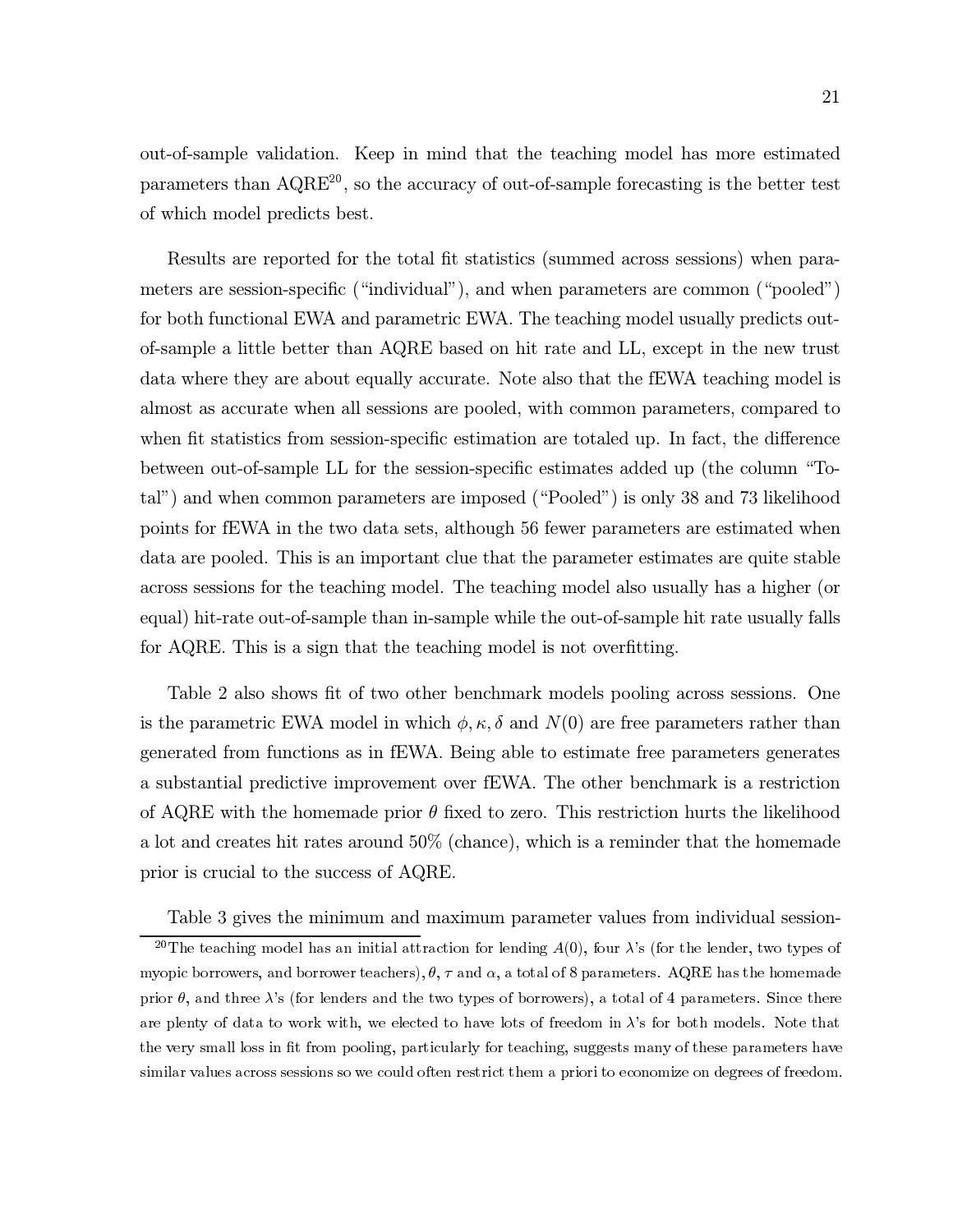specific estimation (see tables in Appendix for details) and estimates from pooling.<sup>21</sup> The averaged functional values of  $\phi$ ,  $\delta$  and  $\kappa$  are extremely consistent across sessions. They are in the ballpark of the values estimated in parametric EWA, except that the functional  $\phi$  is always too high (.76-.77 compared to unconstrained estimates of .45 and .25). The cross-sequence learning strength  $\tau$  is close to one in most sessions, and is usually around .90 when sessions are pooled. The estimated percentages of teachers  $\alpha$  generally range from  $70-100\%$  (except for a few low outliers), and are almost the same, .93 and .91, when new and old trust sessions are pooled. The fact that pooling across sessions degrades overall fit only a little (as Table 2 shows), and parameters are consistent across the new and old trust data sets, is very encouraging. These results suggest that economizing on parameters by restricting  $\tau = \alpha = 1$  will yield a good approximation in games like these.

Recall that the estimate of  $\theta$ , the homemade prior parameter, is allowed to vary within the 95% confidence interval around our estimate from the one-shot experiments. The pooled estimates in trust games are in the middle of the interval  $(.23-.24)$  for teaching and at the upper bound of the interval  $(.29)$  for AQRE. This result is consistent with the fact that estimated  $\hat{\theta}$ 's are very large (often close to one) when they are unconstrained (see our working paper); so the AQRE model chooses the largest value it can when restricted. Since most of the observations in the data are loans and repayment, the AQRE model fits best by simply assuming many players prefer to repay (and since it is an equilibrium model, lenders know that and lend). As a result, it does not generate the sharp rise in default rates at the end of the sequences which is evident in the data (Figures 1-2).

#### Entry-deterrence games  $5.2\,$

Now turn to the Jung, Kagel and Levin data on entry-deterrence. Since they ran eight sessions with inexperienced subjects and four with experienced subjects, we can see whether subjects grow more sophisticated when they repeat an entire experimental session.

Start with the data from inexperienced subjects (Figures 3a-f). Focus on rates of entry and sharing, which are predicted to start low and rise as the end of a sequence draws

<sup>&</sup>lt;sup>21</sup>Keep in mind that in fEWA  $\phi$ ,  $\delta$  and  $\kappa$  are not estimated, they are functions of the data; the numbers in parentheses below each estimate are the standard deviations of the functional values across periods.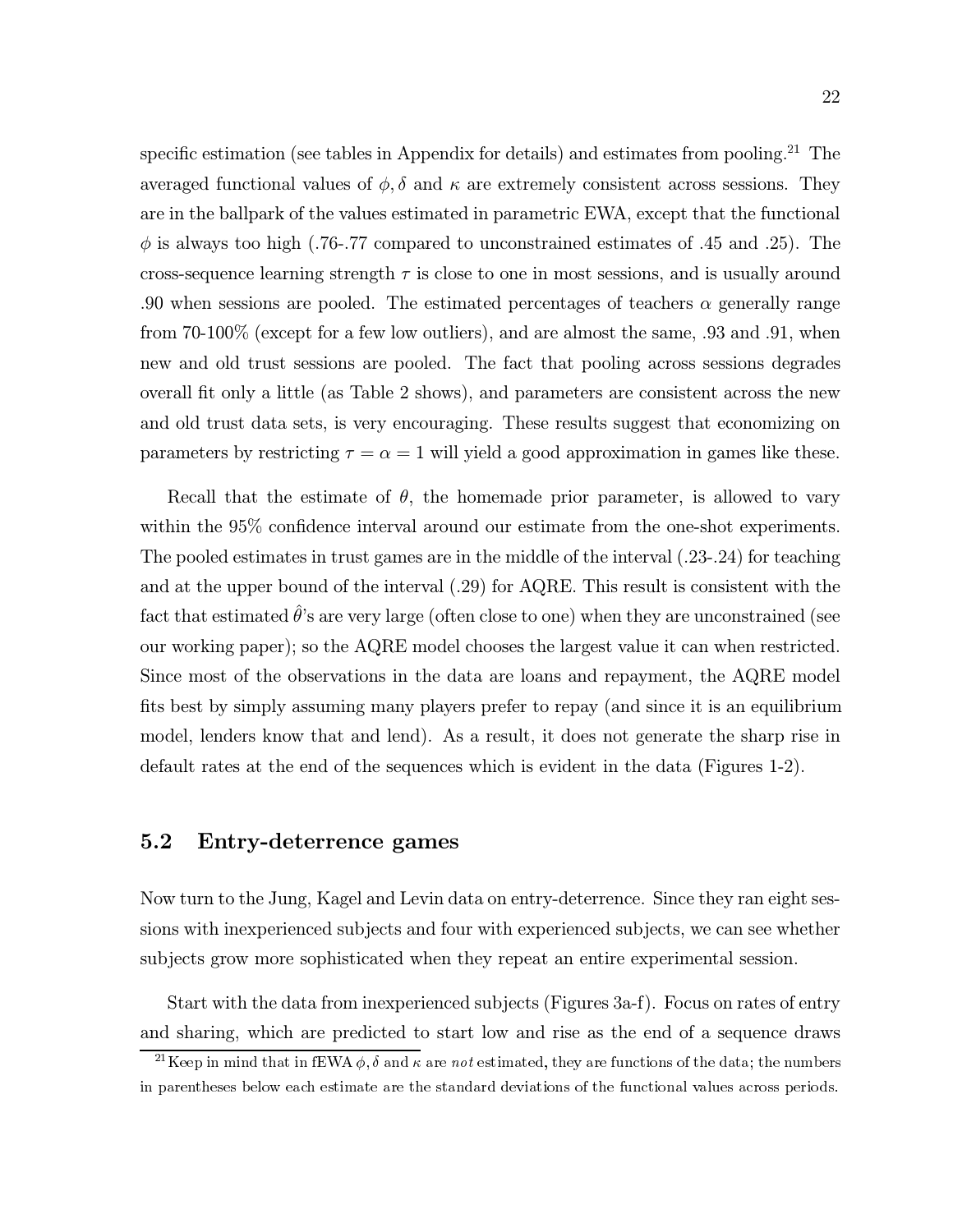near. Entry and sharing by inexperienced subjects are far too frequent in early periods but there is some convergence toward early entry-deterrence across the experimental session. Entrants just didn't quite figure out how much it pays to fight entry in early periods. Both models are visually unimpressive. The AQRE model fits these data best with roughly flat predictions across periods and sequences. Teaching predicts a modest rise in sharing across periods.

Figures 4a-f show data from experienced subjects. The correspondence of behavior to equilibrium is much more dramatic. In the first sequence block, players often enter in the first 3 periods, but they quickly learn early entry is rarely met with sharing, and they stay out in early periods of later sequences. Both AQRE and teaching capture the downward trends in fighting over periods (although in a muted way, compared to the data) and the teaching model also predicts a modest increase in entry across periods.

Summary statistics in Table 2 shows that the two models are about equally accurate for inexperienced subjects. For experienced subjects, fEWA teaching is much more accurate than AQRE, especially in hit rate. In fact, the hit rates for AQRE are typically *worse* than chance.<sup>22</sup>

Table 3 shows parameter values. As in the trust data, the fEWA entrant parameters are consistent across sessions. The functional  $\phi$  is again too high compared to the parametric EWA estimate, and some of the parametric EWA estimates are extreme in the inexperienced sample. The cross-sequence learning strength  $\tau$  is usually around one but is sometimes very low; when sessions are pooled the estimates are 0.98 and 0.48 respectively. We suspect  $\tau$  is not always well-identified in an econometric sense, but this also means it can be set to one without harming fit.<sup>23</sup> The estimated fraction of teachers  $\alpha$  is smaller

 $^{22}$ Figures 4a and 4e show why. The probability of entry predicted by AQRE is just slightly above .5 in most sequences and periods. This means the model is 'always' predicting entry if it has to predict one choice or the other (as the hit rate measure forces it to). But Figure 4a shows that the overall frequency of entry is below a half. Thus, the model is not far off in matching the overall rate of entry, but its prediction is very often on the 'wrong side' of  $50\%$ .

<sup>&</sup>lt;sup>23</sup>The parameter  $\tau$  will not be well-identified when experience in earlier periods in a sequence is the same as experience in the current period in previous sequences. For example, in the trust games the modal behavior is lending and repayment, until the last two periods. Since both sorts of experience are the same, the model cannot tell whether a player is looking mostly at previous *periods* (low  $\tau$ ) or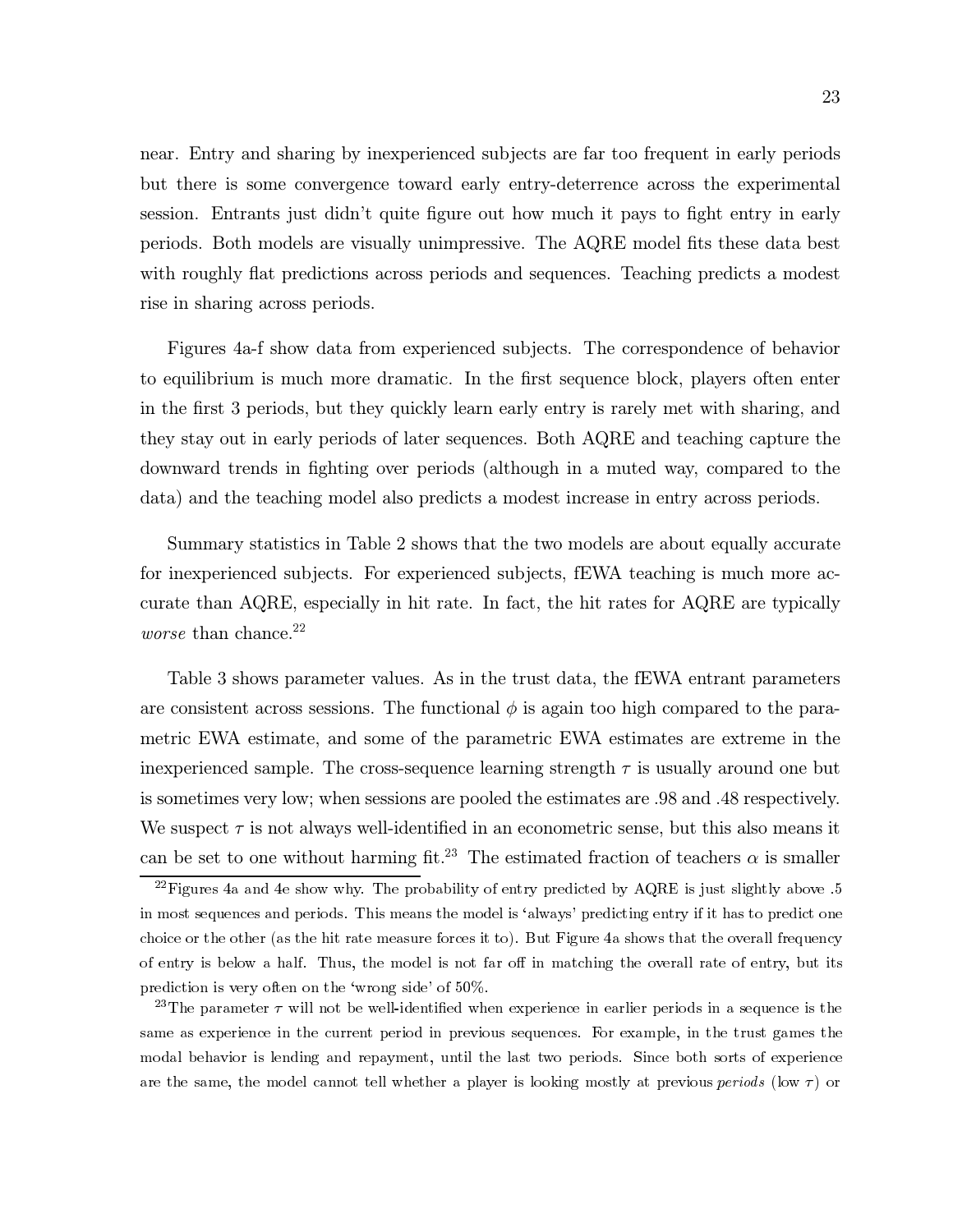for inexperienced subjects (.54) than for experienced subjects (.88). This increase in sophistication is also observed by Stahl (1999) in matrix games, Camerer, Ho and Chong  $(2002)$  in dominance-solvable games, and Cooper and Kagel  $(2001)$  in signaling games.

A crucial test for both teaching and equilibrium models is whether similar parameter values can be used to explain behavior in trust games and entry-deterrence games. These games are opposite in incentive structure in the sense that Stackelberg behavior is mutually-beneficial in trust games but only privately-beneficial in entry-deterrence. If the same general model structure and parameters can explain both games that is very encouraging for broader application. In fact, the trust and experienced entry data give very similar values of  $\alpha$  (.88-.93),  $\phi$  (.76-.77),  $\delta$  (.52-.53),  $\kappa$  (.60-.65), though  $\tau$  is much lower in entry than in trust.

Many results are consistent across both games. Hit rates are around 70%. (Keep in mind that since equilibrium and teaching models both predict mixing, the hit rates of those models will always be below  $100\%$  even if the models actually generated the data.<sup>24</sup>) The equilibrium models predict rather well, but they are helped substantially by allowing the constrained homemade prior. Restricting  $\theta = 0$  degrades fit a lot, yielding hit rates which are often worse than chance guessing.

In terms of overall fit, teaching is generally a little more accurate except on the sample of inexperienced entry games, where both models fit equally well. However, a key point is that the models are closely related because the teaching borrowers and incumbent firms are exhibiting sophistication and strategic foresight, just as in equilibrium models. The main difference between the two models is that lenders and entrants learn in the teaching model but they anticipate what borrowers and incumbents will do in AQRE. at previous sequences (high  $\tau$ ) except in the last period or two. But identification also means that restricting  $\tau = 1$  will lead to approximately the same predictive accuracy as estimating it. Indeed, restricting  $\tau = 1$  only degrades in-sample LL for the four fEWA pooled estimates (left to right in Table 2) by 2, 20, 3, and 3 points.

<sup>24</sup>For example, suppose the sequential equilibrium model with  $\theta = 0$  actually generated the data, and that model's conditional predictions are used to make guesses. Then when  $p=1/3$  the expected hit rate is 92.3%. The reason the hit rate is less than  $100\%$  is that in most of the possible sequences there is one misprediction ("a miss") because either the borrower defaults early or the lender stops lending (which the model does not predict).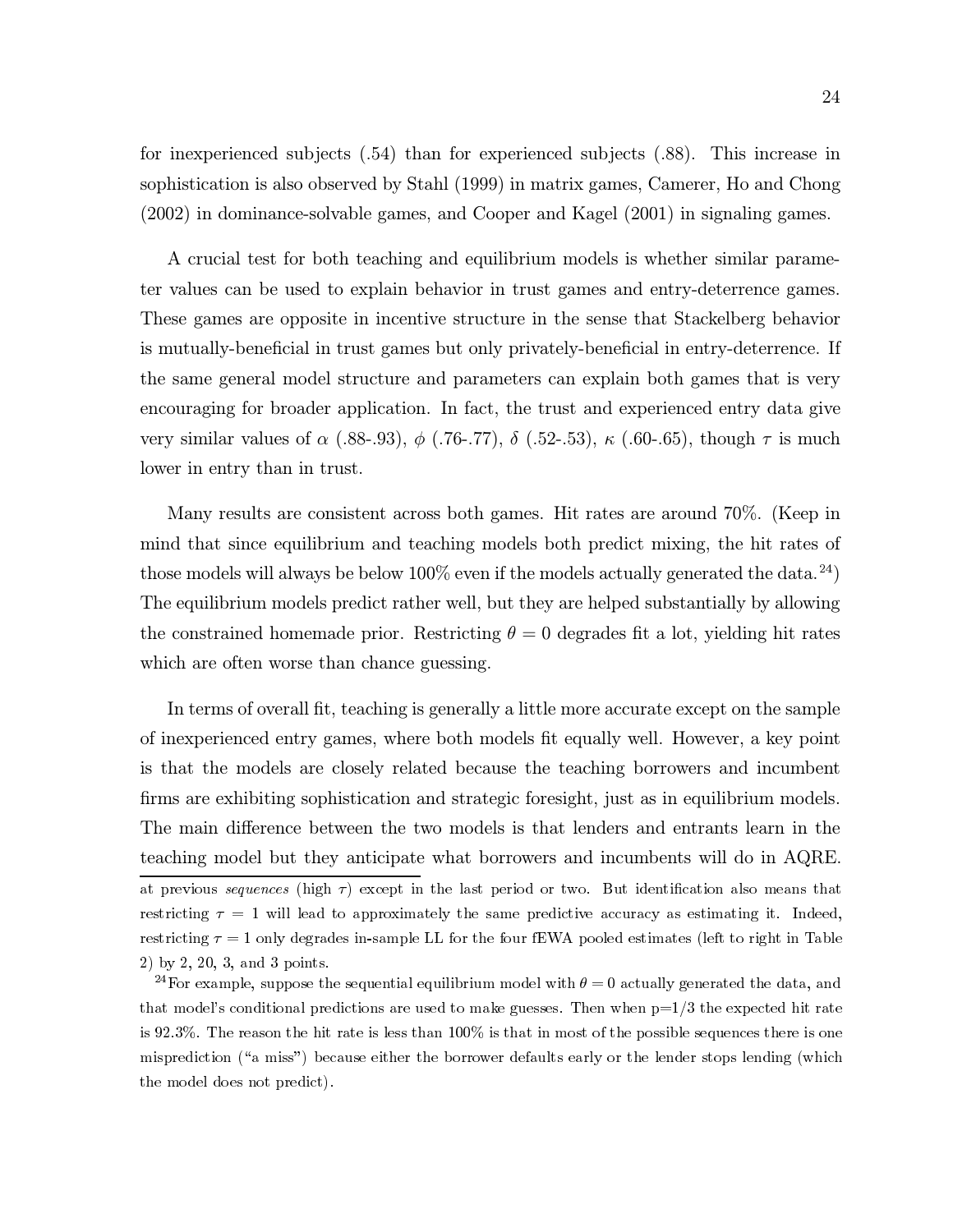The fact that the teaching model generally fits and predicts better than AQRE means that weakening sophistication of 'short-run' players is empirically useful.

### $5.3$ Distinguishing teaching and AQRE models: Missed opportunity, forgiveness, and rebuilding

The equilibrium type-based view and the strategic teaching model make similar predictions and have similar comparative static properties, but can be distinguished in a couple of subtle ways.

Equilibrium models with best response predict a discontinuous sensitivity to the prior  $P(Honest)$ - if it is too low there is no reputation-building. These models also predict, curiously, that a player's mixture probabilities depend on the *other* player's payoffs but not on the mixing player's payoffs. (Neral and Ochs (1992) report evidence against this assumption.) The AQRE model with a homemade prior does not make these counterintuitive predictions (and neither does teaching).

One way to validate the teaching model is to see whether recovered estimates of the "amount of teaching"- measured by  $\alpha$ - correspond to visually observable patterns of lending and default. If there is little teaching (low  $\alpha$ ) there should be little lending and rampant default, and vice versa for lots of teaching (high  $\alpha$ ). Figure 5 shows the rates of not-lending and default for new trust sessions separated by values of  $\alpha$ <sup>25</sup>. There are striking differences in the two cases which means the estimated  $\alpha$  has some explanatory power in dividing sessions into those with low and high reputation-building.

Another way illustrates more subtler differences. In a type-based equilibrium model with best response, missing a chance to fight entry (or pay back a loan) in later periods leads *immediately* to entry and sharing (or not lending) in all subsequent periods. But the same effect of "missed opportunity" is not present in early periods. The reason for these effects is that the threshold P(honest) required to induce the lender to lend is always rising over time. If an incumbent misses a chance to *increase* her reputation

<sup>&</sup>lt;sup>25</sup>We separate the sessions in the New Trust data into two separate sets of plots; one for the high- $\alpha$ and the other for the low- $\alpha$ . We set  $\alpha = 0.7$  as the cut-off point.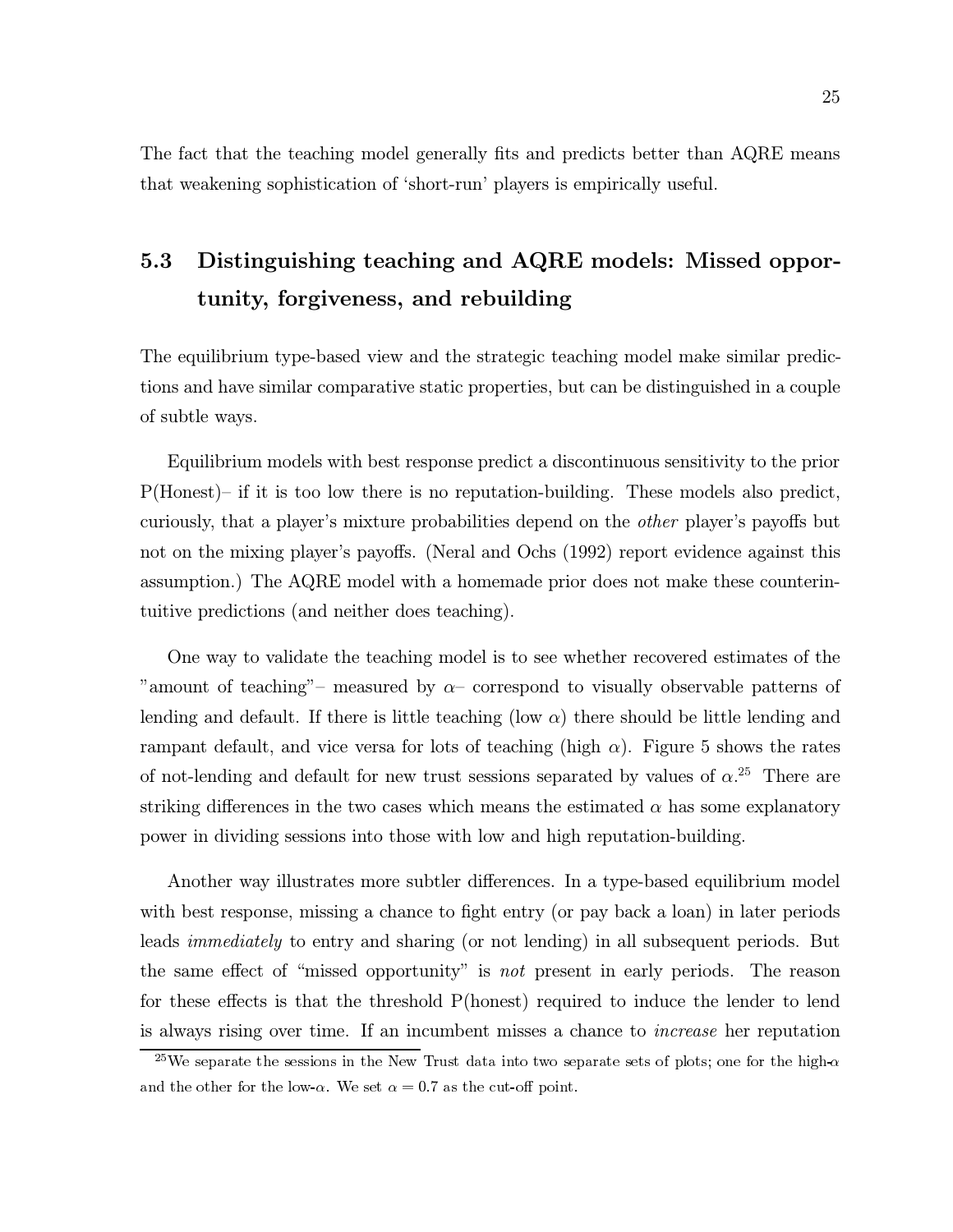(i.e., the perceived  $P(\text{honest})$ ) by repaying when she could have defaulted, the prior is not updated. In early periods the prior is above the threshold belief lenders require so missed opportunity makes no difference. But in later periods missing a chance to build reputation is fatal; on the equilibrium path, the posterior after in period t is below the belief required in period  $t+1$ , so the lender won't lend in period  $t+1$  or any future periods.

Another feature of optimizing Bayesian models is "no forgiveness". In the type-based models a player who defaults, for example, has clearly revealed her type. The perceived P(Honest) should plunge to zero, and nobody lends afterwards. Since it doesn't pay to try to rebuild one's shattered reputation, optimizing Bayesian models also predict that we will never see repayment after a default. In contrast, strategic teaching *does* allow lenders to smoothly adjust attractions so that the "bad reputation" of the lending strategy after a default could lead to more lending, and may justify subsequent repayment.

While the sequential equilibrium with best response predicts effects of missed opportunity, no forgiveness, and no rebuilding, the AQRE predictions about these effects are sensitive to parameter values. So we'll look at whether these patterns exist in the data, then compare how well teaching and AQRE models account for reputation rebuilding in the data.

To measure missed opportunity, Figure 6a plots the conditional relative frequencies (from data) of lending in period t conditional on not lending in period t-1. These conditional frequencies are shown across periods and sequences for the new trust data in 20-period sequence blocks.<sup>26</sup> The conditional frequencies clearly rise over time, from about  $1/3$  in period 2 to  $2/3$  in period  $8.^{27}$ 

Forgiveness is measured by calculating the probability of lending in period  $t+1$ , given a default in period t. Figure 6b shows the patterns in the new trust data. There is some

 $^{26}$ Only the new trust data are shown to save space. The comparisons never favor AQRE strongly over teaching, though often the two models are about equally accurate. Other plots can be seen on our website http://www.fba.nus.edu.sg/depart/mk/bizcjk/teach.htm.

 $27$ The relative frequencies of these conditional events predicted by the teaching model also rise, but less than the data (from about  $40\%$  to  $60\%$ ). However, the predicted frequencies from AQRE are even lower in magnitude and flatter over time. So the teaching model does a slightly better job of accounting for the missed opportunity effect and its increase across periods.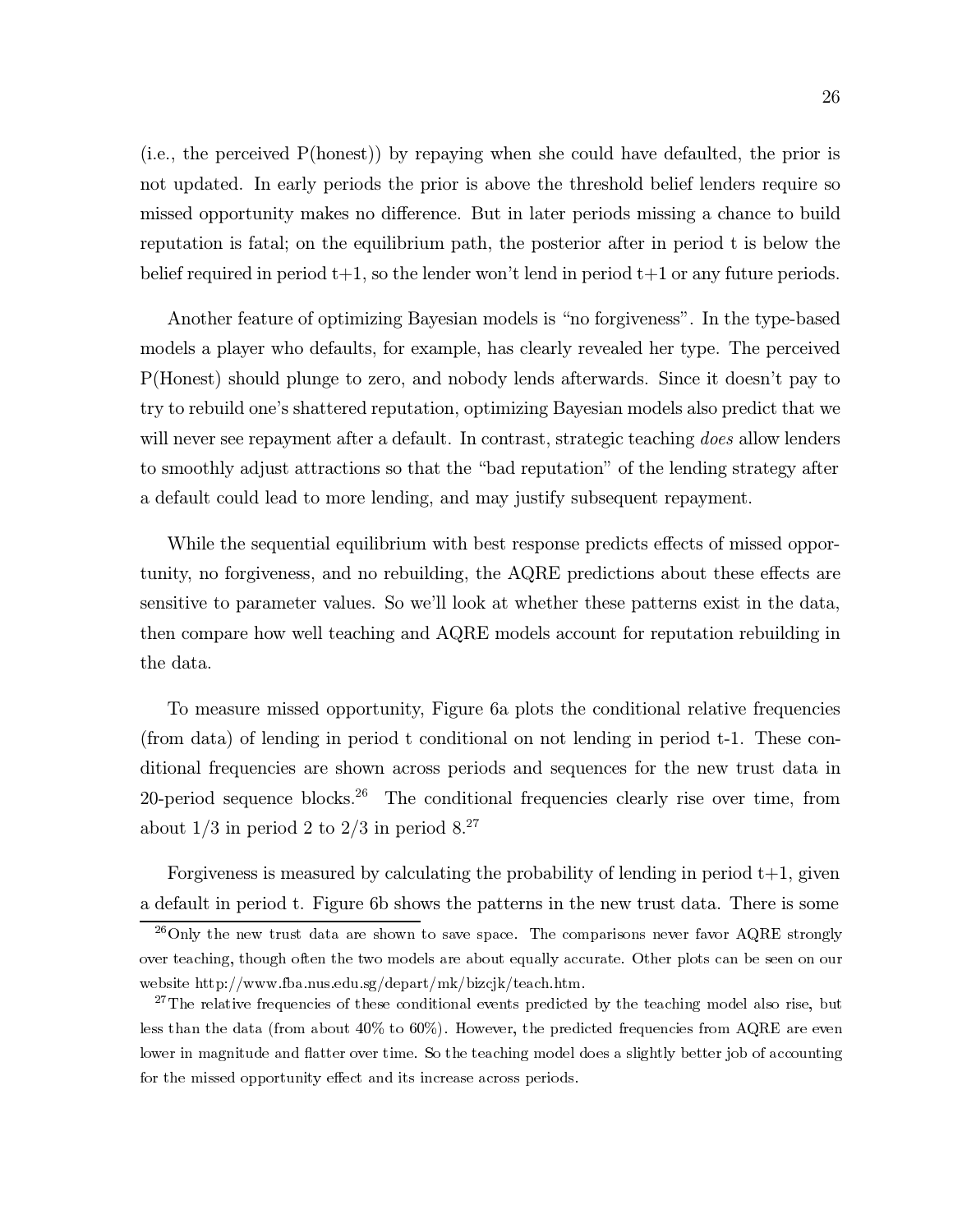lending following default in the first two blocks of sequences but in later sequence blocks lending following default is rare, especially after periods  $2 \text{ or } 3.^{28}$ 

An interesting feature of the data is whether borrowers who get a subsequent loan after default– i.e. who are forgiven by lenders– repay or not. Since the posterior  $P(\text{Honest})=0$ after a default in optimizing equilibrium models, and the predicted  $P$ (repay)= $0^{29}$ , borrowers should never try to rebuild their shattered reputations. Since AQRE allows trembling, this sharp prediction may not hold so let's see what the data tells us and whether the models match. Figure 7 shows the conditional repayment rate in t after a default in t-1. (Negative values on the 3-axis plot cells suggests no data and should not be confused with true zeros.) Borrowers clearly do try to rebuild trust, occasionally, but only in the first couple of periods. Both models predict a decline in rebuilding, but the AQRE model severely overestimates the rate of rebuilding while teaching gets it about right. Although both models overestimate the overall rate of conditional repayment. The corresponding LL measures for Figures 7b (teaching) and 7c (AQRE) are  $-3.29$  and  $-3.82$ respectively.<sup>30</sup> The differences in accounting for reputation rebuilding across models are modest although the teaching model does a measurably better fitting job than AQRE.

A better way to distinguish the equilibrium type-based approaches from teaching is worth mentioning, though executing it lies beyond the scope of this paper. Even the AQRE Bayesian approach is sensitive to how types are determined and what is known about them. In the standard approach, a player's type in one period of a sequence is perfectly correlated with her "earlier" type. A different design breaks the correlation by drawing types independently each period with a fixed probability. When types are 'refreshed' like this, the Bayesian link between a player's past behavior and her likely future behavior is severed. AQRE will allow stochastic fighting and lending, but it will make the same prediction in each period of a sequence. The strategic teaching

 $\sqrt{2^8 \text{The AQRE model}}$  is slightly closer to the overall rate of lending and both models pick up a little of the decline in forgiveness in later periods.

<sup>&</sup>lt;sup>29</sup>If P(repay in t | default in t-1) > 0 for normal types, then by Bayes' rule P(Honest in t | repay in t) is still zero and borrowers won't get more loans, so it doesn't pay to try to rebuild by repaying.

<sup>&</sup>lt;sup>30</sup>The LL for period t sequence k is given by  $ef_{tk} \cdot \ln(pf_{tk})$  where  $ef$  is the empirical frequency and  $pf$  is the predicted frequency. We sum across all periods and all sequences to give the LL measure for the plots.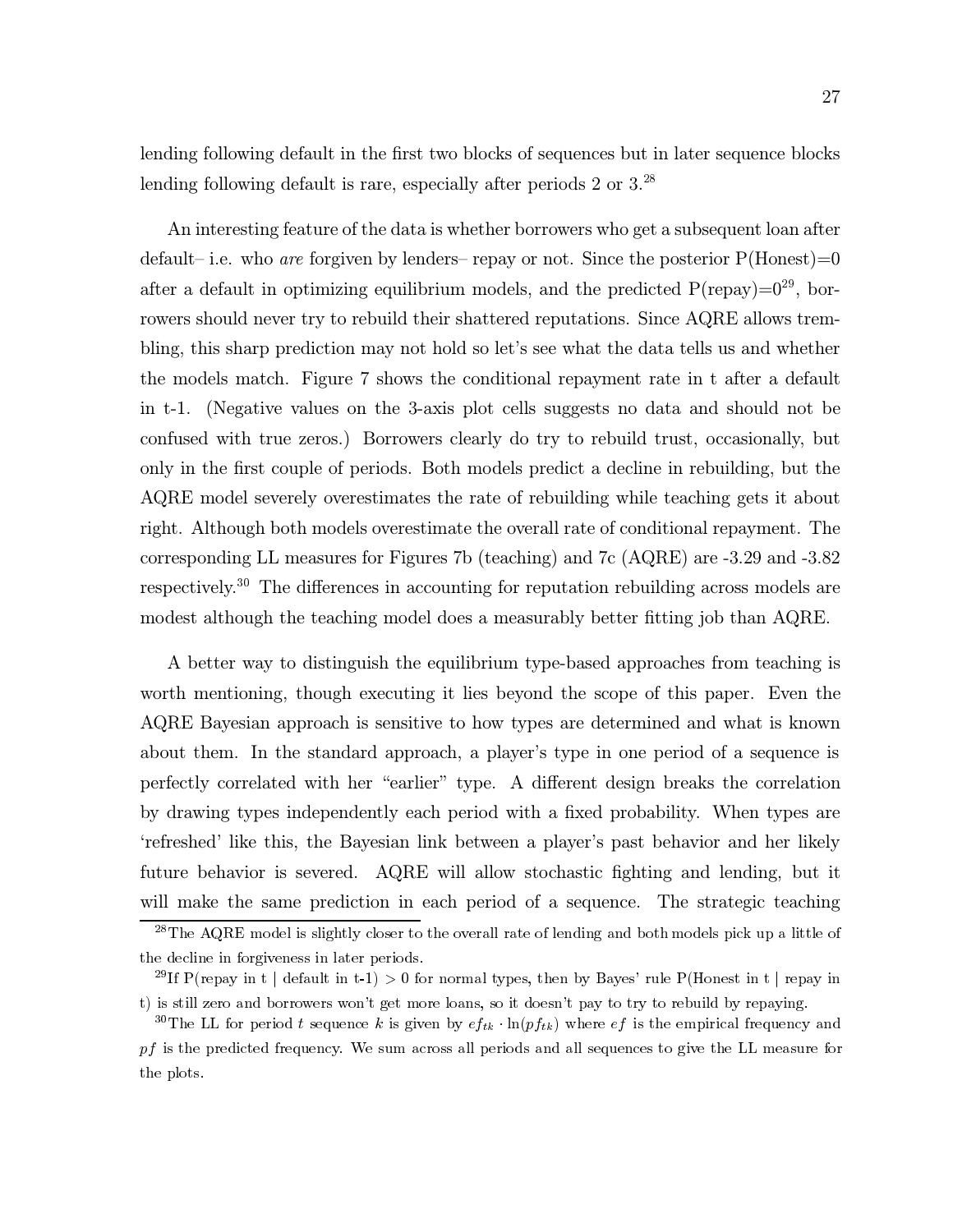model, in contrast, allows reputation-building even when types are refreshed, and still predicts within-sequence differences- viz., a breakdown of reputation-building toward the end of a sequence. A similar difference in type-based and teaching predictions arises when players have types, but the types are not commonly-known so that incumbents aren't sure whether reputation-building is worthwhile.<sup>31</sup> Further experiments exploiting these sensitivities to information about types could be useful in contrasting the teaching and equilibrium approaches. But since the theories' differences depend on having no 'homemade' types, controlling or measuring such types is crucial to get a sharp test.

### **Measuring beliefs** 6

A direct way to judge game theories which specify beliefs is simply to measure beliefs and compare them to those proposed by various refinement criteria. Banks, Camerer and Porter (1988) and Camerer and Weigelt (1988b) were among the earliest experimental economists to do so (inspired by McKelvey and Page (1990)). More recently, Nyarko and Schotter (2002) compared reported beliefs with those predicted by fictitious play learning; the two types of beliefs are not closely related. Manski (2002) also notes that in some games, econometric identification based on choices alone is poor, but can be improved by measuring beliefs or other data beyond choices (cf. Camerer et al. (1993); Costa-Gomes, Crawford and Broseta (2001); Johnson et al. (2002)).

In the new trust data, beliefs were measured using an incentive-compatible quadratic scoring rule. In every period seven lenders and two borrowers are sitting idle and watching the other subjects. Since these subjects have time on their hands, if a loan was made we asked two borrowers and two lenders to report a belief P(default), which was rewarded with an incentive-compatible quadratic scoring rule.<sup>32</sup> This section analyzes

 $31$ Drew Fudenberg suggested this subtle point.

<sup>&</sup>lt;sup>32</sup>If a reporter stated a belief p, she earned an affine transformation of the payoffs  $2p - p^2$  if default occurred and  $1-p^2$  otherwise. It is well-known that (i) this scheme induces risk-neutral players to report their true beliefs; (ii) if players are risk-averse their reports will be biased toward .5; and (iii) the expected payoff loss from small deviations around the true belief is extremely flat (e.g., Camerer (1995) p. 592-3). Given the bias and flat-maximum problems, it is all the more remarkable that reports are as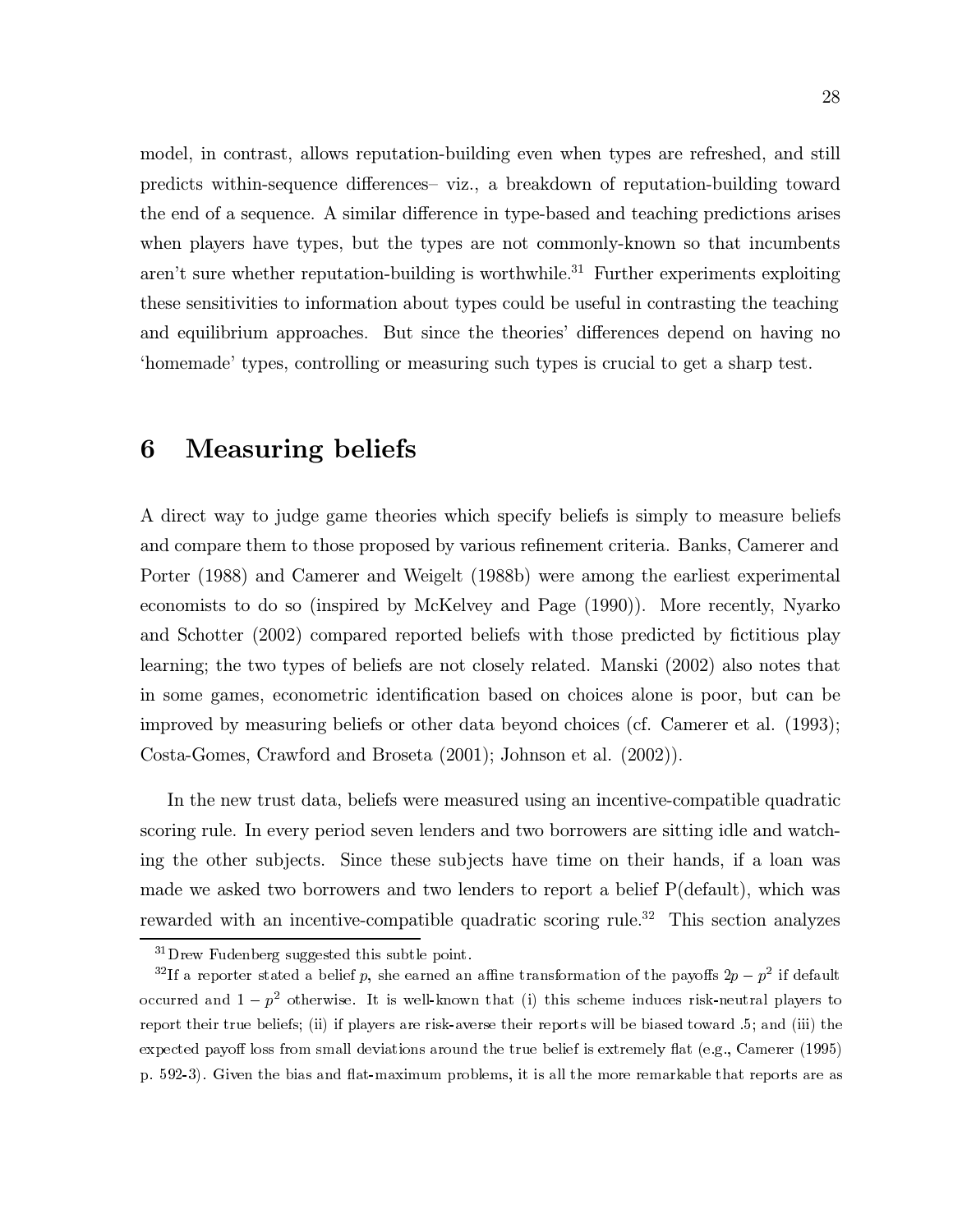some properties of reported beliefs and compares them to corresponding beliefs implied by models.

To reduce sampling error, beliefs from all eight new trust sessions are pooled for the analysis. We first compare reported beliefs (averaged over the two borrowers only) with the implicit  $P$ (default) in the AQRE and teaching models.<sup>33</sup> Figure 8 shows a scatter plot of implied beliefs and borrower beliefs. The correlations are low the implied model beliefs are usually severely restricted in range (especially for the teaching model) while reported beliefs are more widely dispersed.

Since implied and reported beliefs are weakly correlated, a crucial question is which type of belief are a better guess of when defaults actually occur. It could be that the reports are noisy and inaccurate. Or the reports might be more accurate than the model beliefs, which would be evidence that the model is misspecified in a way that can potentially be improved in future work (cf. Nyarko and Schotter (2002)).

The accuracy of forecasts can be assessed with a calibration diagram. To measure calibration, implied and reported beliefs were grouped into probability categories ("bins"), rounding down to the nearest increment of 0.05. Denote the *i*-th forecast bin by  $i \in \{0, 0.05, 0.10, \dots, 95, 1\}$ . There are 21 such bins and the prediction in the *i*-th bin is just  $P(default) = i$ . Denote the total frequency of forecasts of i by  $N_i$ , the total sample size of all forecasts by  $N \equiv \sum_{i=0}^{1} N_i$ , and the relative frequency of actual defaults in category *i* by  $f_i$ . Calibration is assessed by comparing each categorical probability with the relative frequency of defaults in all the cases where the stated probability fell in that category.

well-calibrated and discriminated as they are.

<sup>&</sup>lt;sup>33</sup>The belief is of course from the perspective of the lender, and the other subjects, who do not know the borrower's type. Also, in the teaching model there is different borrower behavior by myopic, honest and homemade-honest, and teaching types. We take the perspective of an 'outside' borrower subject who knows the structure of the model, averages the different P(default) values each period with the correct relative frequencies of types, and Bayesian updates across periods in a sequence. Note that these implied beliefs do not usually correspond to lender's beliefs because in fEWA learning the lender attractions do not usually correspond to any beliefs (just as a player who cooperates in a one-shot PD game behaves in a way that is not consistent with any beliefs.)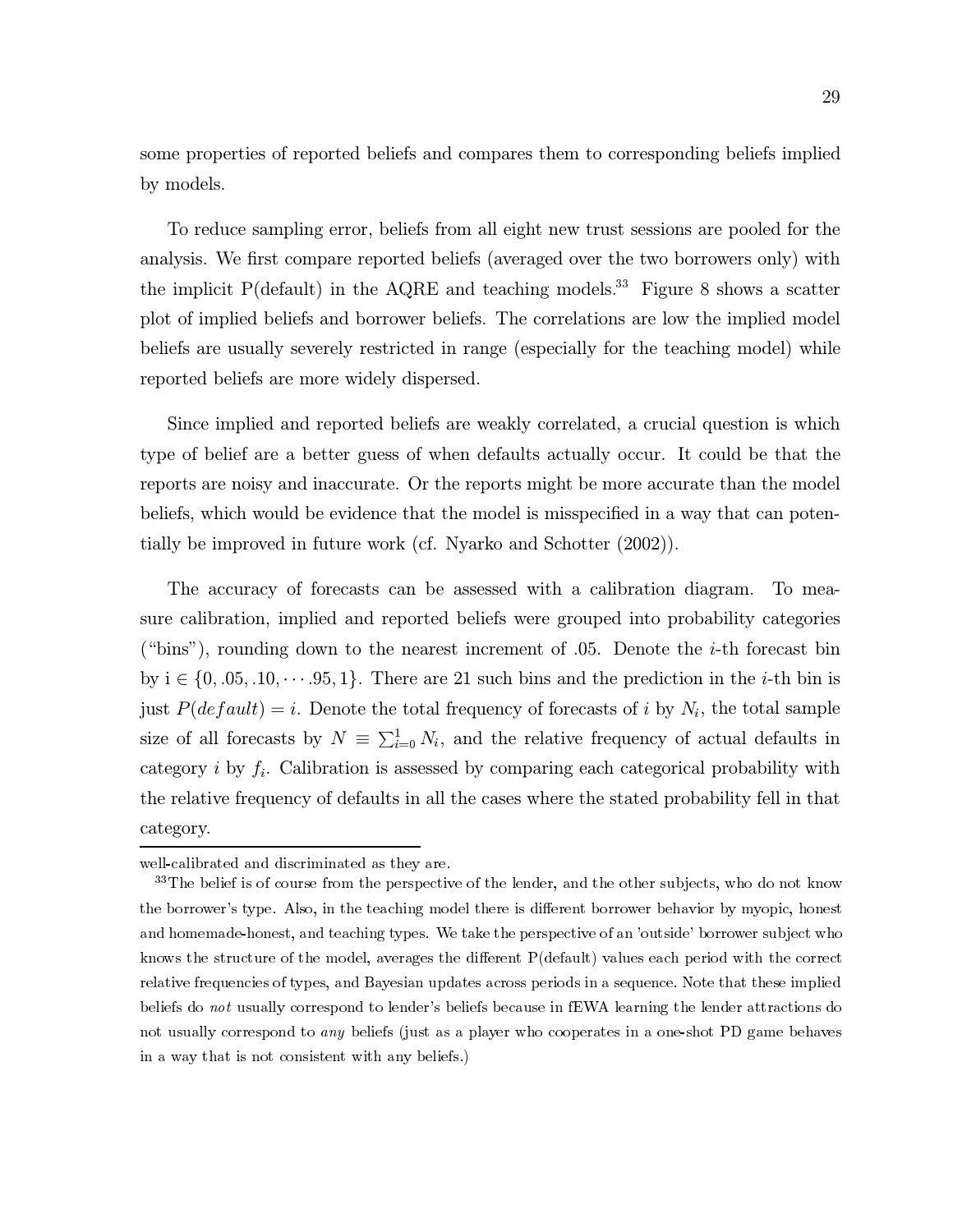Figure 9 is a series of bubble charts plotting i (x-axis) against  $f_i$  (y-axis) for implied beliefs and for reported beliefs (averaged across the four reporters). The bubble size is proportional to  $\sqrt{N_i}$  to show how relatively common different belief reports are. The data are pooled across borrowers and lenders<sup>34</sup>, and across all periods, because there were no significant differences across time or subject types (using Chow tests for pooling).<sup>35</sup>

Reported beliefs are very closely related to the actual frequencies of defaults. Implied beliefs are strongly correlated to actual frequencies but the slope of the regression of  $f_i$ on  $i$  is greater than one. Table 4 reports the estimated intercept and slope coefficients in weighted regressions of default rates against reported beliefs.<sup>36</sup> The intercepts are small and estimated slopes are close to one.

To parse accuracy of beliefs further, it helps to distinguish two properties of probability judgments, conventionally called "calibration" and "discrimination" (e.g., Yates  $(1990)$ ; Feltovich  $(2000)$ ). Well-calibrated forecasts are those that match aggregate results well (i.e., i and  $f_i$  are close). For example, if subjects said there is a 20% chance of default 141 times (as they did), then there should actually be default in roughly 20% of the 141 cases, or 28 times. Visually, calibration is the distance between the points in Figure 9 and the identity line and is usually measured by the sum of the weighted squared distances between the predictions and their associated relative frequencies,  $\sum_i N_i (i - f_i)^2 / N$ . Calibration measures are reported in Table 4. Calibration is generally extremely good (the measure is small) and averaged reported beliefs are better calibrated than implied beliefs.

<sup>&</sup>lt;sup>34</sup>Borrower and lender beliefs are about equally accurate. This rules out a hunch we had, that borrower beliefs are more informative or accurate because borrowers are better than lenders at forecasting the behavior of other subjects like themselves (since it is other borrowers who choose whether to default). However, borrowers did use extreme categories, beliefs of zero or 05, about twice as often as lenders, and the correlation of the two borrowers' beliefs was much higher than the between-lender correlation, so there is some asymmetry which might have an interesting cognitive basis.

 $35$  Averaging makes a substantial difference because there is a lot of disagreement across different reporters (the correlations between any two of the four belief reports, "interrater reliability" in psychometric language, range from .43 to .69).

 $36$ The regression statistics reported in Figure 9 are unweighted. The weighted regressions use the square root of each point's sample size  $N_i$  as a weight, effectively weighting residual variance by the reciprocal of  $\sqrt{N_i}$ .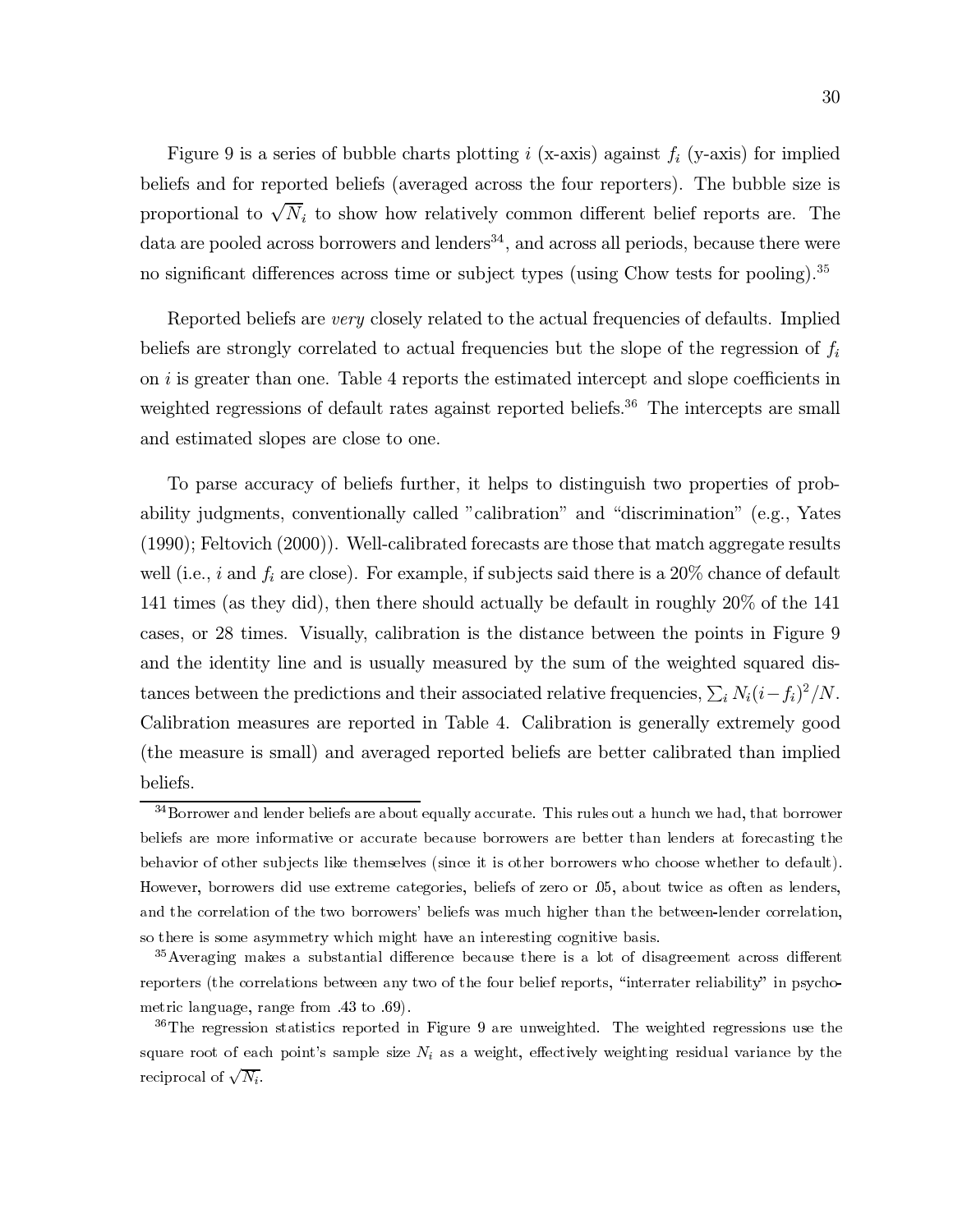However, well-calibrated forecasts can contain little information. For example, simply guessing the base-rate of overall default (which is  $19.6\%$ ) all the time leads to perfect calibration– all events are in the "19.6" bin and their overall frequency is  $19.6\%$  (this model is reported in Table 4 as a benchmark). But these judgments convey nothing about the variation in  $P$ (default) across periods. The amount of information in a sample of forecasts is measured by "discrimination", the degree to which the actual default frequencies in the various forecasting categories vary from the overall default rate. Define the overall frequency as  $\bar{f} \equiv \sum_i N_i f_i / N$ . Then discrimination is measured by  $\sum_i N_i (f_i (\bar{f})^2$ /N. (A high number is better.) Table 4 shows that the discrimination of implied beliefs is substantially worse (teaching) and a little worse (AQRE) than for belief reports.

An overall measure of statistical accuracy is the "probability score" of a set of beliefs. The probability score is simply the average of the squared deviation between each belief and one or zero (for events that occurred or didn't, respectively). It is well-known that the average probability score is equal to calibration minus discrimination plus  $\bar{f}(1-\bar{f})$ . Table 4 shows that the probability score for the implied beliefs is worse than for the averaged reports, although all the beliefs are only modest improvements over guessing the base rate every time.

These belief reports are scientifically useful in two ways (and should perhaps be used more often). First, the fact that implied model beliefs are much more strongly clustered in the middle of the range, and more poorly calibrated and discriminating than the reported beliefs, means the model is missing something which subjects themselves understand. The overall probability score favors the AQRE model over teaching but neither model is really impressive compared to always guessing the base rate.

Second, there is a large literature on calibration in judgment research (e.g., Yates  $(1990)$ ; Camerer (1995) p. 592). Most lab studies use college students or other regular folks who are asked general knowledge questions. For example, Lichtenstein, Fischhoff and Phillips (1982) summarize many studies in which subjects were asked a question with two possible answers, such as "Which magazine had the largest circulation in 1970, *Playboy* or *Time*?". Subjects gave an answer *and* a probability that their answer was correct. Reported beliefs usually exhibit overconfidence: When subjects said they were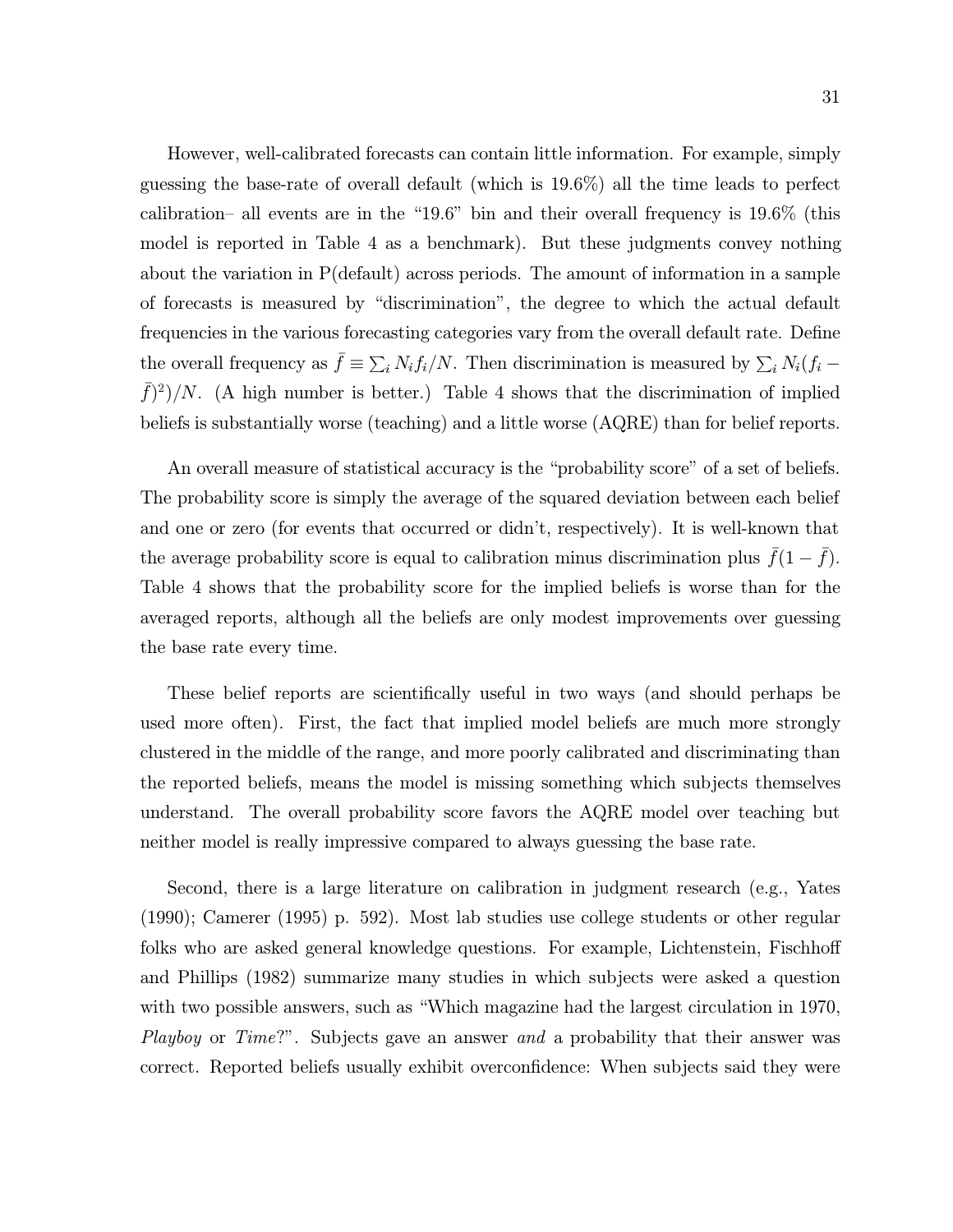sure they were right (they were  $100\%$  confident) they were right only 80% of the time. Other studies showed that confidence intervals for numerical quantities are typically too narrow. $37$ 

Most of these early studies did not use incentive-compatible scoring rules to reward subjects, and dramatize how big a mistake it is to wrongly state an extreme probability. However, many studies examined calibration of domain experts who are professionally trained and usually have direct or indirect incentives to forecast accurately. Since it is often easy to get field data on actual forecasts, studies have been done with weather forecasters (Murphy and Winkler (1977)), blackjack dealers (Keren (1987)), and market prices for orange juice and horse racing bets (Roll (1984); Ali (1979); Hausch, Lo and Ziemba (1994); Johnson and Bruce (2001)). Most of these studies show superb calibration. Our study is the first to show calibration can be extremely accurate - people are not overconfident- when an incentive-compatible reward structure is used, and subjects become experts over time about their own collective behavior in an artificial domain.

### Conclusion 7

Models of individual learning have been actively used to fit data from many game theory experiments and understand their regularity. Almost all these models are *adaptive* i.e., players do not explicitly account for the possibility that other players are learning. This paper adds "sophisticated" players who realize others are learning, in repeated games with incomplete information. Sophisticated players who know they are playing a repeated game have an incentive to take actions which are costly in the short-run, but which "teach" learners what to expect, in a way that benefits the teachers. Neglecting these teaching effects severely limits the application of learning models outside the lab, to domains in which economic relationships are long-lasting.

This paper specifies a precise model of strategic teaching and applies it to finitely-

 $37$  One criticism of early studies is that subjects were essentially tricked because of the way the general knowledge questions were sampled. But sampling questions randomly produced similar results (Soll  $(1996)$ ).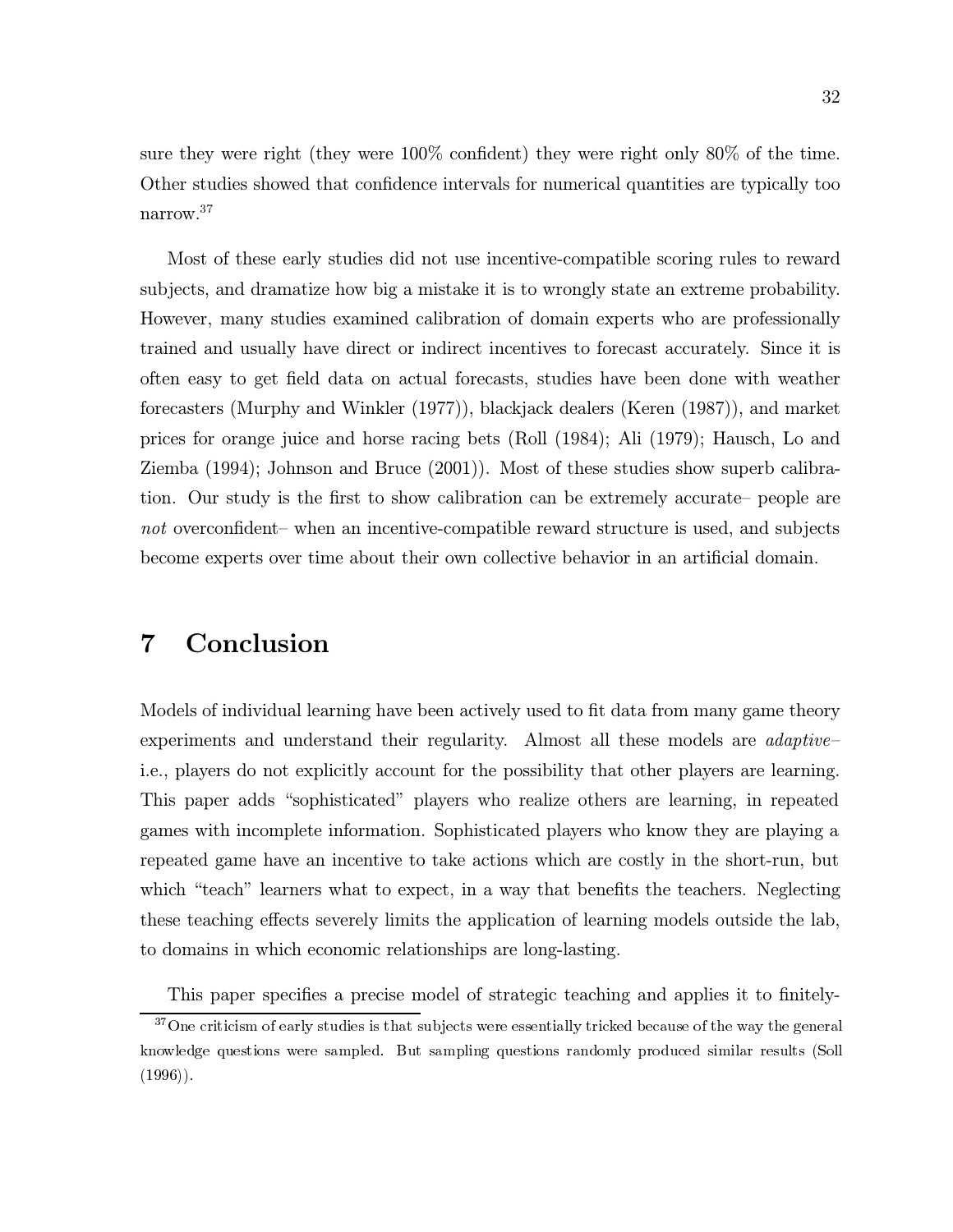repeated experimental games of trust and deterrence of entry by incumbents. The games have incomplete information because the experimenter induced some fraction of borrowers and incumbents to always behave in a trustworthy or aggressive (entry-fighting) way. Previous experiments have shown that some features of behavior in these games is approximated by very complex and delicate equilibria (Camerer and Weigelt (1988a); Jung, Kagel and Levin (1994)). But it is unlikely that players approximate the equilibria by introspection, and their comparative static predictions are often wrong (Neral and Ochs, 1992). A boundedly rational model of learning which can explain how equilibration comes about would therefore be useful.

In the teaching model the lenders and entrants learn adaptively (using a parsimonious functional EWA rule which sophisticated players know). Some fraction of borrowers and incumbents are myopic and some fraction always behave honestly or aggressively. The others teach strategically by anticipating how lenders and entrants learn, and making choices which maximize long-run payoffs when the impact of their choices on learning of others is accounted for. In the equilibrium approaches the *players* build reputations ("this guys seems honest"); in the teaching model the learners' strategies have reputations ("entry is dangerous"). Assuming updated types is designed to explain why lenders are willing to lend early and afraid to lend late. But learning and teaching can produce the same pattern without types: Teaching borrowers will pay back early so that lenders learn to lend; and cross-sequence learning means lenders learn that lending in late periods is hazardous.

The teaching model was fit to 28 sessions of data from both repeated trust and entry games (including eight new sessions), more than 25,000 choices. A key fact is that the same model can account for quite different behavior in these games: Borrowers in trust games behave in a trustworthy way that is mutually-beneficial, while "fighter" incumbents benefit only themselves. The same model explains both because the two opposite behaviors emerge endogenously from the interaction of teaching and payoffs. The models also include a fraction of 'homemade' types who always behave honestly or aggressively, but we constrain the estimated frequency of those types to be close to the frequency measured in a new experiment with one-shot games.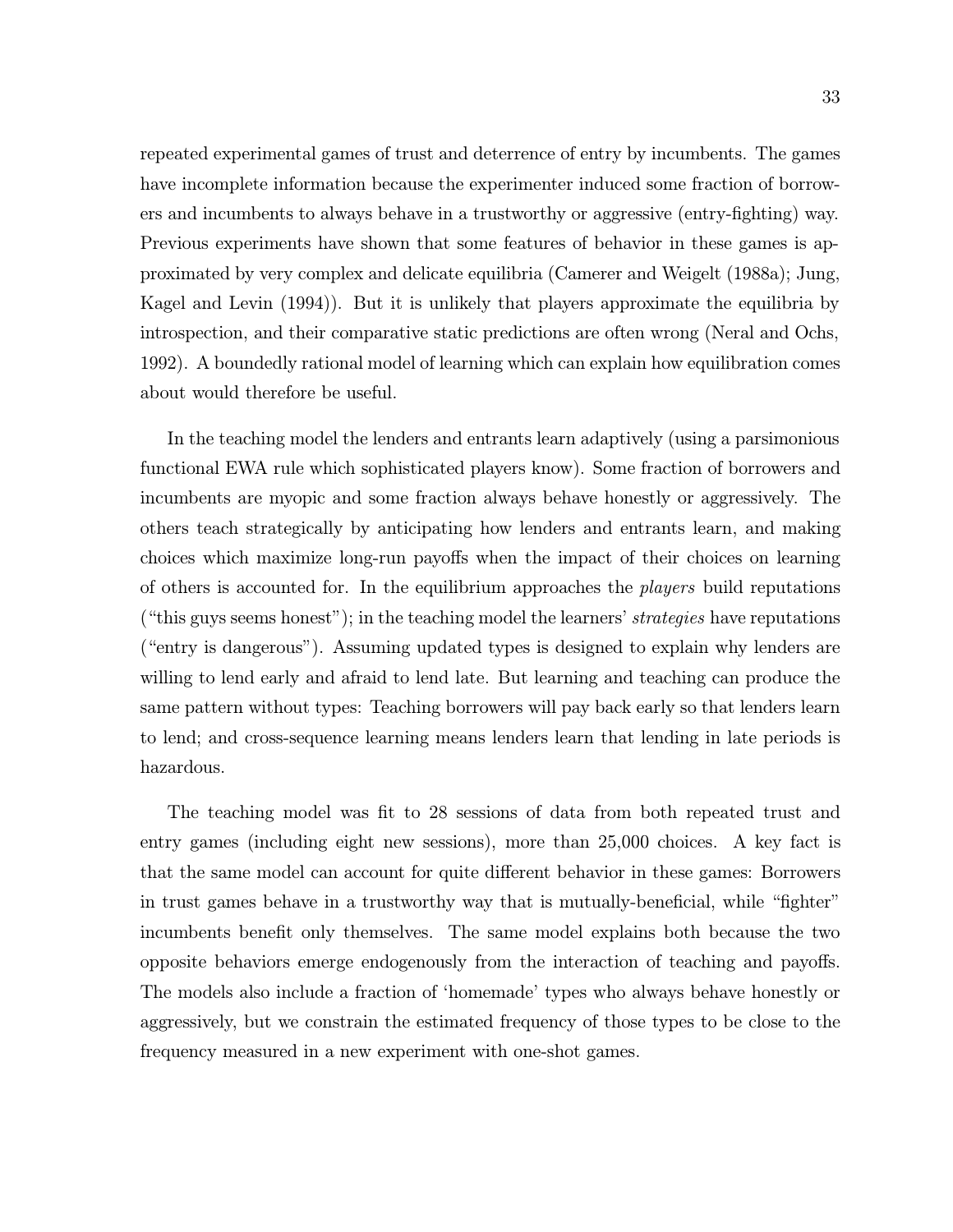The teaching model correctly predicts about 75% of the choices and reproduces basic trends in the data (particularly increasing default and market-sharing in later periods of a sequence). One estimated parameter is  $\tau$ , which measures how much learners in period t weigh experience in periods t from previous sequences, relative to experience in previous periods 1 through t-1 in the current sequence. Since  $\tau$  is typically estimated to be around one, it could be safely restricted to one in future work.

The other key parameter is the fraction of strategic teachers,  $\alpha$ , which is reliably estimated to be about .5 for inexperienced entry-game subjects and .9 for trust games and experienced entry-game data. The fact that  $\alpha$  rises with subject experience corroborates other findings. A benchmark model of agent-based quantal response equilibrium (AQRE) is also estimated– the most complex QRE application so far– and fits reasonably well, though appreciably worse than the teaching model (except for inexperienced entry game data).

A second contribution is that we contrast subtle differences between teaching and AQRE approaches about "missed opportunity", "no forgiveness", and "no rebuilding". In standard equilibrium models, missing an opportunity to build reputation later in the sequence leads immediately to unraveling. And players who have destroyed their reputations (e.g., defaulting or sharing after entry) will never get a chance to rebuild them and shouldn't try to if they do. Data on the actual frequencies of these conditional events are slightly better matched by the teaching model than by AQRE.

A third contribution is measurement of subjects' beliefs about the chance of default in eight new trust game sessions. Measuring beliefs (and other cognitive variables) can sharpen econometric identification. The reported beliefs are usually quite different (and more variable) than the beliefs implied by either model. The reported beliefs are more accurate, as conventionally measured by calibration and informativeness ("discrimination"), than beliefs implied by AQRE or teaching. Incidentally, reported beliefs exhibit *superb* calibration. Their terrific calibration is a reminder that the overconfidence in beliefs observed in many psychological studies can disappear when the agents reporting beliefs are incentivized to be accurate, and both create and become expert in the events they are forecasting.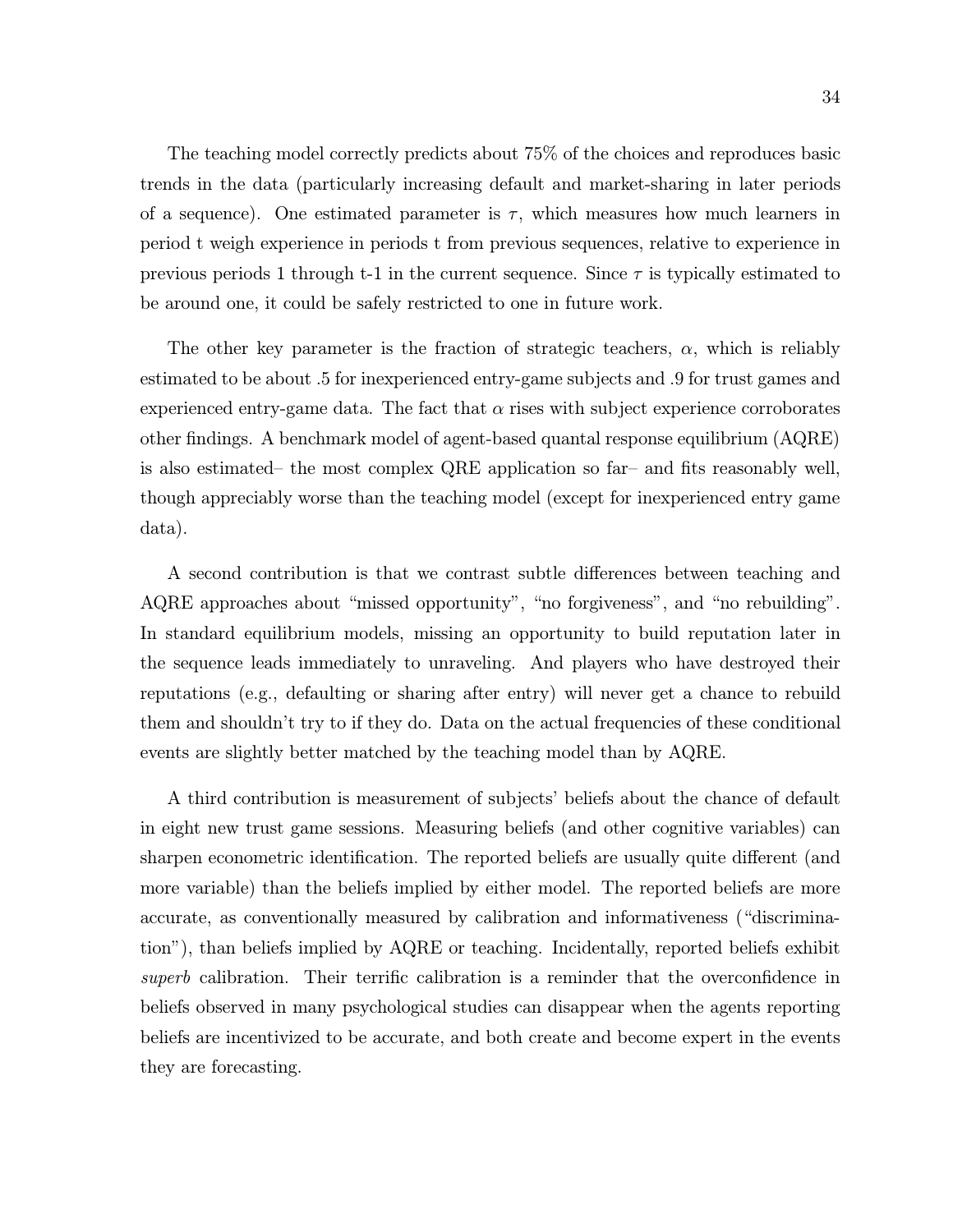Of course, the teaching approach will never fully replace equilibrium Bayesian types modelings because the latter is well-understood and insightful. But teaching shows promise for capturing much of the intuition and empirical regularity of reputationbuilding in repeated games in a boundedly rational way. Note also that the type-based models assume optimization and foresight by reputation- builders, and Bayesian updating of types by "learners". The teaching model takes away only the last feature. Our overarching conclusion therefore echoes Cooper, Garvin and Kagel (1997):

game theory is at its foundation a hypothesis about how people behave. In particular, it posits that individuals will attempt to anticipate the behavior of others and respond accordingly. This is the soul of game theory, and the experiments indicate that it is alive and well. What may not be so healthy are the legion of assumptions which have been added to the theory in order to get tractable results. In the rush to get theories which give sensible outcomes and are easily employed by theorists, the reality of how people actually behave may have been left behind. We do not suggest that game theory be abandoned, but rather as a descriptive model that it needs to incorporate more fully how people actually behave. (P. 555)

There are many directions for new research. An obvious one is to apply the model to other repeated games. Another is to endogenize the  $\tau$  and  $\alpha$  parameters, or fix them to one and see what results theoretically. A third direction is to sharpen the distinction between teaching and equilibrium approaches with experiments in which players' types are drawn independently in each period or players' incomplete information about the presence of "crazy types" is weakened (strict equilibrium theories predict a collapse in reputation-building in these cases; teaching theories do not). A fourth direction is application of these models to repeated games of special economic interest. One is macroeconomic models in which policymakers set inflation rates in the presence of an expectational Phillips curve, knowing that the public forecasts inflation adaptively (Sargent (1999); Arifovic and Sargent (2001). Another is price bubbles in finitely-lived assets (e.g., Smith, Suchanek and Williams (1988); cf. Lei, Noussair and Plott (2001)). We conjecture that such bubbles are explained by the interaction of adaptive and sophisticated traders.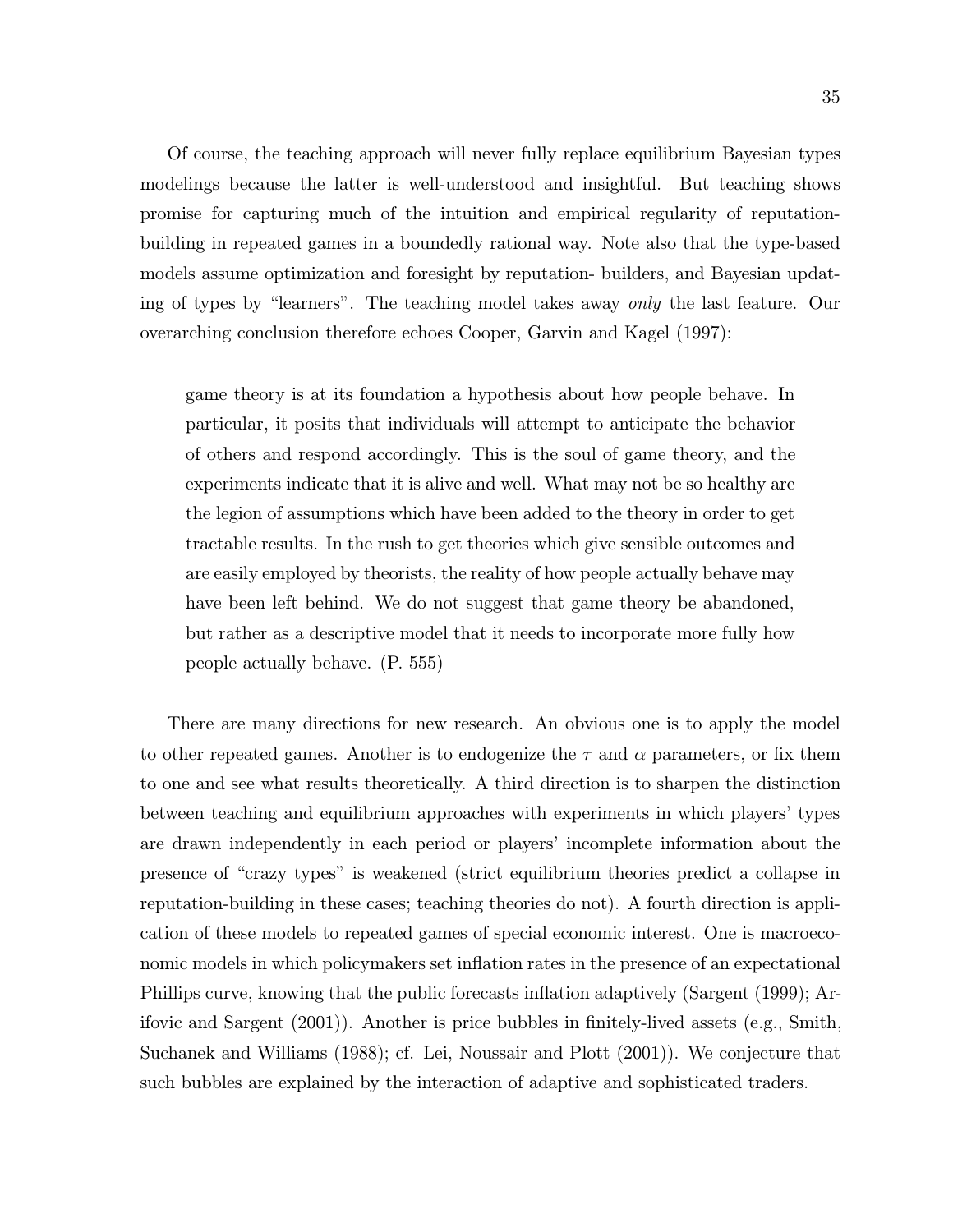# References

- [1] Ali, Mukhtar M. (1979): "Some Evidence of the Efficiency of a Speculative Market," *Econometrica*, 47, 387-392.
- [2] Andreoni, James and John Miller (1993): "Rational Cooperation in the Finitely Repeated Prisoner's Dilemma: Experimental Evidence," Economic Journal, 103, 570-585.
- [3] Arifovic and Sargent (2001): "Laboratory Experiments with an Expectational Philips Curve," Stanford University working paper.
- [4] Arthur, Brian (1991): "Designing Economic Agents That Act Like Human Agents: A Behavioral Approach to Bounded Rationality," American Economic Review,  $81(2), 353-359.$
- [5] Banks, Jeffrey, Colin F. Camerer, and David Porter (1989): "Experimental Tests of Nash Refinements in Signaling Games," Presentation to Economic Science Association.
- [6] Cachon, Gerard P. and Colin F. Camerer (1996): "Loss-avoidance and Forward Induction in Experimental Coordination Games," The Quarterly Journal of Eco*nomics*, 111, 165-194.
- [7] Camerer, Colin F. (1995): "Individual Decision Making," in the Handbook of Exper*imental Economics* ed. by J. Kagel and A. Roth. Princeton: Princeton University Press, 587-703.
- [8] Camerer, Colin F. (1997): "Progress in Behavioral Game Theory," Journal of Economic Perspectives, 11, 167-188.
- [9] Camerer, Colin F. (2002): Behavioral Game Theory: Experiments on Strategic Interaction, Princeton: Princeton University Press.
- [10] Camerer, Colin F. and Teck-Hua Ho (1998): "EWA Learning in Normal-form Games: Probability Rules, Heterogeneity and Time Variation," Journal of Mathematical  $Psychology, 42, 305-326.$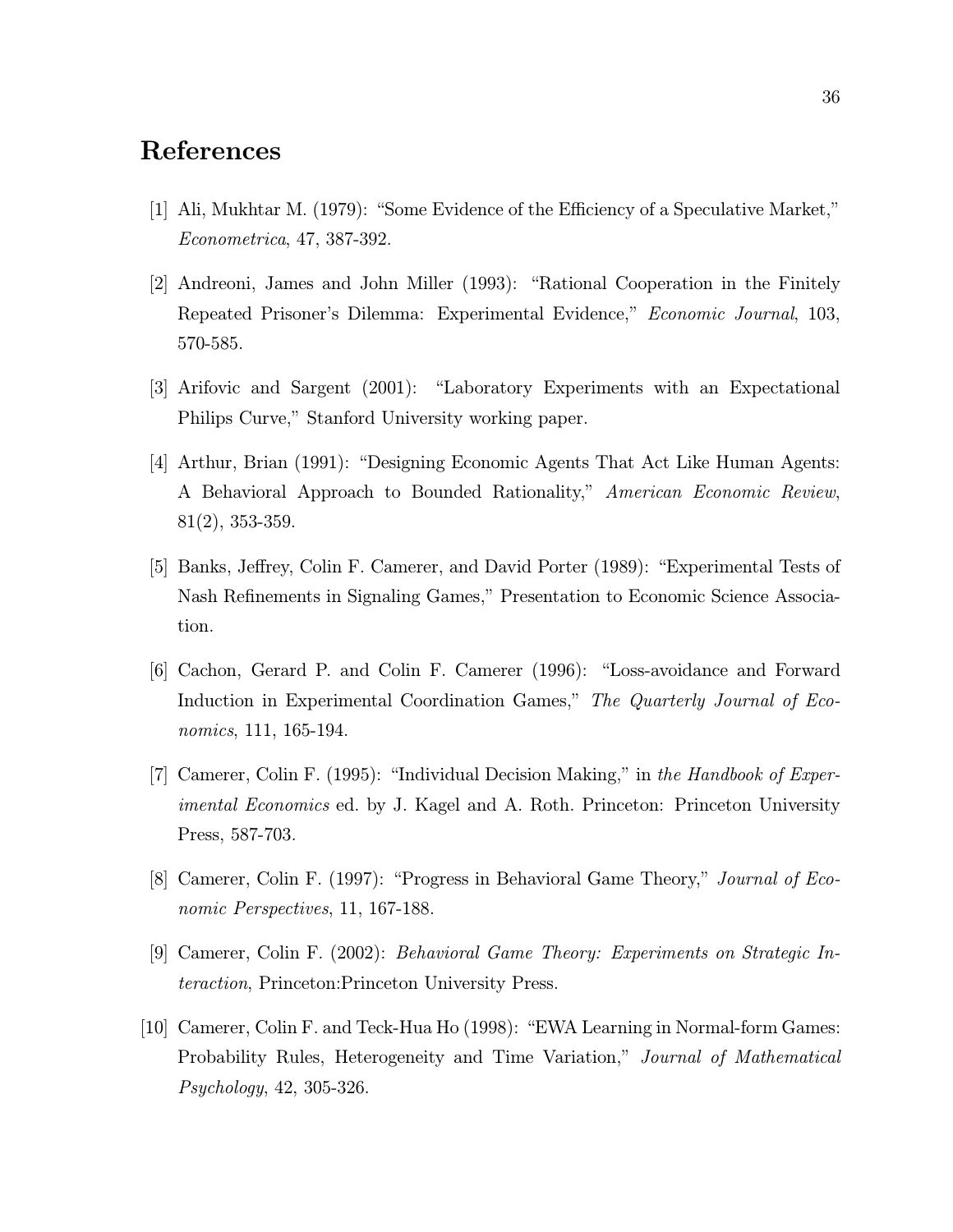- [11] Camerer, Colin F. and Teck-Hua Ho (1999a): "Experience-weighted attraction learning in games: Estimates from weak-link games," in *Games and Human Behavior*: *Essays in honor of Amnon Rapoport*, ed. by D. Budescu, I. Erev, and R. Zwick. New Jersey: Lawrence Erlbaum Assoc., Inc., 31-52.
- [12] Camerer, Colin F. and Teck-Hua Ho (1999b): "Experience-weighted Attraction" Learning in Normal-form Games," Econometrica, 67, 827-874.
- [13] Camerer, Colin F., Teck-Hua Ho and Juin-Kuan Chong (2001): "Behavioral Game Theory: Thinking, Learning and Teaching," Nobel Symposium. at 2001.http://www.hss.caltech.edu/camerer/camerer.html
- [14] Camerer, Colin F., Teck-Hua Ho and Juin-Kuan Chong (2002): "Sophisticated EWA Learning and Strategic Teaching in Repeated Games," Journal of Economic Theory, forthcoming.
- [15] Camerer, Colin F., E. Johnson, S. Sen and T. Rymon (1993): "Cognition and Framing in Sequential Bargaining for Gains and Losses," in Frontiers of Game Theory, ed. by K Binmore, A. Kirman, and P. Tani. Cambridge: MIT Press, 27-48.
- [16] Camerer, Colin F. and Keith Weigelt (1988a): "Experimental Tests of A Sequential Equilibrium Reputation Model," *Econometrica*, 56, 1-36.
- [17] Camerer, Colin F. and Keith Weigelt (1988b): "Measuring Beliefs in Reputation Games," Presentation to the Economic Science Association.
- [18] Camerer, Colin F., George Loewenstein, and Drazen Prelec (2002): "Gray Matters: How Neuroscience can Inform Economics," under revision for Journal of Economic Perspectives.
- [19] Cheung, Yin-Wong and Daniel Friedman (1997): "Individual Learning in Normal Form Games: Some Laboratory Results," *Games and Economic Behavior*, 19, 46-76.
- [20] Clark, Kenneth and Martin Sefton (1999): "Matching Protocols in Experimental Games," University of Manchester Working Paper.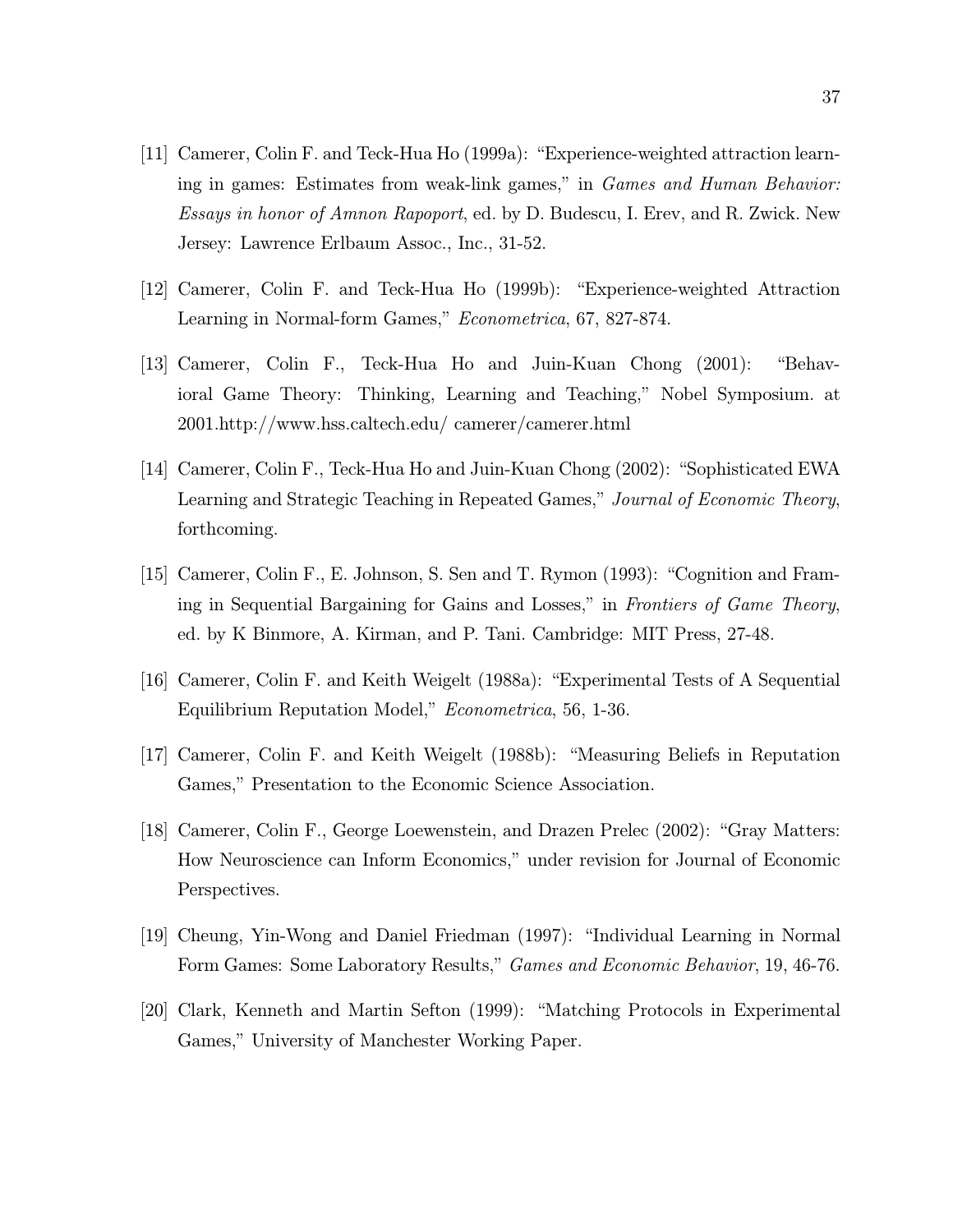- [21] Cooper, David and John Kagel (2001): "Learning and Transfer in Signaling Games," working paper, Department of Economics, Case Western Reserve University.
- [22] Cooper, D., S. Garvin and J. Kagel (1997): "Adaptive Learning vs. Equilibrium Refinements in an Entry Limit Pricing Game," *Economic Journal*, 107, 553-575.
- [23] M. Costa-Gomes, V. Crawford and B. Broseta (2001): "Cognition and Behavior in Normal-form Games: An Experimental Study," *Econometrica*, 69, 1193-1235.
- [24] Crawford, Vincent P. (1995): "Adaptive Dynamics in Coordination Games," *Econo*metrica, 63, 103-143.
- [25] Crick, Francis (1988): What Mad Pursuit? A Personal View of Scientific Discovery. New York: Basic Books.
- [26] Ellison, Glenn (1997): "Learning from Personal Experience: One Rational Guy and the Justification of Myopia," *Games and Economic Behavior*, 19, 180-210.
- [27] Feltovich, N. (2000): "Reinforcement-based vs Belief-based Learning Models in Experimental Asymmetric-information Games," *Econometrica*, 68, 605-641.
- [28] Fudenberg, D. and D. Kreps (1990): "A Theory of Learning, Experimentation and Equilibrium in Games," Stanford University working paper.
- [29] Fudenberg, Drew and David Levine (1989): "Reputation and Equilibrium Selection in Games with A Patient Player," Econometrica, 57, 759-778.
- [30] Fudenberg, Drew and David Levine (1998): The Theory of Learning in Games. Cambridge: MIT Press.
- [31] Goeree, Jacob K. and Charles A. Holt (1999): "Stochastic Game Theory: For Playing Games, Not Just for Doing Theory," Proceedings of the National Academy of Sciences, 96, 10564-10567.
- [32] Harley, Calvin (1981): "Learning the Evolutionary Stable Strategies," Journal of *Theoretical Biology*, 89, 611-633.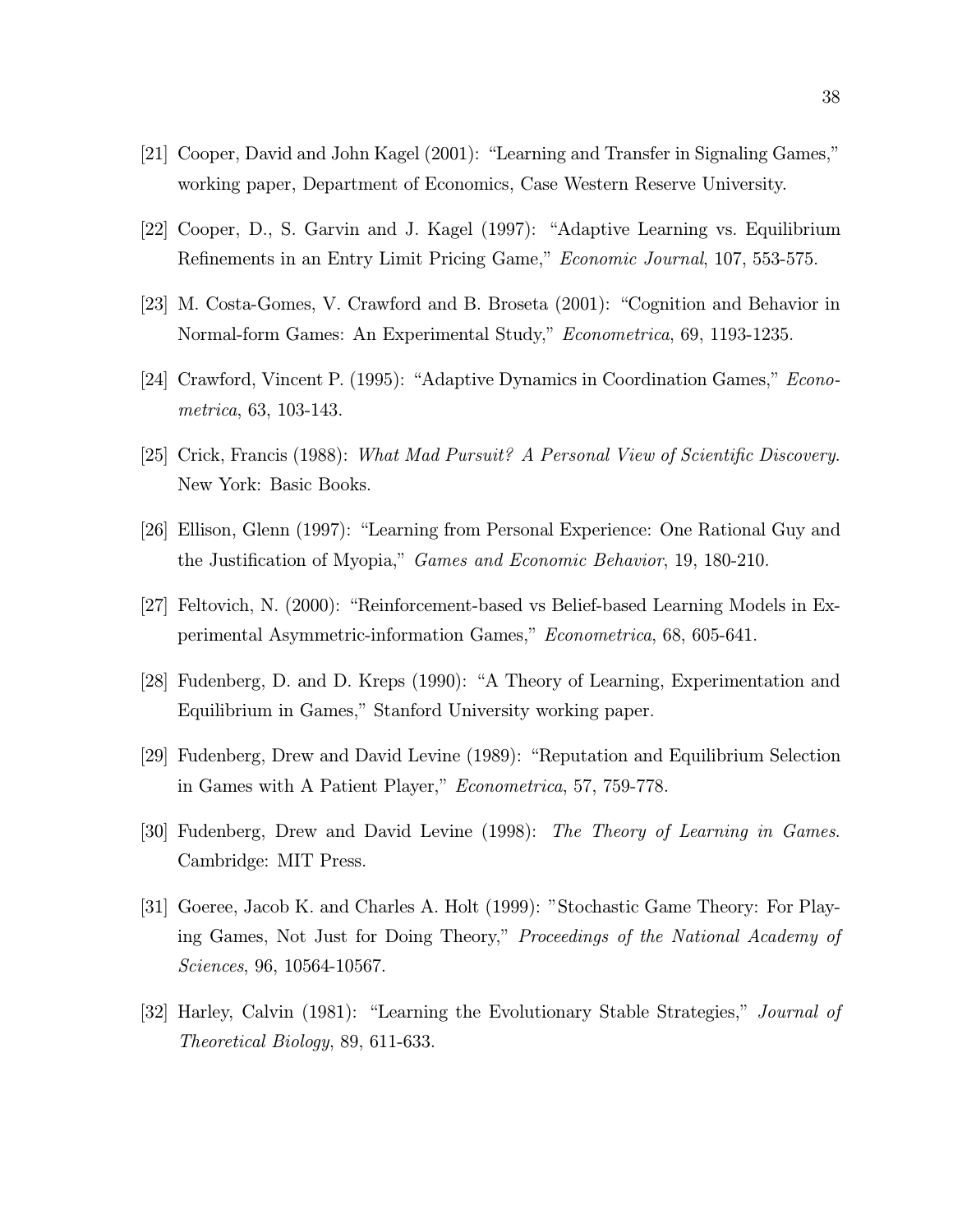- [33] Hausch, D., V. Lo, and W. Ziemba (1994): *Efficiency of Racetrack Betting Markets*. San Diego: Academic Press.
- [34] Ho, Teck-Hua, Colin Camerer, and Keith Weigelt (1998): "Iterated Dominance and Iterated Best-response in p-Beauty Contests," American Economic Review, 88, 947-969.
- [35] Ho, Teck-Hua, Colin Camerer, and Juin-Kuan Chong (2002): "Functional EWA: A One-parameter Theory of Learning in Games," University of Pennsylvania Working Paper.
- [36] Holt, Charles (1995): "Industrial Organization: A Survey of Laboratory Research," in Handbook of Experimental Economics ed. by J. Kagel and A. Roth. Princeton: Princeton University Press, 349-443.
- [37] Hopkins, E. (2002): "Two Competing Models of How People Learn in Games," Econometrica, in press.
- [38] Johnson, E., C. Camerer, S. Sen and T. Rymon (2002): "Detecting Backward Induction in Sequential Bargaining Experiments," Journal of Economic Theory.
- [39] Johnson, Johnnie E. V. and Alistair C. Bruce (2001): "Calibration of Subjective Probability Judgments in Naturalistic Settings," Organizational Behavior and Human Decision Processes, 85, 265-290.
- [40] Jung, Yun Joo, John H. Kagel, and Dan Levin (1994): "On the Existence of Predatory Pricing: An Experimental Study of Reputation and Entry Deterrence in the Chain-store Game," RAND Journal of Economics, 25, 72-93.
- [41] Kahneman, D. and S. Frederick (2002): "Representativeness Revisited: Attribute Substitution in Intuitive Judgment," in Heuristics and Biases: The Psychology of *Intuitive Judgment* ed. by T. Gilovich, D. Griffin and D. Kahneman. New York: Cambridge University Press.
- [42] Keren, Gideon (1987): "Facing Uncertainty in the Game of Bridge: A Calibration Study," Organizational Behavior and Human Decision Processes, 39, 98-114.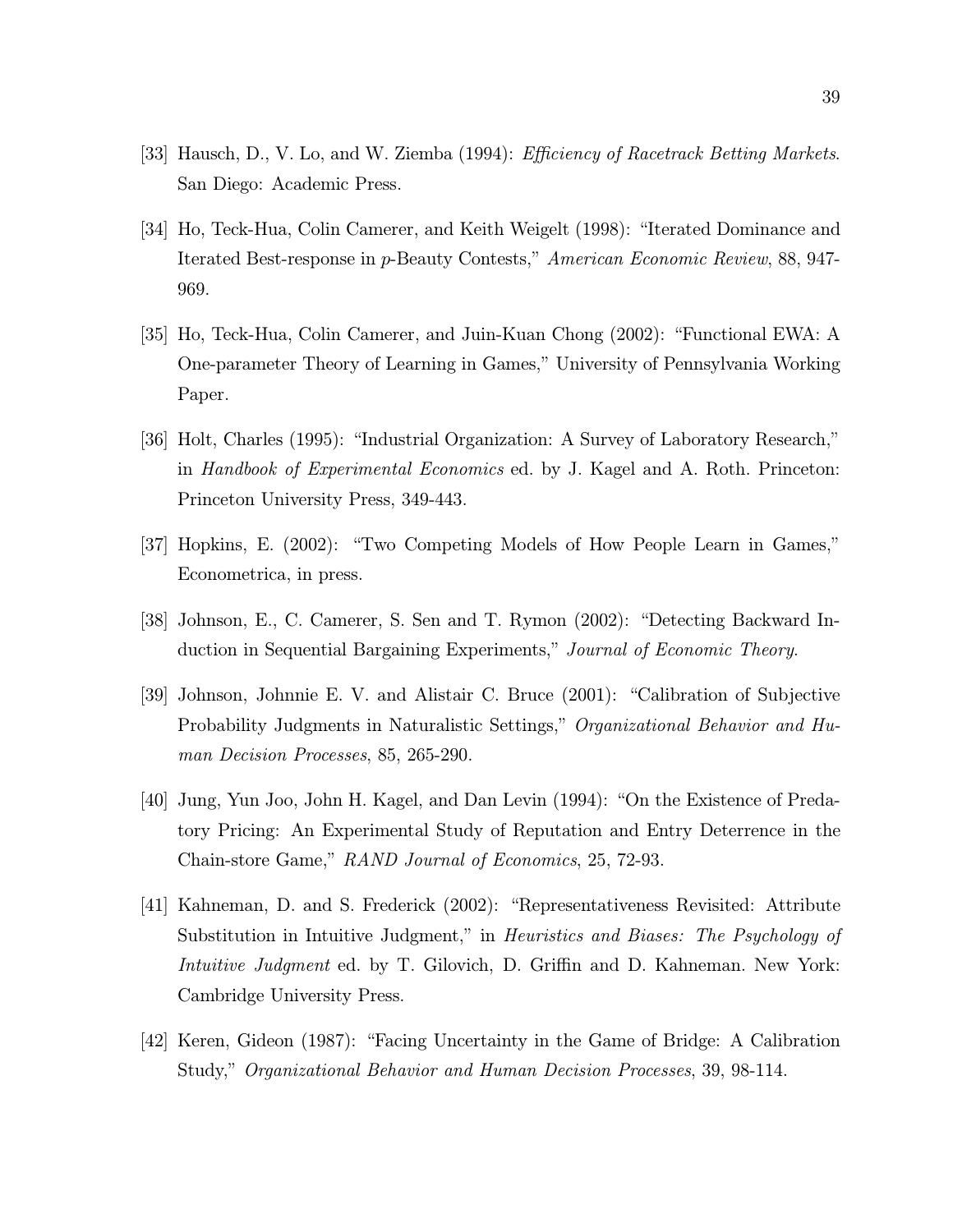- [43] Knez, Marc J. and Colin F. Camerer (2000): "Increasing Cooperation in Prisoner's Dilemmas by Establishing a Precedent of Cooperation in Coordination Games," Organizational Behavior and Human Decision Processes, 82, 194-216.
- [44] Kreps (1990): "Corporate Culture and Economic Theory," in Perspectives on Pos*itive Political Economy* ed. by J. Alt and K. Shepsle. Cambridge: Cambridge University Press.
- [45] Kreps, D. and R. Wilson (1982): "Reputation and Imperfect Information," Journal of Economic Theory, 27, 253-279.
- [46] Ledyard, J. (1986): "The Scope of the Hypothesis of Bayesian Equilibrium," Journal of Economic Theory, 39, 59-82.
- [47] Lei, Vivian, Charles Noussair and Charles Plott (2001): "Nonspeculative Bubbles in Experimental Asset Markets: Lack of Common Knowledge of Rationality vs. Actual Irrationality," Econometrica, 69(4), 831-859.
- [48] Lichtenstein, Sarh, Baruch Fischhoff and Lawrence D. Phillips (1982): "Calibration of the Probabilities: The State of the Art to 1980," in Judgment under Uncertainty: *Heuristics and Biases* ed. by Kahneman, D., P. Slovic and A. Tversky. Cambridge: Cambridge University Press, 306-334.
- [49] Manski, C. (2002): "Identification of Decision Rules in Experiments on Simple Games of Proposal and Response," *European Economic Review*, 46, 880-891.
- [50] McAllister, Patrick H. (1991): "Adaptive approaches to stochastic programming," Annals of Operations Research, 30, 45-62.
- [51] McKelvey, Richard D. and Talbot Page (1990): "Public and Private Information: An Experimental Study of Information Pooling," *Econometrica*, 58, 1321-1339.
- [52] McKelvey, Richard D. and Thomas R. Palfrey (1992): "An Experimental Study of the Centipede Game," *Econometrica*, 60, 803-836.
- [53] McKelvey, Richard D. and Thomas R. Palfrey (1998): "Quantal Response Equilibria for Extensive Form Games," Experimental Economics, 1, 9-41.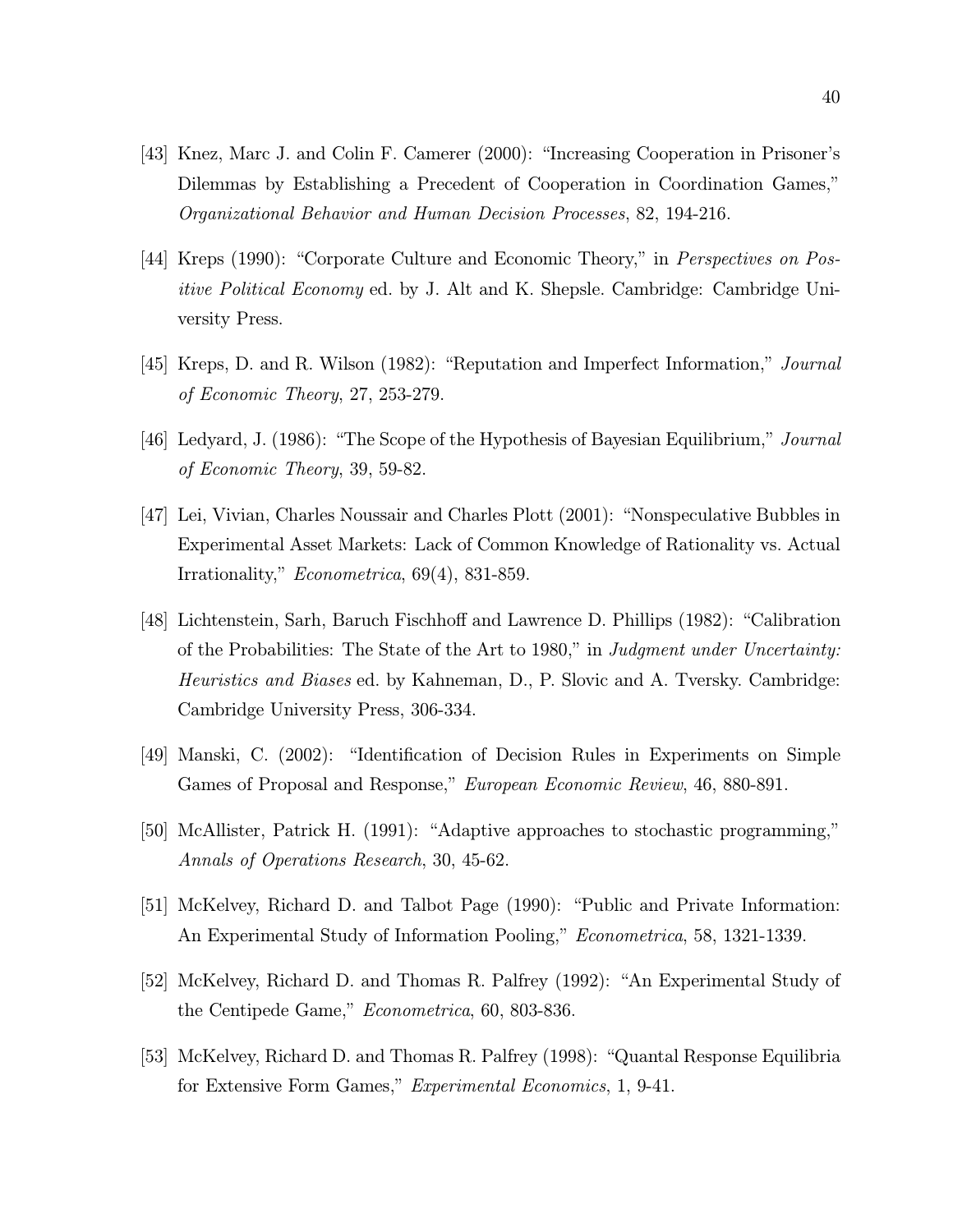- [54] Milgrom, P. and J. Roberts (1991): "Adaptive and Sophisticated Learning in Repeated Normal Form Games," *Games and Economic Behavior*, , 82-100.
- [55] Mookerjee, Dilip and Barry Sopher (1994): "Learning Behavior in an Experimental Matching Pennies Game," Games and Economic Behavior, 7, 62-91.
- [56] Murphy, Alan H. and Robert L. Winkler (1977): "Can Weather Forecasters Formulate Reliable Forecasts of Precipitation and Temperature?" National Weather Digest,  $2, 2-9.$
- [57] Neral, John and Jack Ochs (1992): "The Sequential Equilibrium Theory of Reputation Building: A Further Test," *Econometrica*, 60, 1151-1169.
- [58] Nyarko, Yaw and Andrew Schotter (2002) "An experimental study of belief learning using elicited beliefs," *Econometrica*, 70, 971-1005.
- [59] Palfrey, Thomas R. and H. Rosenthal (1988): "Private Incentives in Social Dilemmas: The Effects of Incomplete Information and Altruism," Journal of Public Economics, 35, 309-332.
- [60] Partow, J. and A. Schotter (1993): "Does Game Theory Predict Well for the Wrong Reasons? An Experimental Investigation," C.V. Starr Center for Applied Economics Working Paper 93-46, New York University.
- [61] Roll, R. (1984): "Orange Juice and Weather," it American Economic Review, 74, 861-880.
- [62] Roth, Alvin, Greg Barron, Ido Erev, and Robert Slonim (2001): "Equilibrium and Learning in Economic Environments: the Predictive Value of Approximations," Harvard University Working Paper.
- [63] Roth, Alvin and Ido Erev (1995): "Learning in Extensive-Form Games: Experimental Data and Simple Dynamic Models in the Intermediate Term," Games and Economic Behavior, 8, 164-212.
- [64] Ruffle, Bradley J. (2001): "Some Factors Affecting Demand Withholding in Postedoffer Markets," in Advances in Experimental Markets ed. by T. Cason and C. Noussair. Berlin: Springer-Verlag, 33-48.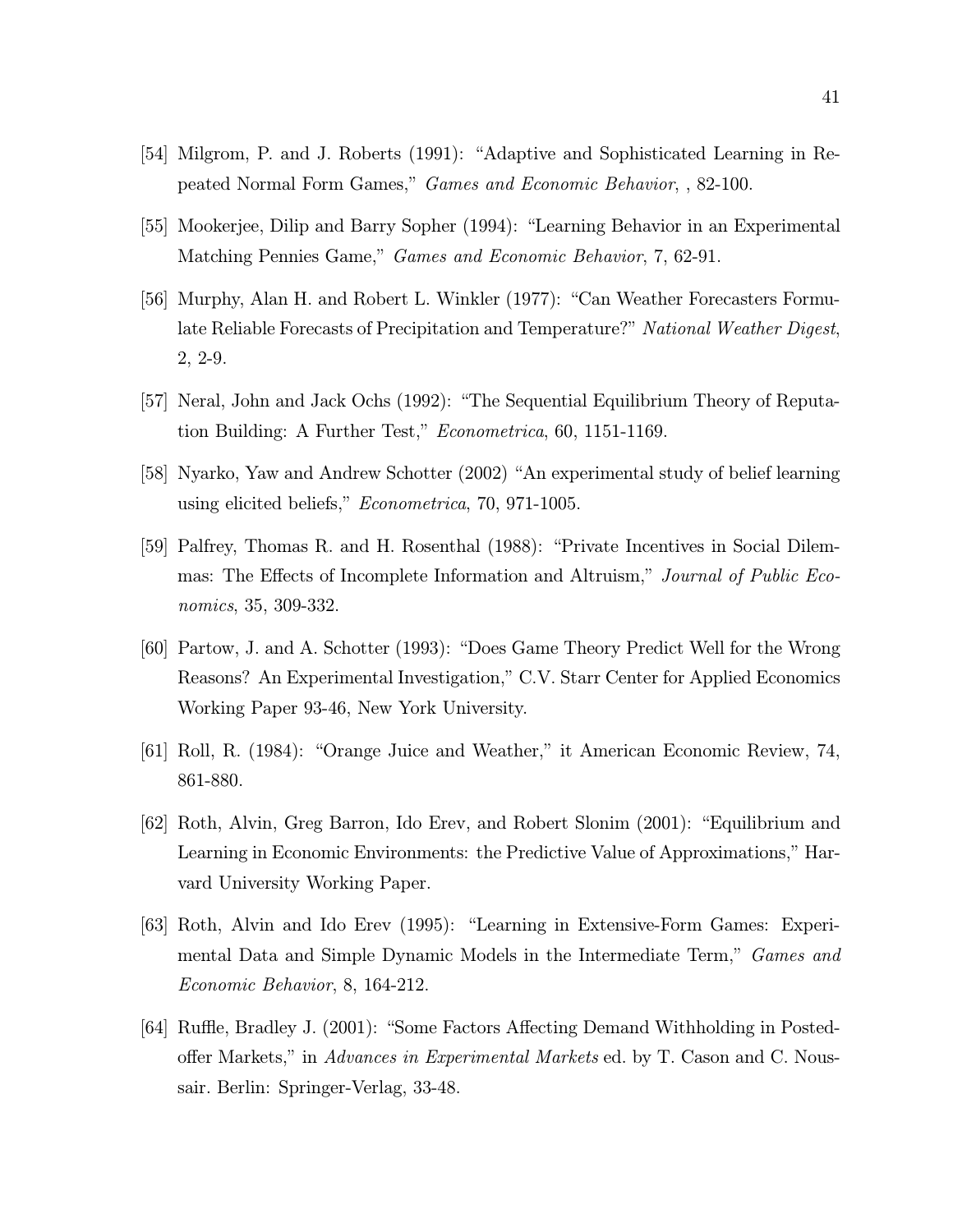- [65] Sargent, Thomas (1999): The Conquest of American Inflation, Princeton: Princeton University Press.
- [66] Selten, R. (1991): "Anticipatory learning in 2-person Games," in *Game Equilibrium Models I*, ed. by R. Selten. Berlin: Springer. 98-154.
- [67] Smith, V. L., G. Suchanek and A. Williams (1988) "Bubbles, Crashes and Endogenous Expectations in Experimental Spot Asset Markets," *Econometrica*, 56, 1119-1151.
- [68] Soll, Jack (1996): "Determinants of Overconfidence and Miscalibration: The Roles of Random Error and Ecological Structure," Organizational Behavior and Human *Decision Processes*, 65, 117-137.
- [69] Stahl, Dale O. (1999): "Sophisticated Learning and Learning Sophistication," University of Texas at Austin Working Paper.
- [70] Sutton, Richard and Andrew Barto (1998): Reinforcement Learning: An Introduc*tion*, Boston: MIT Press.
- [71] Van Huyck, John, Raymond Battalio, and Richard Beil (1990): "Tacit Cooperation Games, Strategic Uncertainty, and Coordination Failure," The American Economic *Review*, 80, 234-248.
- [72] Watson, Joel (1993): "A 'Reputation' Refinement without Equilibrium," *Econometrica*, 61, 199-205.
- [73] Watson, Joel and Pierpaolo Battigali (1997): "On 'Reputation' Refinements with Heterogeneous Beliefs," Econometrica, 65, 363-374.
- [74] Yates, J. (1990): Judgment and Decision Making, Englewood Cliffs, N.J.: Prentice Hall.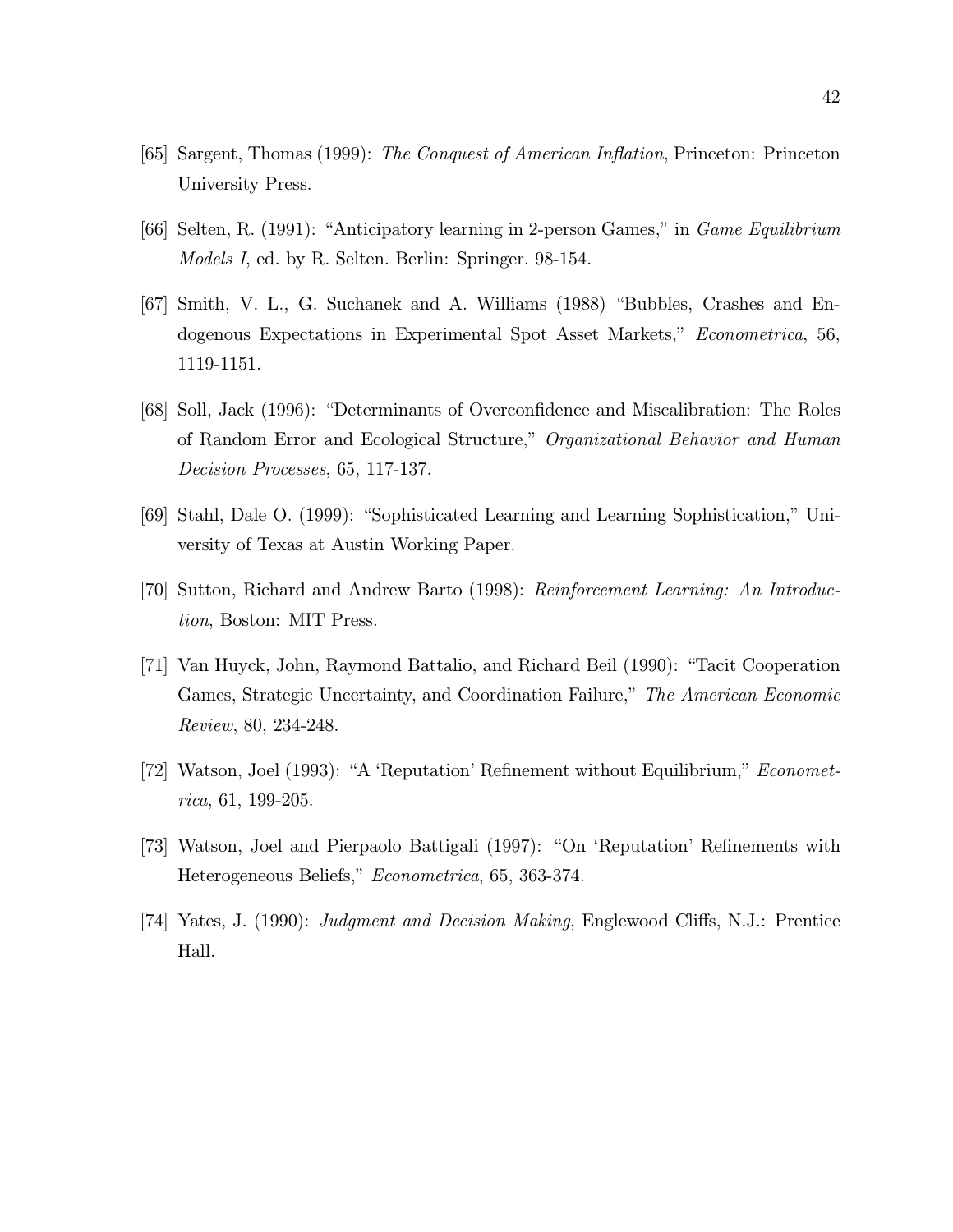Table 1: Payoffs for the Borrower-lender Trust Games and the Entry-deterrence Games

| lender   | borrower  | payoffs to | payoffs to borrower |              |
|----------|-----------|------------|---------------------|--------------|
| strategy | strategy  | lender     | normal $(X)$        | honest $(Y)$ |
| loan     | default   | $-100*$    | 150                 |              |
|          | repay     | 40         | 60                  | 60           |
| no loan  | no choice | 10         | 10                  | 10           |

Payoffs in the borrower-lender trust game, Camerer & Weigelt (1988)

Payoffs in the entry-deterrence game, Jung, Kagel and Levin (1994)

| entrant  | incumbent | payoffs to | payoffs to incumbent |               |
|----------|-----------|------------|----------------------|---------------|
| strategy | strategy  | entrant    | normal $(X)$         | fighter $(Y)$ |
| in       | fight     | 80         | 70                   | 160           |
|          | share     | 150        | 160                  | 70            |
| out      | no choice | 95         | 300                  | 300           |

Note:  $*$  Loan-default lender payoffs were -50 in sessions 6-8 and -75 in sessions 9-10.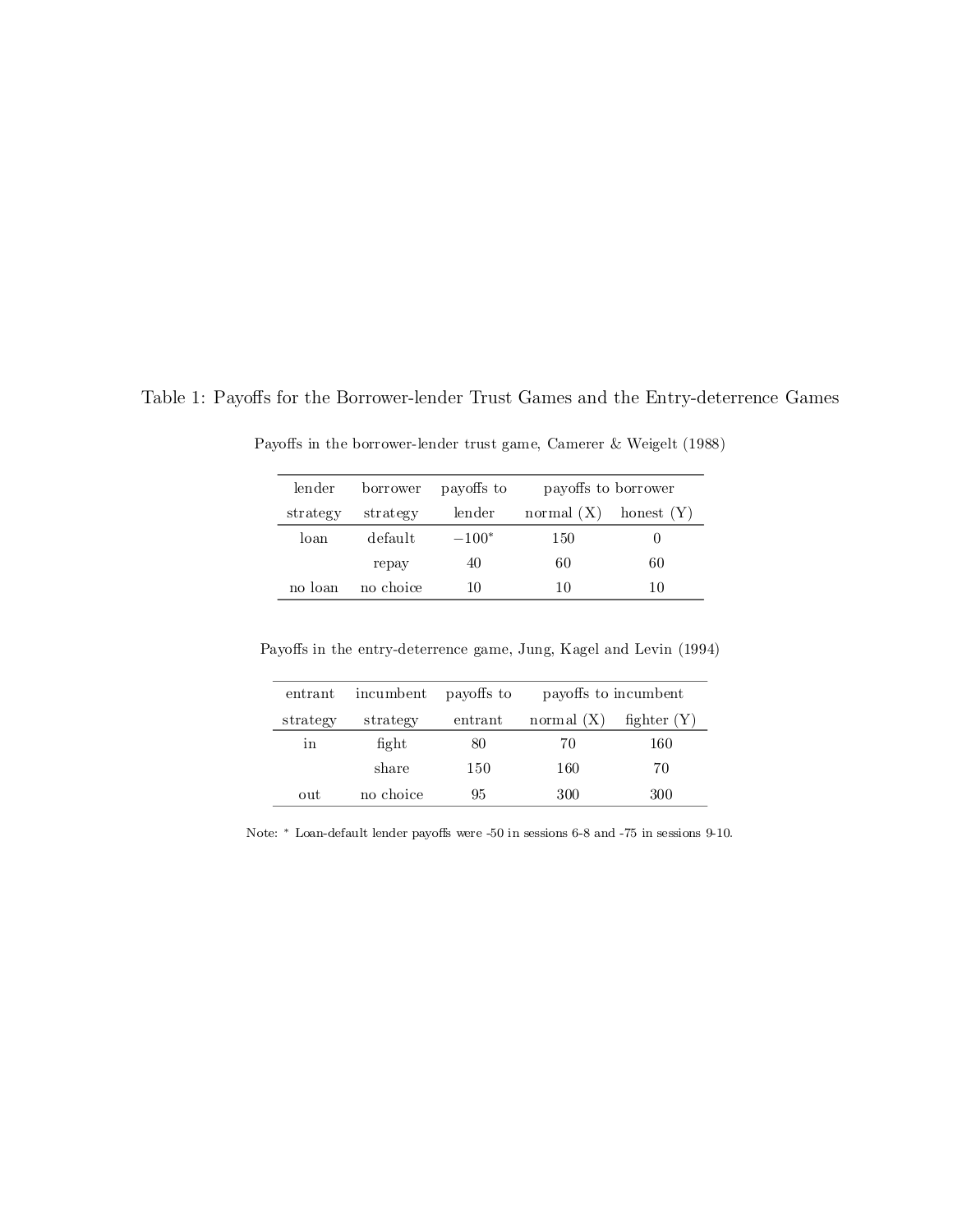

Figures 1a-f: Frequency Plots for the Trust Data from Camerer & Weigelt (1988a)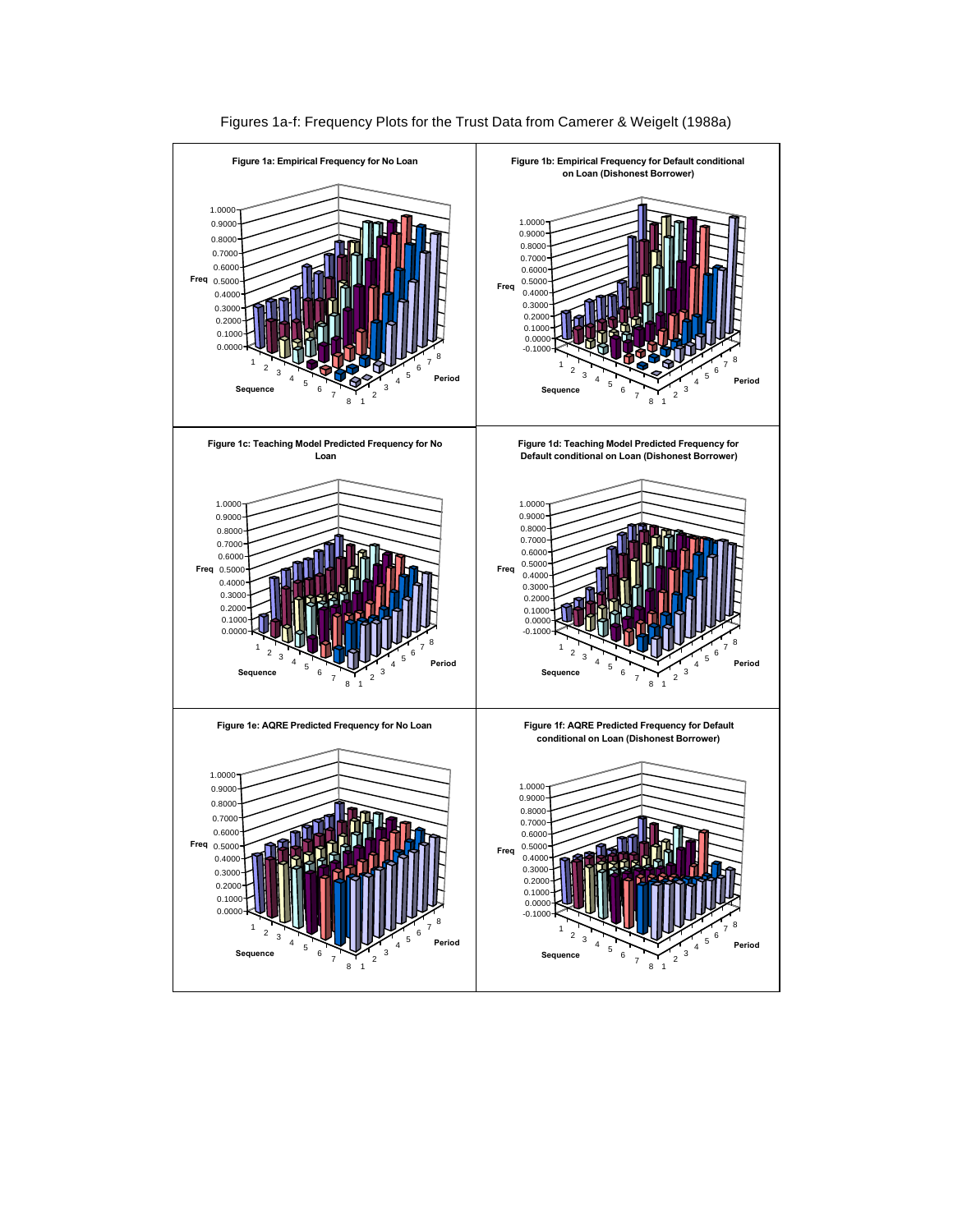

Figures 2a-f: Frequency Plots for the Unpublished Trust Data from Camerer & Weigelt (1988b)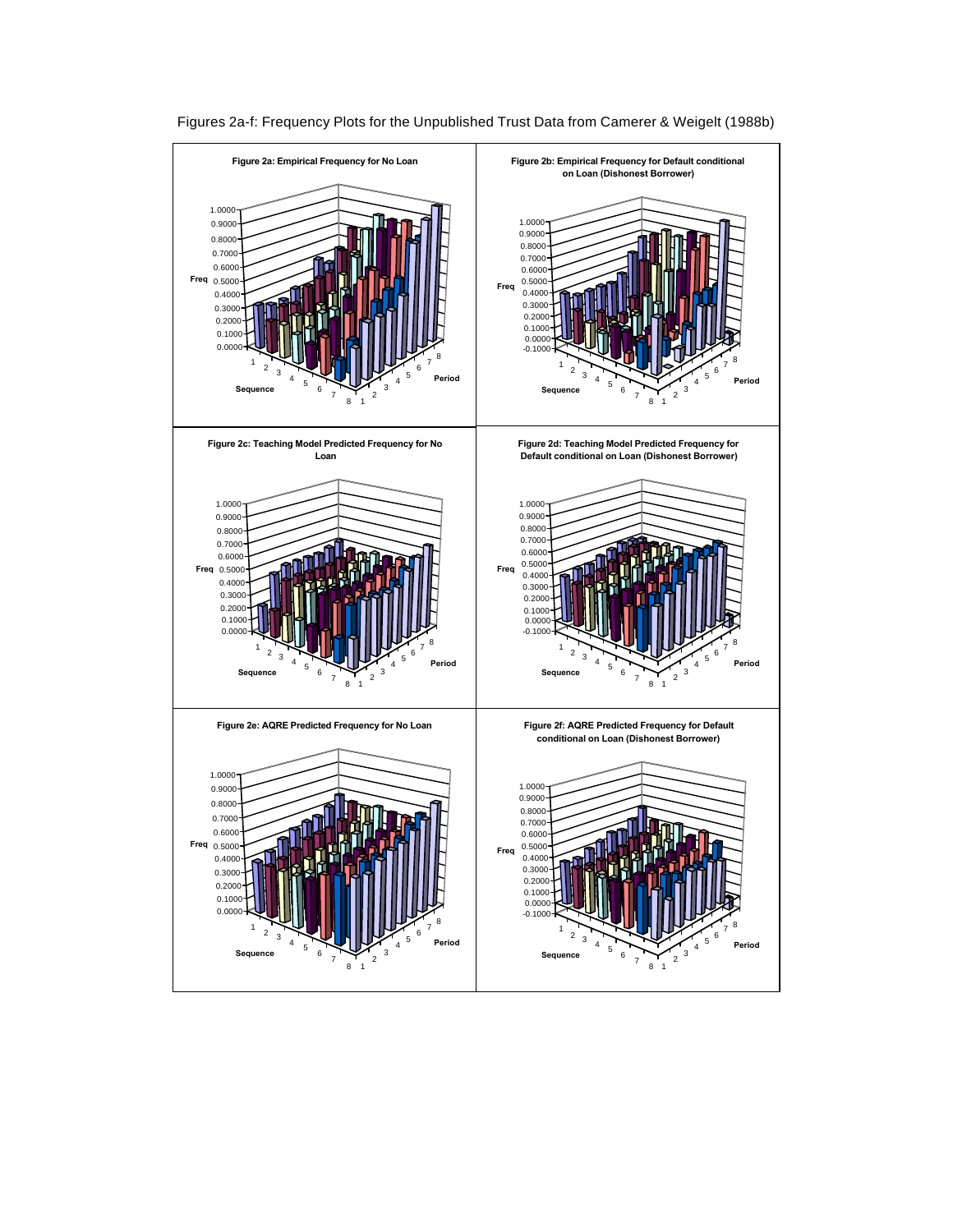

**Figures 3a-f: Frequency Plots on Inexperienced Subjects from the Entry Data from Jung, Kagel & Levin (1994)**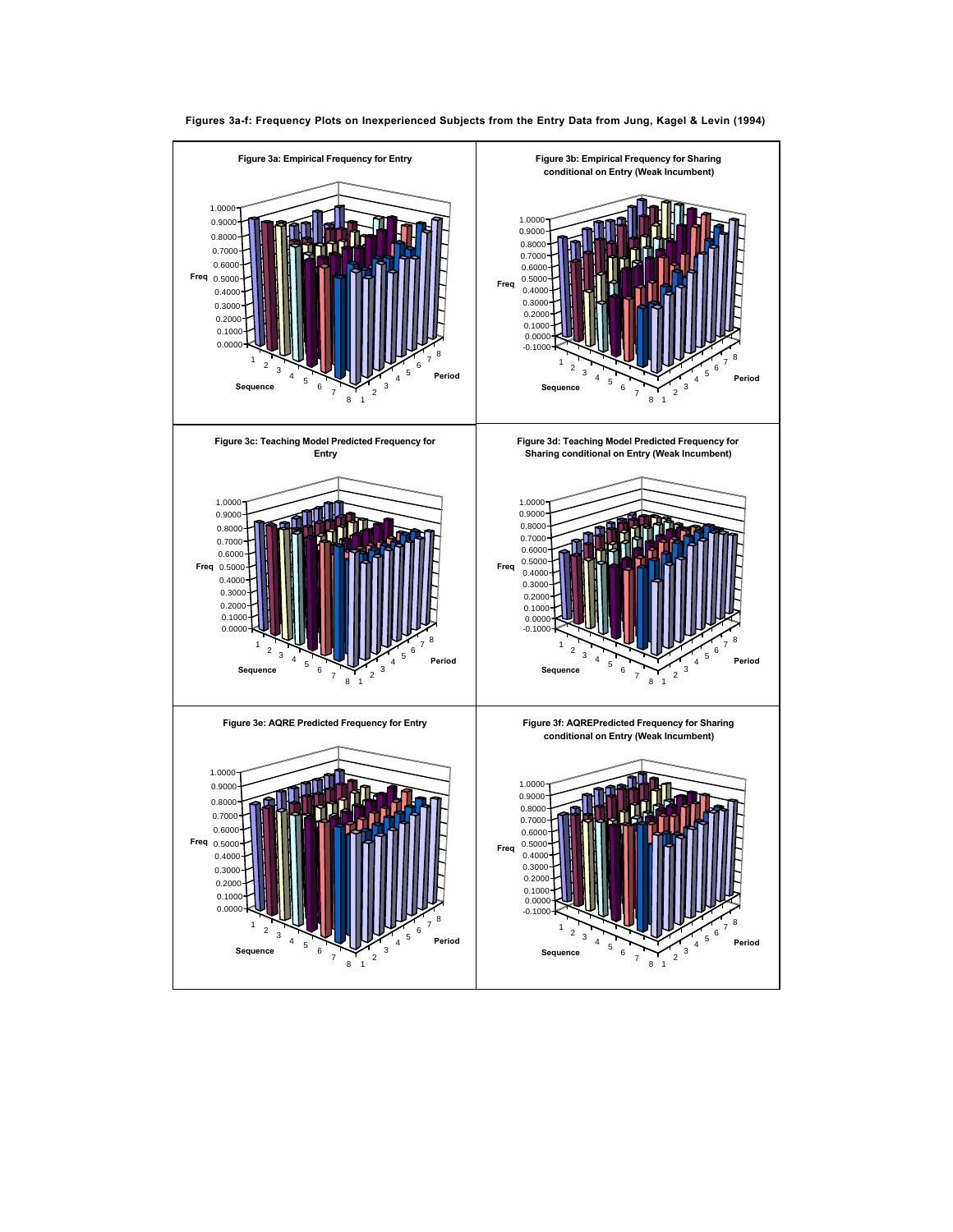

**Figures 4a-f: Frequency Plots on Experienced Subjects from the Entry Data from Jung, Kagel & Levin (1994)**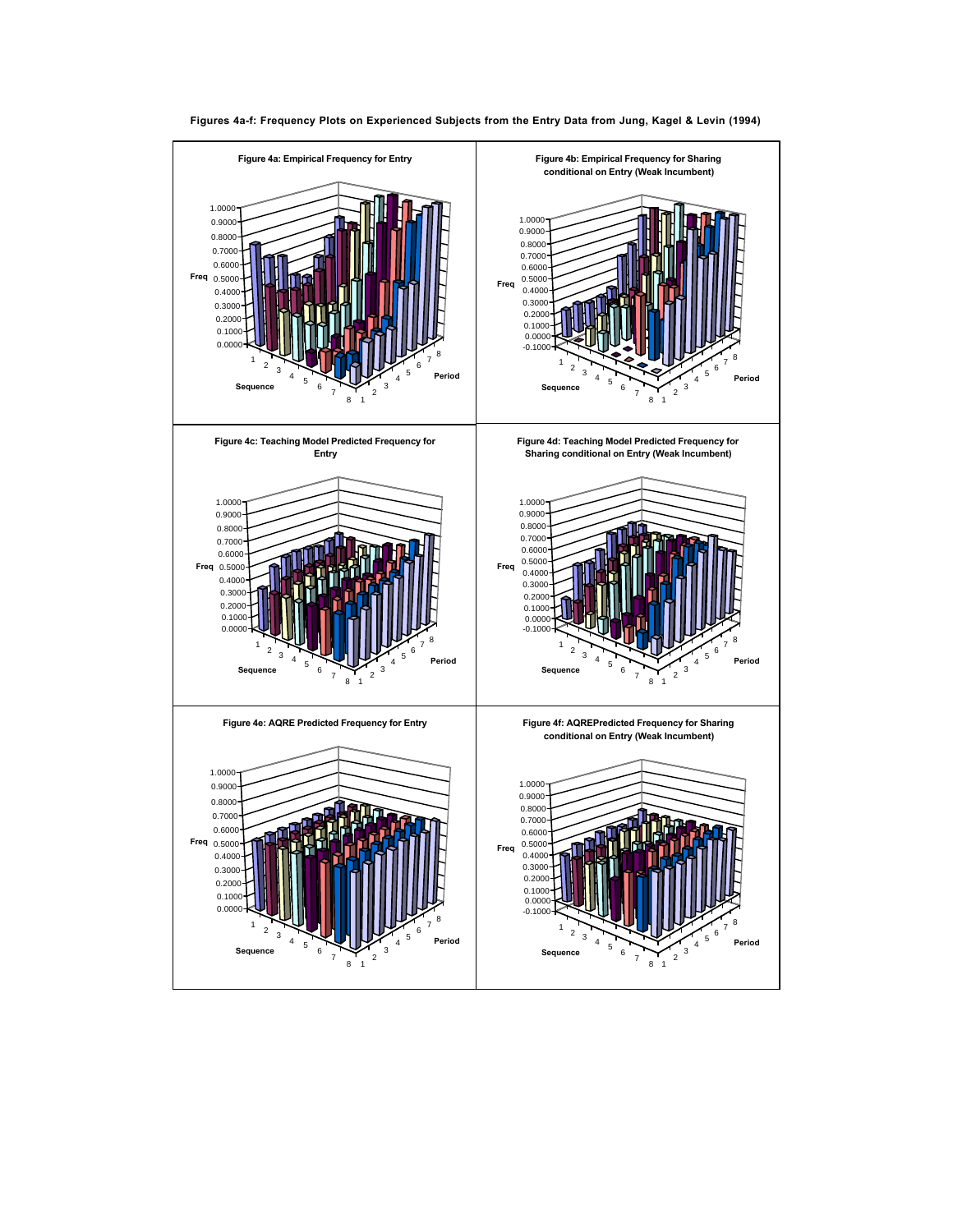

Figures 5a-d: Frequency Plots on High and Low α Sessions for the Unpublished Trust Data from Camerer & Weigelt (1988b)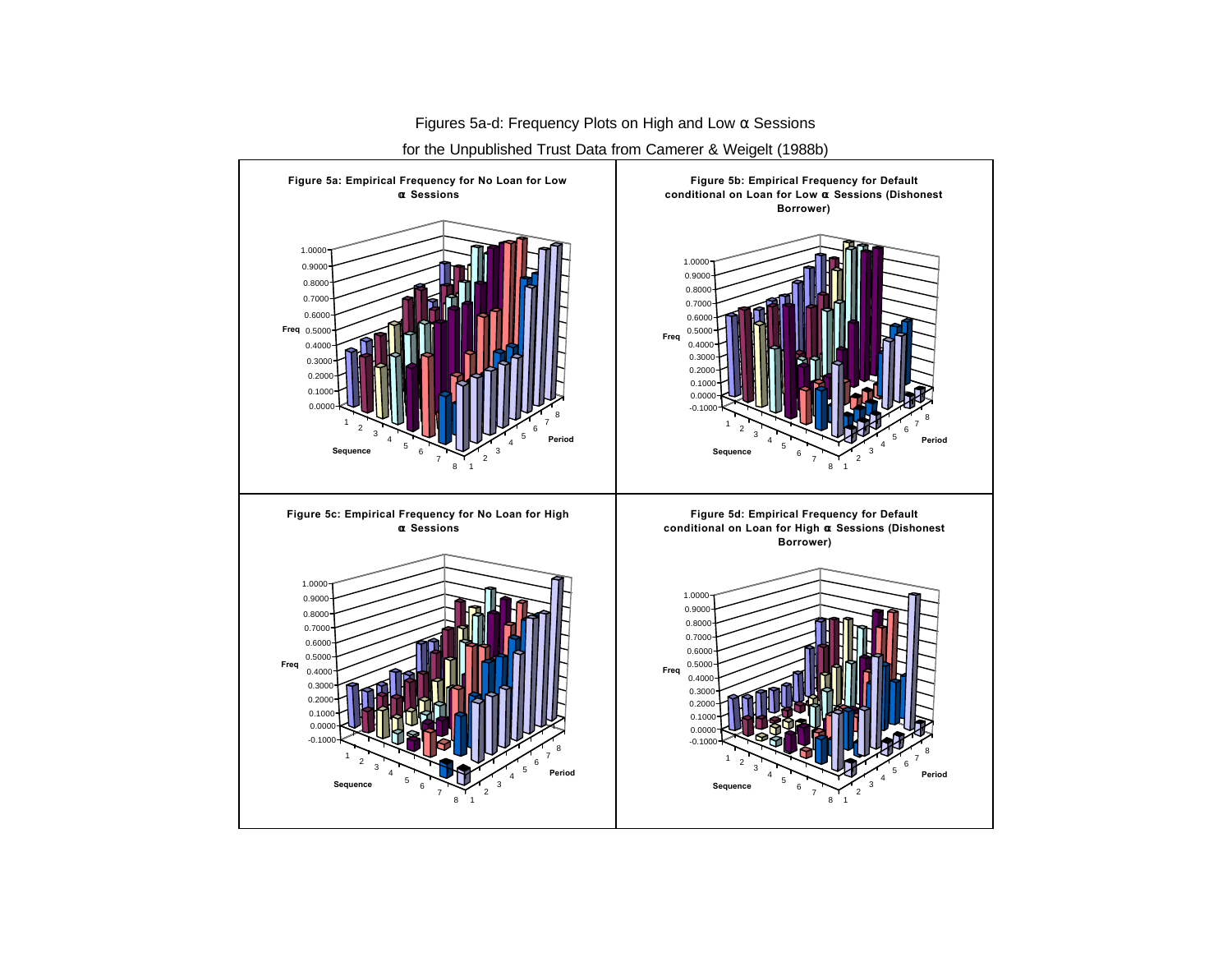

## Figures 6a-b: Empirical Frequencies for Lender (New Trust Data)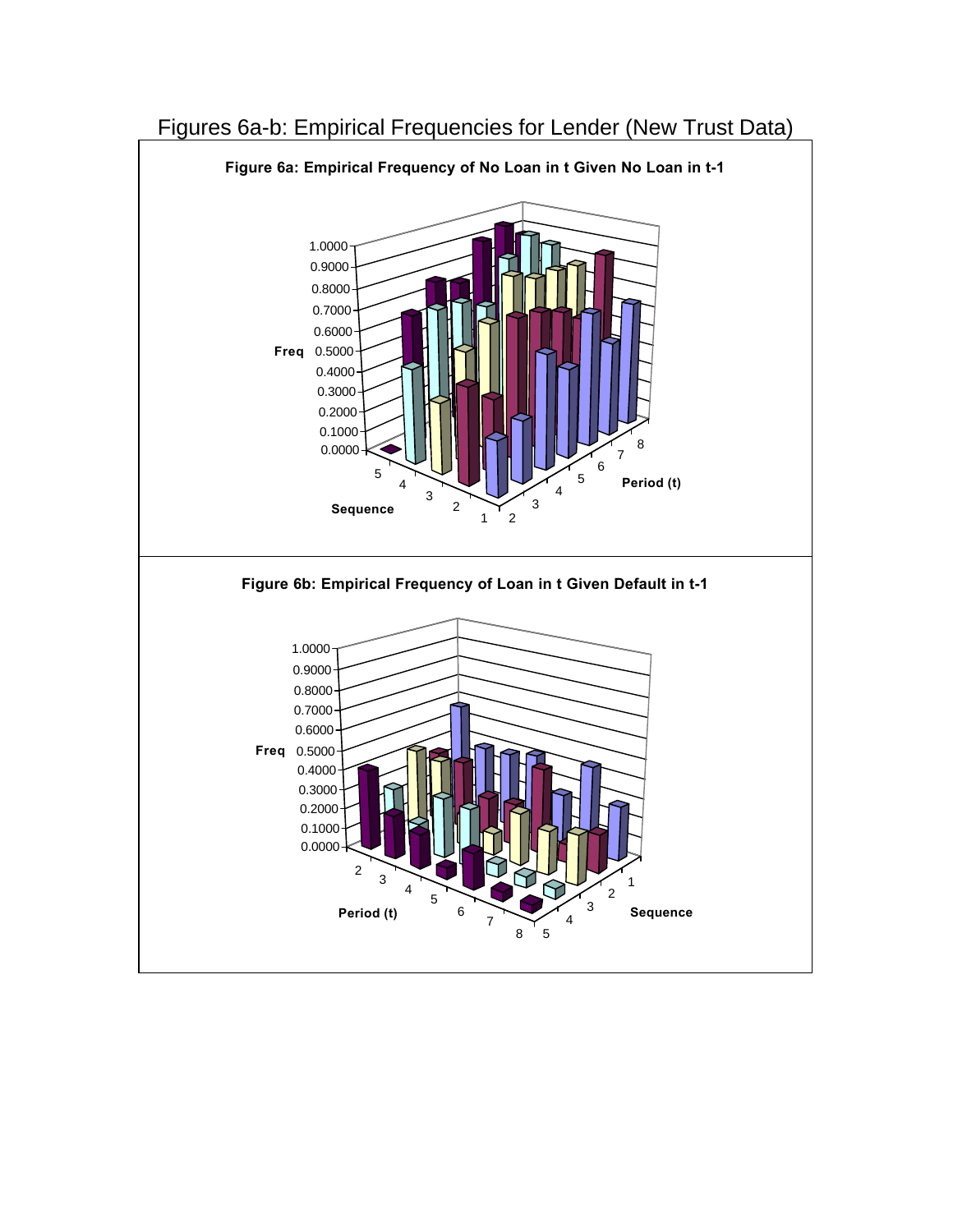

**Figures 7a-c: Frequency of Repay in t Given Default in t-1**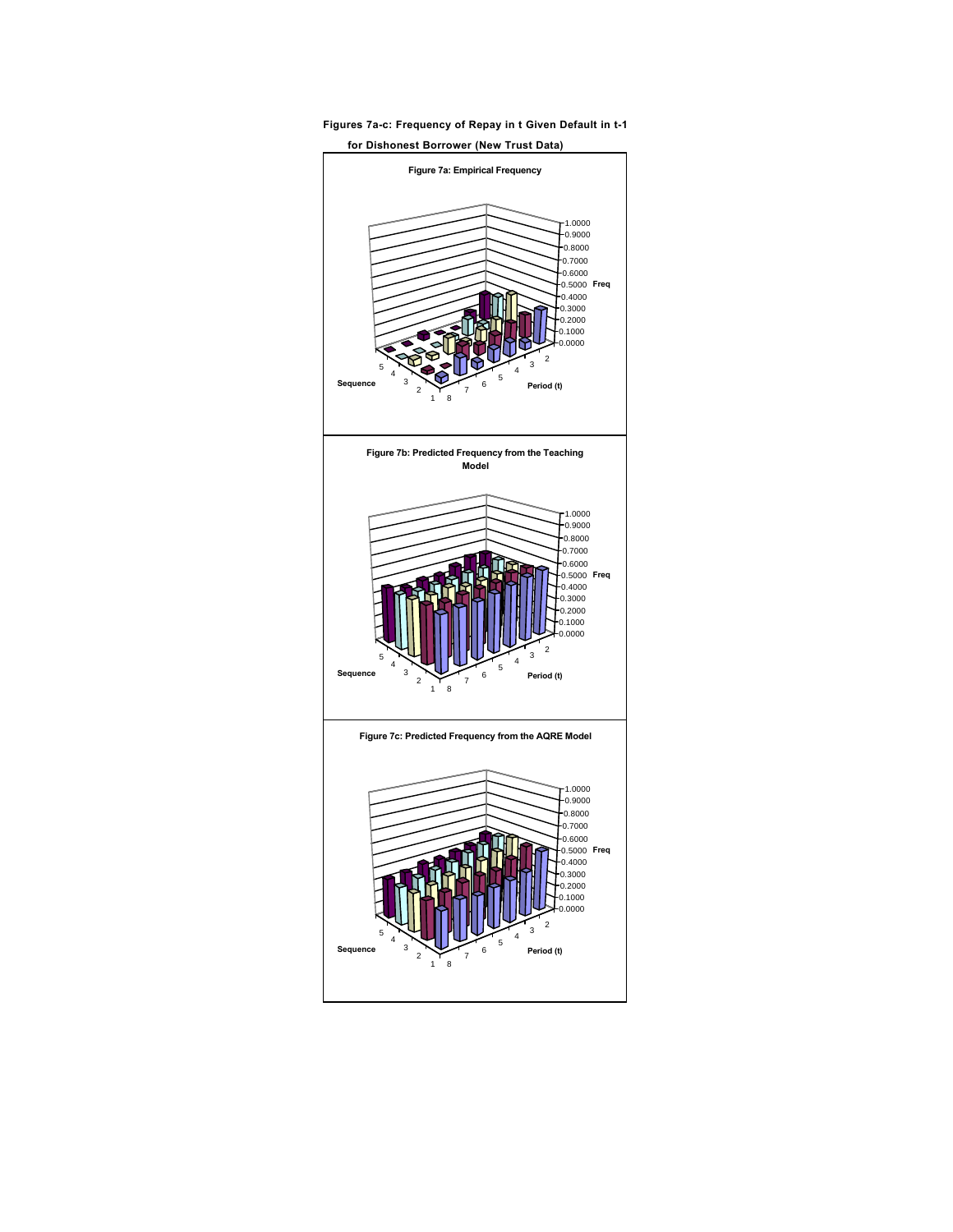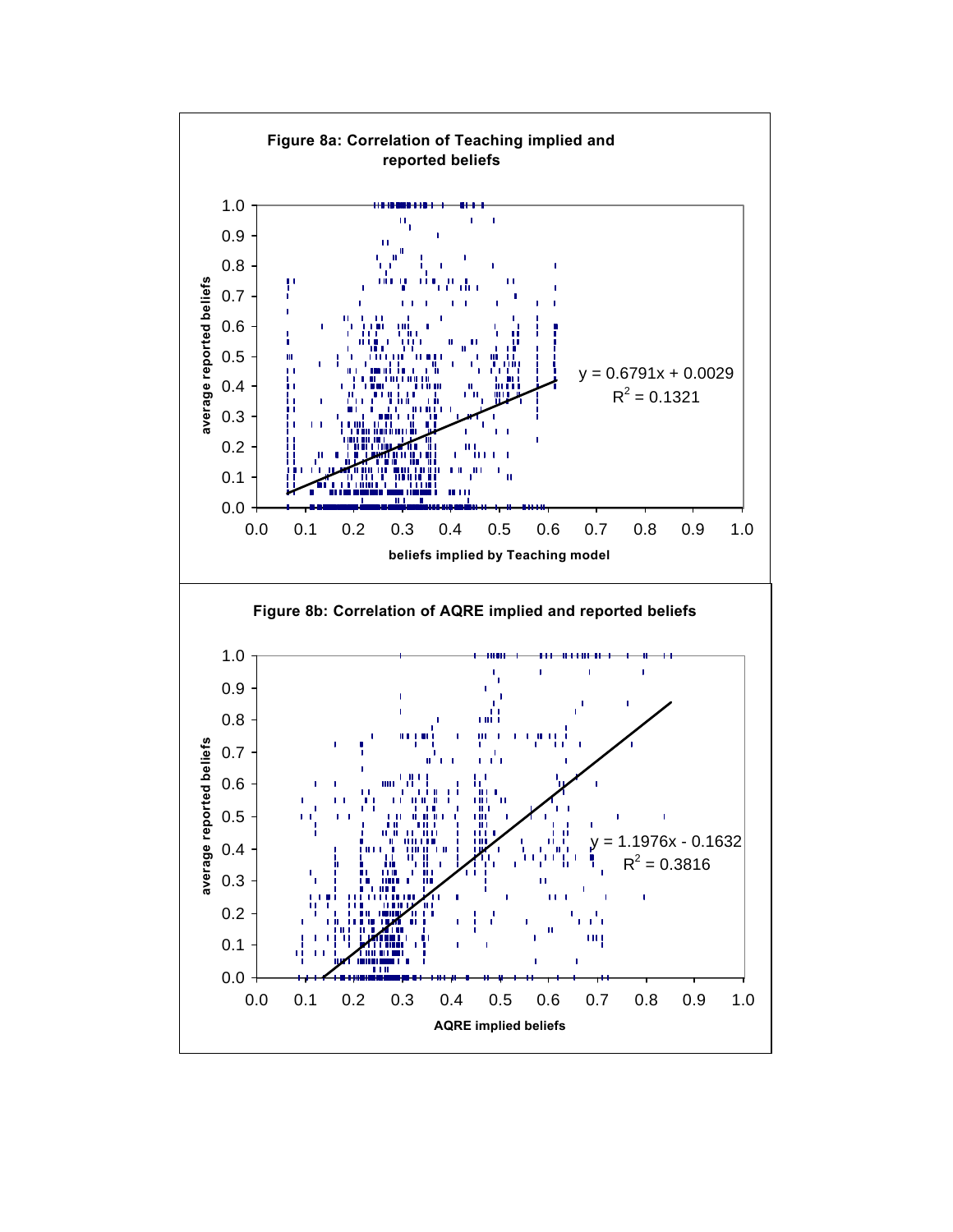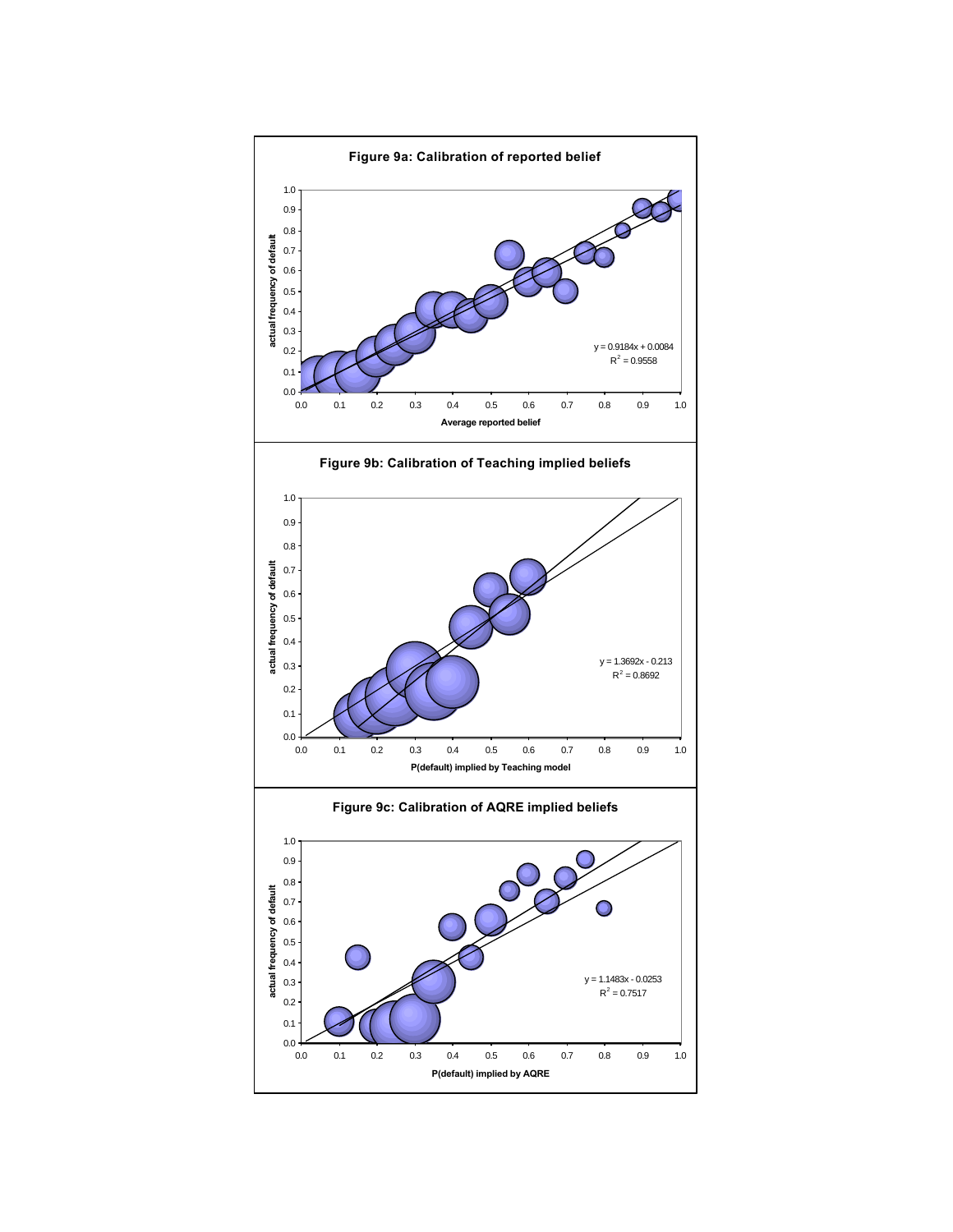### Table 2: In-sample and Out-of-sample Performance of the fEWA Teaching and AQRE Models

| Datasets                                               | Camerer and Weigelt (1988a) |         |                  | Camerer and Weigelt (1988b) |              | Jung, Kagel and Levin (1994)<br>(Inexperienced Subjects) |             |         | Jung, Kagel and Levin (1994)<br>(Experienced Subjects) |             |         |                  |
|--------------------------------------------------------|-----------------------------|---------|------------------|-----------------------------|--------------|----------------------------------------------------------|-------------|---------|--------------------------------------------------------|-------------|---------|------------------|
| Sample Size <sup>1</sup>                               |                             | 5757    |                  |                             |              |                                                          |             | 5847    |                                                        |             | 2232    |                  |
| In-sample Calibration                                  |                             | 2894    |                  |                             | 3820<br>1882 |                                                          |             | 2866    |                                                        |             | 1072    |                  |
| Out-of-sample Validation                               |                             |         |                  |                             |              |                                                          |             |         |                                                        |             |         |                  |
| The Teaching Models                                    |                             |         |                  |                             |              |                                                          |             |         |                                                        |             |         |                  |
| <b>Model Specification</b>                             | fEWA                        |         | pEWA             | fEWA                        |              | pEWA                                                     | <b>fEWA</b> |         | pEWA                                                   | fEWA        |         | pEWA             |
| Data Sessions                                          | Individual                  | Pooled  | Pooled           | Individual                  | Pooled       | Pooled                                                   | Individual  | Pooled  | Pooled                                                 | Individual  | Pooled  | Pooled           |
| In-sample Calibration                                  |                             |         |                  |                             |              |                                                          |             |         |                                                        |             |         |                  |
| Hit Rate <sup>2</sup>                                  |                             |         |                  |                             |              |                                                          |             |         |                                                        |             |         |                  |
|                                                        | 77%                         | 77%     | 80%              | 72%                         | 74%          | 75%                                                      | 76%         | 76%     | 79%                                                    | 65%         | 61%     | 70%              |
| Log-likelihood                                         | $-2830$                     | $-2930$ | $-2515$          | $-2072$                     | $-2128$      | $-1891$                                                  | $-2259$     | $-2329$ | $-2178$                                                | $-1368$     | $-1414$ | $-1286$          |
| Out-of-sample Validation                               |                             |         |                  |                             |              |                                                          |             |         |                                                        |             |         |                  |
| <b>Hit Rate</b>                                        | 76%                         | 78%     | 81%              | 72%                         | 78%          | 79%                                                      | 74%         | 73%     | 73%                                                    | 73%         | 59%     | 79%              |
| Log-likelihood                                         | $-1395$                     | $-1419$ | $-1208$          | $-998$                      | $-1028$      | $-885$                                                   | $-1380$     | $-1411$ | $-1394$                                                | $-578$      | $-643$  | $-546$           |
| Agent-based Quantal Response Equilibrium (AQRE) Models |                             |         |                  |                             |              |                                                          |             |         |                                                        |             |         |                  |
| <b>Model Specification</b>                             | <b>AQRE</b>                 |         | $AQRE(\theta=0)$ | <b>AQRE</b>                 |              | $AQRE(\theta=0)$                                         | <b>AQRE</b> |         | $AQRE(\theta=0)$                                       | <b>AQRE</b> |         | $AQRE(\theta=0)$ |
| Data Sessions                                          | Individual                  | Pooled  | Pooled           | Individual                  | Pooled       | Pooled                                                   | Individual  | Pooled  | Pooled                                                 | Individual  | Pooled  | Pooled           |
| In-sample Calibration                                  |                             |         |                  |                             |              |                                                          |             |         |                                                        |             |         |                  |
| <b>Hit Rate</b>                                        | 71%                         | 69%     | 43%              | 76%                         | 56%          | 46%                                                      | 78%         | 77%     | 79%                                                    | 53%         | 50%     | 47%              |
| Log-likelihood                                         | $-3343$                     | $-3466$ | $-3816$          | $-2044$                     | $-2532$      | $-2518$                                                  | $-2420$     | $-2534$ | $-2647$                                                | $-1449$     | $-1509$ | $-1530$          |
|                                                        |                             |         |                  |                             |              |                                                          |             |         |                                                        |             |         |                  |
| Out-of-sample Validation                               |                             |         |                  |                             |              |                                                          |             |         |                                                        |             |         |                  |
| <b>Hit Rate</b>                                        | 70%                         | 67%     | 35%              | 79%                         | 56%          | 43%                                                      | 73%         | 70%     | 75%                                                    | 47%         | 44%     | 49%              |
| Log-likelihood                                         | $-1630$                     | $-1805$ | $-1923$          | $-942$                      | $-1264$      | $-1279$                                                  | $-1456$     | $-1540$ | $-1637$                                                | $-696$      | $-738$  | $-739$           |
|                                                        |                             |         |                  |                             |              |                                                          |             |         |                                                        |             |         |                  |

Note 1: Calibrated on all observations for 70% of the subjects instead of 70% observations of all subjects.

Note 2: Number of hits counts the occasions when prob(chosen strategy) = maximum (predicted probabilities). Each count is adjusted by number of strategies sharing the maximum. Number of hits for the incumbent is computed using a weighted predicted probability which is the weighted average of the myopic sophisticates and the teacher where the weights are (1-alpha) and alpha respectively.

Note 3: All sessions are calibrated simultaneously with common parameter estimates except for scale sensitivity  $\lambda$ .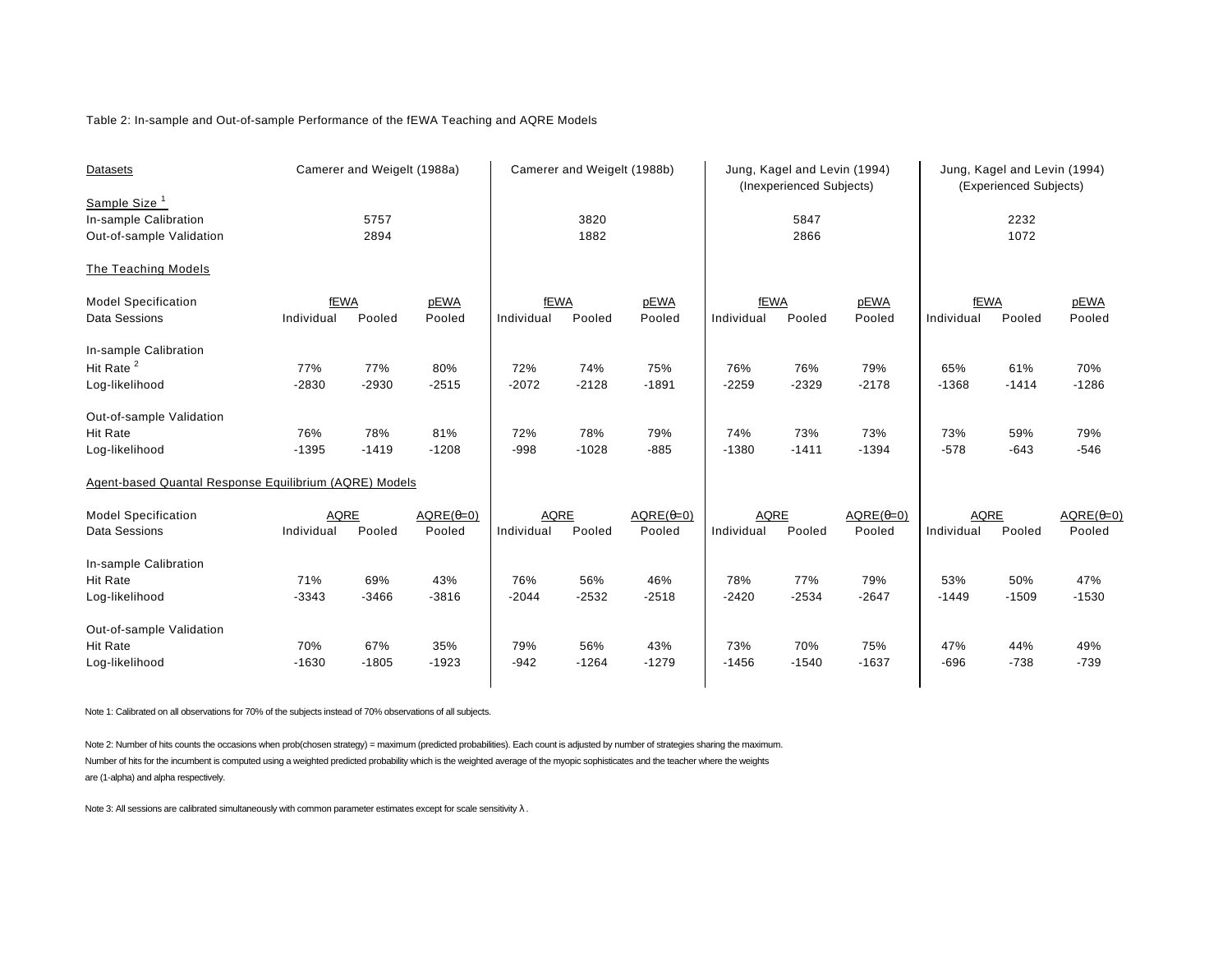### Table 3: Parameter Estimates for the Teaching and AQRE Models

| Datasets                                        |      | Camerer and Weigelt (1988a)  |                |                        | Camerer and Weigelt (1988b) |                       |                |                                  | Jung, Kagel and Levin (1994)<br>(Inexperienced Subjects) |                       |                |                        | Jung, Kagel and Levin (1994)<br>(Experienced Subjects) |                              |                |                  |
|-------------------------------------------------|------|------------------------------|----------------|------------------------|-----------------------------|-----------------------|----------------|----------------------------------|----------------------------------------------------------|-----------------------|----------------|------------------------|--------------------------------------------------------|------------------------------|----------------|------------------|
| The Teaching Model                              |      |                              |                |                        |                             |                       |                |                                  |                                                          |                       |                |                        |                                                        |                              |                |                  |
| <b>Model Specification</b>                      |      | fEWA                         |                | pEWA                   |                             | <b>fEWA</b>           |                | pEWA                             |                                                          | <b>fEWA</b>           |                | pEWA                   |                                                        | fEWA                         |                | pEWA             |
| <b>Data Sessions</b>                            |      | Individual (Min, Max) Pooled |                | Pooled                 |                             | Individual (Min, Max) | Pooled         | Pooled                           |                                                          | Individual (Min, Max) | Pooled         | Pooled                 |                                                        | Individual (Min, Max) Pooled |                | Pooled           |
| Parameters for Adaptive Lender <sup>1</sup>     |      |                              |                |                        |                             |                       |                |                                  |                                                          |                       |                |                        |                                                        |                              |                |                  |
| φ                                               | 0.74 | 0.78                         | 0.76           | 0.41                   | 0.75                        | 0.78                  | 0.77           | 0.24                             | 0.76                                                     | 0.82                  | 0.78           | 0.57                   | 0.76                                                   | 0.77                         | 0.76           | 0.53             |
|                                                 |      |                              | (0.02)         | (0.01)                 |                             |                       | (0.02)         | (0.03)                           |                                                          |                       | (0.02)         | (0.01)                 |                                                        |                              | (0.02)         | (0.00)           |
| δ                                               | 0.50 | 0.55                         | 0.53           | 0.19                   | 0.51                        | 0.53                  | 0.52           | 0.32                             | 0.49                                                     | 0.55                  | 0.53           | 0.92                   | 0.48                                                   | 0.56                         | 0.52           | 0.63             |
|                                                 |      |                              | (0.02)         | (0.01)                 |                             |                       | (0.01)         | (0.02)                           |                                                          |                       | (0.01)         | (0.00)                 |                                                        |                              | (0.02)         | (0.00)           |
| κ                                               | 0.58 | 0.75                         | 0.65           | 1.00                   | 0.51                        | 0.75                  | 0.62           | 1.00                             | 0.56                                                     | 0.76                  | 0.65           | 0.41                   | 0.53                                                   | 0.67                         | 0.60           | 1.00             |
|                                                 |      |                              | (0.06)         | (0.00)                 |                             |                       | (0.06)         | (0.00)                           |                                                          |                       | (0.06)         | (0.00)                 |                                                        |                              | (0.06)         | (0.01)           |
| τ                                               | 0.64 | 1.00                         | 0.98           | 0.22                   | 0.00                        | 1.00                  | 0.98           | 0.17                             | 0.01                                                     | 1.00                  | 0.97           | 0.08                   | 0.00                                                   | 1.00                         | 0.72           | 0.25             |
|                                                 |      |                              | (0.00)         | (0.01)                 |                             |                       | (0.00)         | (0.03)                           |                                                          |                       | (0.00)         | (0.01)                 |                                                        |                              | (0.00)         | (0.00)           |
| Parameters for Teacher Borrower (Dishonest)     |      |                              |                |                        |                             |                       |                |                                  |                                                          |                       |                |                        |                                                        |                              |                |                  |
| $\alpha$                                        | 0.60 | 1.00                         | 1.00           | 1.00                   | 0.05                        | 1.00                  | 0.73           | 0.85                             | 0.02                                                     | 1.00                  | 0.42           | 0.34                   | 0.87                                                   | 1.00                         | 0.88           | 0.86             |
|                                                 |      |                              | (0.00)         | (0.00)                 |                             |                       | (0.00)         | (0.03)                           |                                                          |                       | (0.00)         | (0.00)                 |                                                        |                              | (0.00)         | (0.01)           |
| $\theta^2$                                      | 0.19 | 0.28                         | 0.19           | 0.24                   | 0.19                        | 0.29                  | 0.28           | 0.19                             | 0.11                                                     | 0.19                  | 0.12           | 0.11                   | 0.11                                                   | 0.19                         | 0.17           | 0.12             |
|                                                 |      |                              | (0.00)         | (0.00)                 |                             |                       | (0.00)         | (0.00)                           |                                                          |                       | (0.00)         | (0.00)                 |                                                        |                              | (0.00)         | (0.00)           |
| Agent-based Quantal Response Equilibrium (AQRE) |      |                              |                |                        |                             |                       |                |                                  |                                                          |                       |                |                        |                                                        |                              |                |                  |
| Model Specification                             |      | AQRE                         |                | $AQRE(\theta=0)$       |                             | <b>AQRE</b>           |                | $AQRE(\theta=0)$                 |                                                          | AQRE                  |                | $AQRE(\theta=0)$       |                                                        | AQRE                         |                | $AQRE(\theta=0)$ |
| <b>Data Sessions</b>                            |      | Individual (Min, Max)        | Pooled         | Pooled                 |                             | Individual (Min, Max) | Pooled         | Pooled                           |                                                          | Individual (Min, Max) | Pooled         | Pooled                 |                                                        | Individual (Min, Max)        | Pooled         | Pooled           |
| Parameters for Lender<br>$\theta$ <sup>3</sup>  |      |                              |                |                        |                             |                       |                |                                  |                                                          |                       |                |                        |                                                        |                              |                |                  |
|                                                 | 0.24 | 0.29                         | 0.29<br>(0.00) | 0.00<br>$\blacksquare$ | 0.23                        | 0.29                  | 0.28<br>(0.00) | 0.00<br>$\overline{\phantom{a}}$ | 0.11                                                     | 0.19                  | 0.16<br>(0.00) | 0.00<br>$\blacksquare$ | 0.12                                                   | 0.19                         | 0.19<br>(0.00) | 0.00             |
|                                                 |      |                              |                |                        |                             |                       |                |                                  |                                                          |                       |                |                        |                                                        |                              |                |                  |

Note 1: Each parameter is presented with its standard error (in parenthesis) directly below. For functional parameters like φ, δ and κ, standard deviation across subjects is reported.

Note 2: θ is constrained between 0.185 and 0.286 which is the 95% confidence interval for home-made prior derived from experiments we ran.

Note 3: The proportion of strong/honest type, p, is incorporated into the home-made prior where  $q = p + \theta^*(1-p)$  where  $\theta$  is estimated.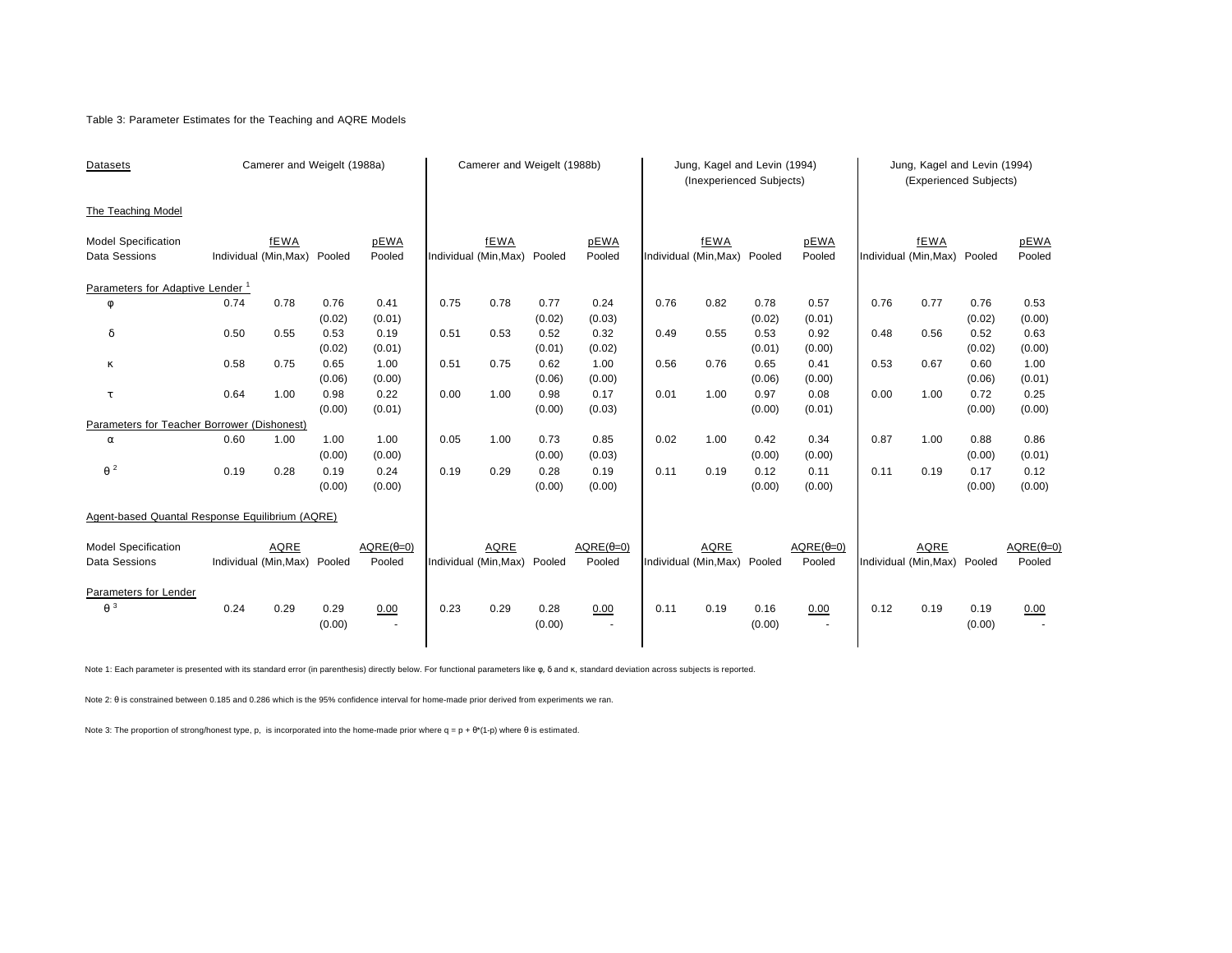|                     |          | weighted regression |              | accuracy measures |                |             |
|---------------------|----------|---------------------|--------------|-------------------|----------------|-------------|
| source of           | adjusted | intercept           | slope        | calibration       | discrimination | probability |
| beliefs             | $R^2$    | (std. Error)        | (std. Error) |                   |                | score       |
|                     |          |                     |              |                   |                |             |
| lender (reported)   | 0.74     | 0.664               | 0.614        | 0.011             | 0.030          | 0.152       |
|                     |          | (0.290)             | (0.083)      |                   |                |             |
| borrower (reported) | 0.72     | 0.778               | 0.708        | 0.006             | 0.040          | 0.141       |
|                     |          | (0.318)             | (0.102)      |                   |                |             |
| averaged (reported) | 0.86     | 0.115               | 0.902        | 0.004             | 0.042          | 0.135       |
|                     |          | (0.268)             | (0.084)      |                   |                |             |
| AQRE (implied)      | 0.20     | 2.003               | 0.358        | 0.029             | 0.046          | 0.148       |
|                     |          | (0.783)             | (0.197)      |                   |                |             |
| Teaching (implied)  | 0.32     | 1.202               | 0.545        | 0.014             | 0.025          | 0.156       |
|                     |          | (1.267)             | (0.280)      |                   |                |             |
| overall P(default)  | 0.23     | 0.000               | 0.000        | 0.000             | 0.000          | 0.174       |

Table 4: Calibration of reported and implied beliefs in trust games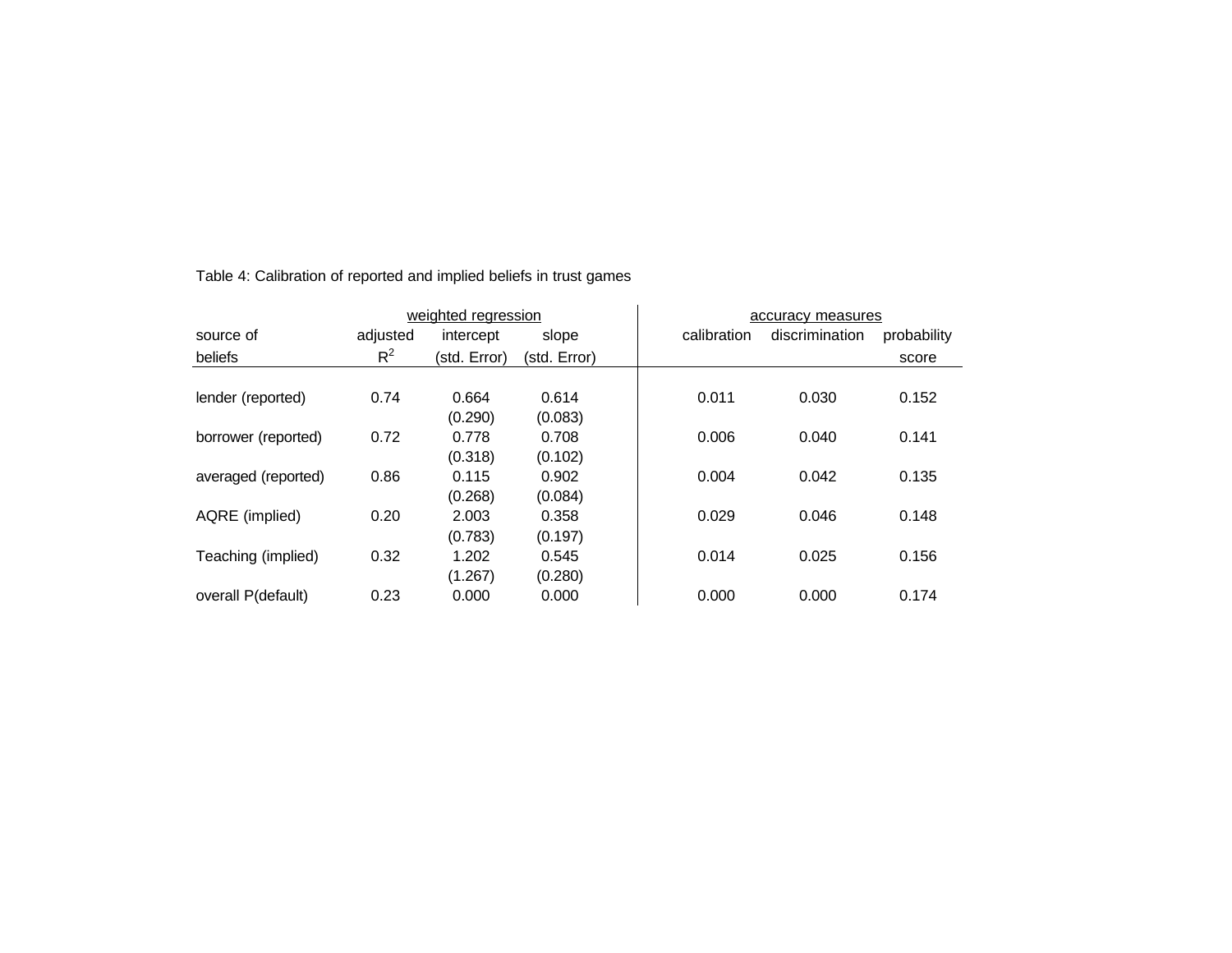### Appendix Table 1: In-sample and Out-of-sample Performance of the fEWA Teaching and AQRE Models in Individual Sessions for the Trust Data in Camerer & Weigelt (1988)

| Session No.<br>No of Sequences<br>P(Honest)       | 1<br>90<br>0.33 | $\overline{2}$<br>90<br>0.33 | 3<br>81<br>0.33 | 4<br>70<br>0.10 | 5<br>77<br>0.10 | 6<br>69<br>0.10 | $\overline{7}$<br>90<br>0.00 | 8<br>101<br>0.00 |
|---------------------------------------------------|-----------------|------------------------------|-----------------|-----------------|-----------------|-----------------|------------------------------|------------------|
| Sample Size <sup>1</sup><br>In-sample Calibration | 744             | 784                          | 742             | 661             | 673             | 626             | 703                          | 824              |
| Out-of-sample Validation                          | 401             | 386                          | 368             | 356             | 315             | 288             | 419                          | 361              |
| <b>The Teaching Model</b>                         |                 |                              |                 |                 |                 |                 |                              |                  |
| In-sample Calibration                             |                 |                              |                 |                 |                 |                 |                              |                  |
| Hit Rate <sup>2</sup>                             | 79%             | 81%                          | 81%             | 80%             | 79%             | 81%             | 65%                          | 73%              |
| Log-likelihood                                    | $-347$          | $-361$                       | $-365$          | $-287$          | $-336$          | $-273$          | $-427$                       | $-434$           |
| Out-of-sample Validation                          |                 |                              |                 |                 |                 |                 |                              |                  |
| <b>Hit Rate</b>                                   | 82%             | 79%                          | 83%             | 79%             | 75%             | 77%             | 68%                          | 69%              |
| Log-likelihood                                    | $-181$          | $-172$                       | $-171$          | $-145$          | $-175$          | $-135$          | $-227$                       | $-187$           |
| Agent-based Quantal Response Equilibrium (AQRE)   |                 |                              |                 |                 |                 |                 |                              |                  |
| In-sample Calibration                             |                 |                              |                 |                 |                 |                 |                              |                  |
| <b>Hit Rate</b>                                   | 69%             | 73%                          | 68%             | 79%             | 82%             | 86%             | 56%                          | 60%              |
| Log-likelihood                                    | $-405$          | $-482$                       | $-450$          | $-354$          | $-357$          | $-284$          | $-469$                       | $-540$           |
| Out-of-sample Validation                          |                 |                              |                 |                 |                 |                 |                              |                  |
| <b>Hit Rate</b>                                   | 65%             | 71%                          | 69%             | 81%             | 81%             | 88%             | 58%                          | 53%              |
| Log-likelihood                                    | $-236$          | $-217$                       | $-213$          | $-188$          | $-150$          | $-99$           | $-282$                       | $-245$           |

Note 1: Calibrated on all observations for 70% of the subjects instead of 70% observations of all subjects.

Note 2: Number of hits counts the occasions when prob(chosen strategy) = maximum (predicted probabilities). Each count is adjusted by number of strategies sharing the ma Number of hits for the incumbent is computed using a weighted predicted probability which is the weighted average of the myopic sophisticates and the teacher where the we are (1-alpha) and alpha respectively.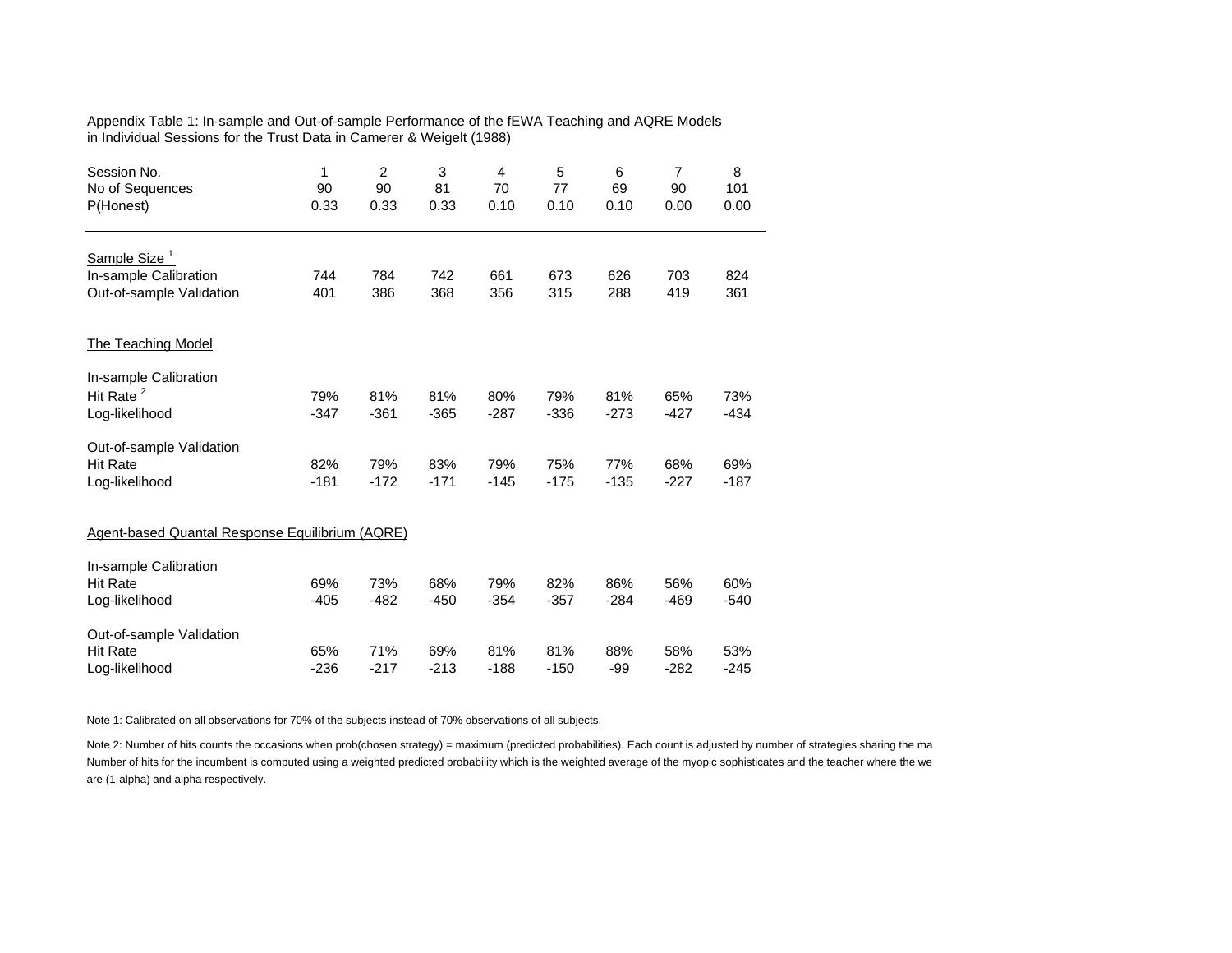| Session No.:                                           | 1      | $\overline{2}$ | 3      | $\overline{\mathcal{A}}$ | 5      | 6      | $\overline{7}$ | 8      |
|--------------------------------------------------------|--------|----------------|--------|--------------------------|--------|--------|----------------|--------|
| <b>The Teaching Model</b>                              |        |                |        |                          |        |        |                |        |
| Parameters for Adaptive Lender <sup>1</sup>            |        |                |        |                          |        |        |                |        |
| φ                                                      | 0.75   | 0.75           | 0.76   | 0.78                     | 0.75   | 0.75   | 0.77           | 0.74   |
|                                                        | (0.02) | (0.02)         | (0.02) | (0.02)                   | (0.02) | (0.02) | (0.02)         | (0.02) |
| $\delta$                                               | 0.55   | 0.55           | 0.55   | 0.53                     | 0.51   | 0.51   | 0.52           | 0.50   |
|                                                        | (0.03) | (0.03)         | (0.03) | (0.02)                   | (0.02) | (0.02) | (0.01)         | (0.02) |
| К                                                      | 0.68   | 0.65           | 0.68   | 0.75                     | 0.60   | 0.67   | 0.58           | 0.59   |
|                                                        | (0.05) | (0.06)         | (0.05) | (0.03)                   | (0.06) | (0.06) | (0.07)         | (0.07) |
| τ                                                      | 0.64   | 0.96           | 0.99   | 1.00                     | 0.99   | 1.00   | 0.72           | 1.00   |
|                                                        | (0.06) | (0.04)         | (0.00) | (0.00)                   | (0.25) | (0.01) | (0.25)         | (0.02) |
| <b>Parameters for Teacher Borrower (Dishonest)</b>     |        |                |        |                          |        |        |                |        |
| $\alpha$                                               | 0.60   | 1.00           | 0.99   | 1.00                     | 0.99   | 0.87   | 0.82           | 1.00   |
|                                                        | (0.03) | (0.00)         | (0.00) | (0.04)                   | (0.21) | (0.07) | (0.05)         | (0.00) |
| $\theta^2$                                             | 0.20   | 0.19           | 0.20   | 0.28                     | 0.20   | 0.28   | 0.25           | 0.28   |
|                                                        | (0.00) | (0.00)         | (0.00) | (0.02)                   | (0.01) | (0.00) | (0.00)         | (0.00) |
| <b>Agent-based Quantal Response Equilibrium (AQRE)</b> |        |                |        |                          |        |        |                |        |
| <b>Parameters for Lender</b>                           |        |                |        |                          |        |        |                |        |
| $\theta^3$                                             | 0.27   | 0.29           | 0.29   | 0.29                     | 0.24   | 0.24   | 0.24           | 0.29   |
|                                                        | (0.03) | (0.03)         | (0.03) | (0.00)                   | (0.00) | (0.00) | (0.02)         | (0.03) |

Appendix Table 2: Parameter Estimates for the Teaching and AQRE Models for the Trust Data in Camerer & Weigelt (1988)

Note 1: Each parameter is presented with its standard error (in parenthesis) directly below. For functional parameters like φ, δ and κ, standard deviation across subjects is reported. Note 2: θ is constrained between 0.185 and 0.286 which is the 95% confidence interval for home-made prior derived from experiments we ran.

Note 3: The proportion of strong/honest type, p, is incorporated into the home-made prior where  $q = p + \theta^*(1-p)$  where  $\theta$  is estimated.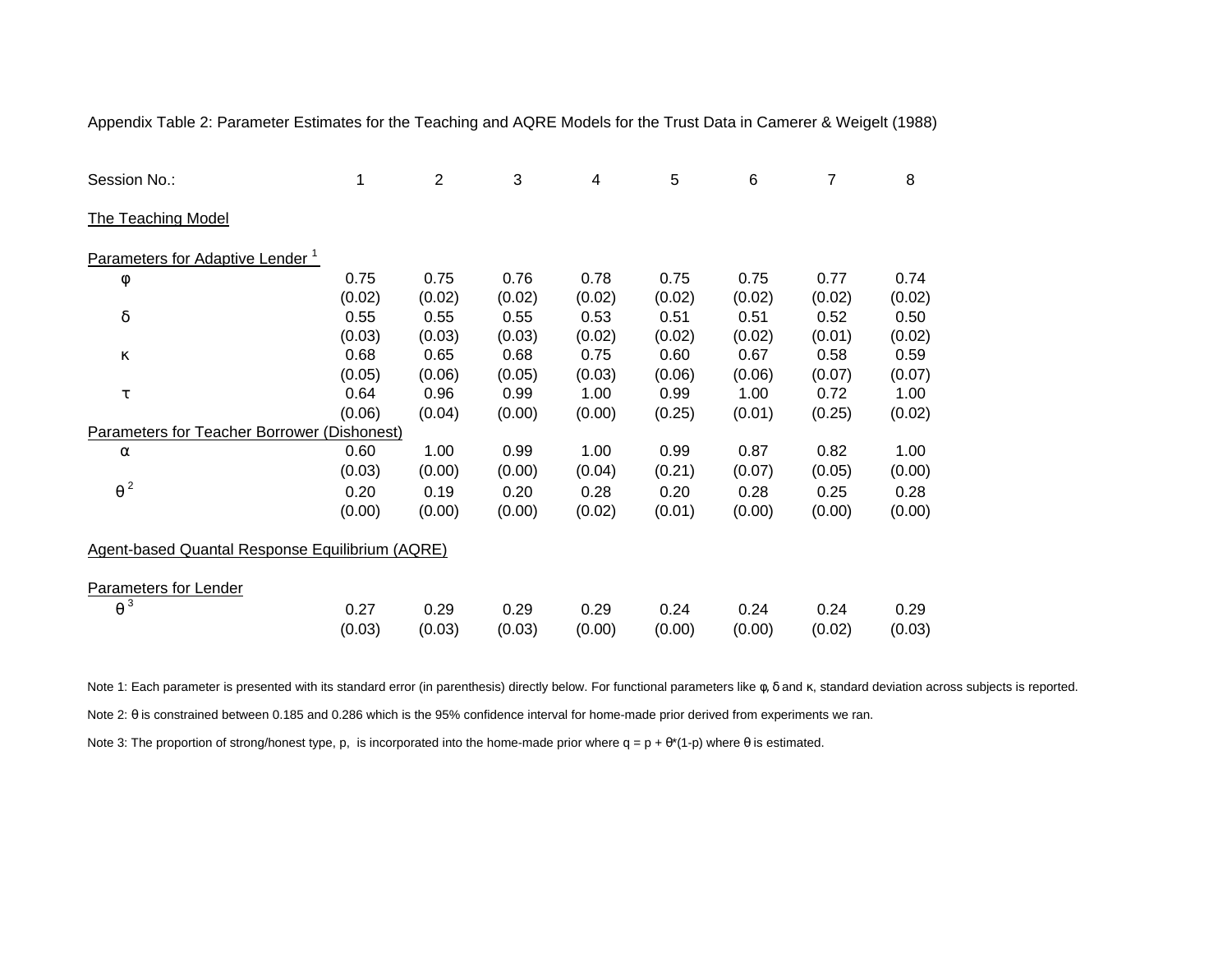| Appendix Table 3: In-sample and Out-of-sample Performance of the Teaching and AQRE Models |  |
|-------------------------------------------------------------------------------------------|--|
| in Individual Sessions for the Unpublished Trust Data in Camerer & Weigelt (1988)         |  |

| Session No.:<br>No of Sequences<br>P(Honest):                                 | 1<br>40<br>0.10 | $\overline{2}$<br>45<br>0.10 | 3<br>61<br>0.10 | 4<br>48<br>0.10 | 5<br>54<br>0.10 | 6<br>81<br>0.10 | $\overline{7}$<br>75<br>0.10 | 8<br>50<br>0.10 |
|-------------------------------------------------------------------------------|-----------------|------------------------------|-----------------|-----------------|-----------------|-----------------|------------------------------|-----------------|
| Sample Size <sup>1</sup><br>In-sample Calibration<br>Out-of-sample Validation | 332<br>159      | 416<br>203                   | 529<br>248      | 467<br>230      | 479<br>265      | 606<br>315      | 617<br>291                   | 374<br>171      |
| <b>The Teaching Model</b>                                                     |                 |                              |                 |                 |                 |                 |                              |                 |
| In-sample Calibration<br>Hit Rate <sup>2</sup><br>Log-likelihood              | 56%<br>$-212$   | 78%<br>$-197$                | 67%<br>$-335$   | 88%<br>$-205$   | 80%<br>$-257$   | 69%<br>$-298$   | 72%<br>$-324$                | 63%<br>$-243$   |
| Out-of-sample Validation<br><b>Hit Rate</b><br>Log-likelihood                 | 59%<br>$-99$    | 77%<br>$-100$                | 61%<br>$-160$   | 88%<br>$-111$   | 88%<br>$-122$   | 58%<br>$-160$   | 69%<br>$-153$                | 79%<br>$-92$    |
| Agent-based Quantal Response Equilibrium (AQRE)                               |                 |                              |                 |                 |                 |                 |                              |                 |
| In-sample Calibration<br><b>Hit Rate</b><br>Log-likelihood                    | 65%<br>$-221$   | 87%<br>$-188$                | 61%<br>$-349$   | 90%<br>$-183$   | 82%<br>$-240$   | 77%<br>$-328$   | 82%<br>$-287$                | 59%<br>$-248$   |
| Out-of-sample Validation<br><b>Hit Rate</b><br>Log-likelihood                 | 77%<br>$-91$    | 87%<br>$-89$                 | 57%<br>$-167$   | 92%<br>$-75$    | 90%<br>$-119$   | 78%<br>$-158$   | 78%<br>$-145$                | 75%<br>$-98$    |

Note 1: Calibrated on all observations for 70% of the subjects instead of 70% observations of all subjects.

Note 2: Number of hits counts the occasions when prob(chosen strategy) = maximum (predicted probabilities). Each count is adjusted by number of strategies sharing the r Number of hits for the incumbent is computed using a weighted predicted probability which is the weighted average of the myopic sophisticates and the teacher where the v are (1-alpha) and alpha respectively.

Note 3: All sessions are calibrated simultaneously with common parameter estimates except for scale sensitivity  $\lambda$  .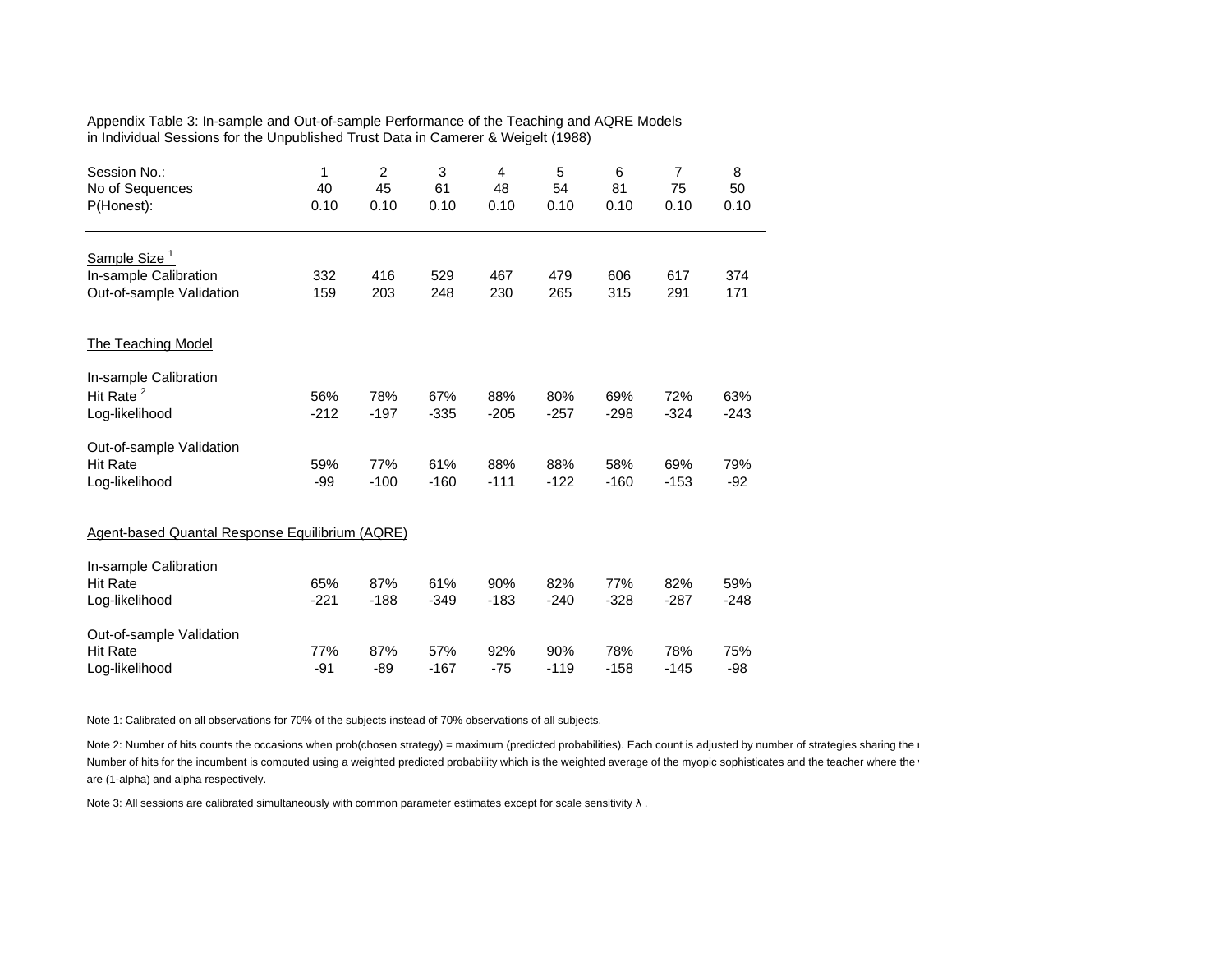| Session No.:                                    | 1      | $\overline{2}$ | 3      | 4      | 5      | 6      | 7      | 8      |
|-------------------------------------------------|--------|----------------|--------|--------|--------|--------|--------|--------|
| <b>The Teaching Model</b>                       |        |                |        |        |        |        |        |        |
| Parameters for Adaptive Lender <sup>1</sup>     |        |                |        |        |        |        |        |        |
| φ                                               | 0.76   | 0.77           | 0.76   | 0.78   | 0.77   | 0.77   | 0.75   | 0.77   |
|                                                 | (0.02) | (0.02)         | (0.02) | (0.02) | (0.02) | (0.02) | (0.02) | (0.02) |
| $\delta$                                        | 0.51   | 0.52           | 0.51   | 0.53   | 0.52   | 0.52   | 0.51   | 0.51   |
|                                                 | (0.01) | (0.02)         | (0.01) | (0.02) | (0.02) | (0.01) | (0.02) | (0.01) |
| к                                               | 0.58   | 0.68           | 0.53   | 0.75   | 0.69   | 0.63   | 0.62   | 0.51   |
|                                                 | (0.07) | (0.05)         | (0.06) | (0.04) | (0.05) | (0.06) | (0.07) | (0.07) |
| τ                                               | 0.00   | 0.97           | 0.00   | 1.00   | 1.00   | 0.62   | 1.00   | 0.98   |
|                                                 | (0.00) | (0.17)         | (0.00) | (0.00) | (0.00) | (0.06) | (0.04) | (0.03) |
| Parameters for Teacher Borrower (Dishonest)     |        |                |        |        |        |        |        |        |
| $\alpha$                                        | 0.48   | 0.77           | 1.00   | 1.00   | 1.00   | 0.14   | 0.79   | 0.05   |
|                                                 | (0.12) | (0.26)         | (0.00) | (0.00) | (0.00) | (0.02) | (0.01) | (0.02) |
| $\theta^2$                                      | 0.29   | 0.29           | 0.29   | 0.29   | 0.29   | 0.27   | 0.28   | 0.19   |
|                                                 | (0.00) | (0.03)         | (0.00) | (0.00) | (0.00) | (0.00) | (0.00) | (0.00) |
| Agent-based Quantal Response Equilibrium (AQRE) |        |                |        |        |        |        |        |        |
| <b>Parameters for Lender</b>                    |        |                |        |        |        |        |        |        |
| $\theta^2$                                      | 0.27   | 0.27           | 0.29   | 0.27   | 0.25   | 0.24   | 0.24   | 0.23   |
|                                                 | (0.00) | (0.00)         | (0.00) | (0.00) | (0.00) | (0.00) | (0.00) | (0.01) |

Appendix Table 4: Parameter Estimates for the Teaching and AQRE Models for the Unpublished Trust Data in Camerer & Weigelt (1988)

Note 1: Each parameter is presented with its standard error (in parenthesis) directly below. For functional parameters like φ, δ and κ, standard deviation across subjects is reported. Note 2: θ is constrained between 0.185 and 0.286 which is the 95% confidence interval for home-made prior derived from experiments we ran.

Note 3: The proportion of strong/honest type, p, is incorporated into the home-made prior where  $q = p + \theta^*(1-p)$  where  $\theta$  is estimated.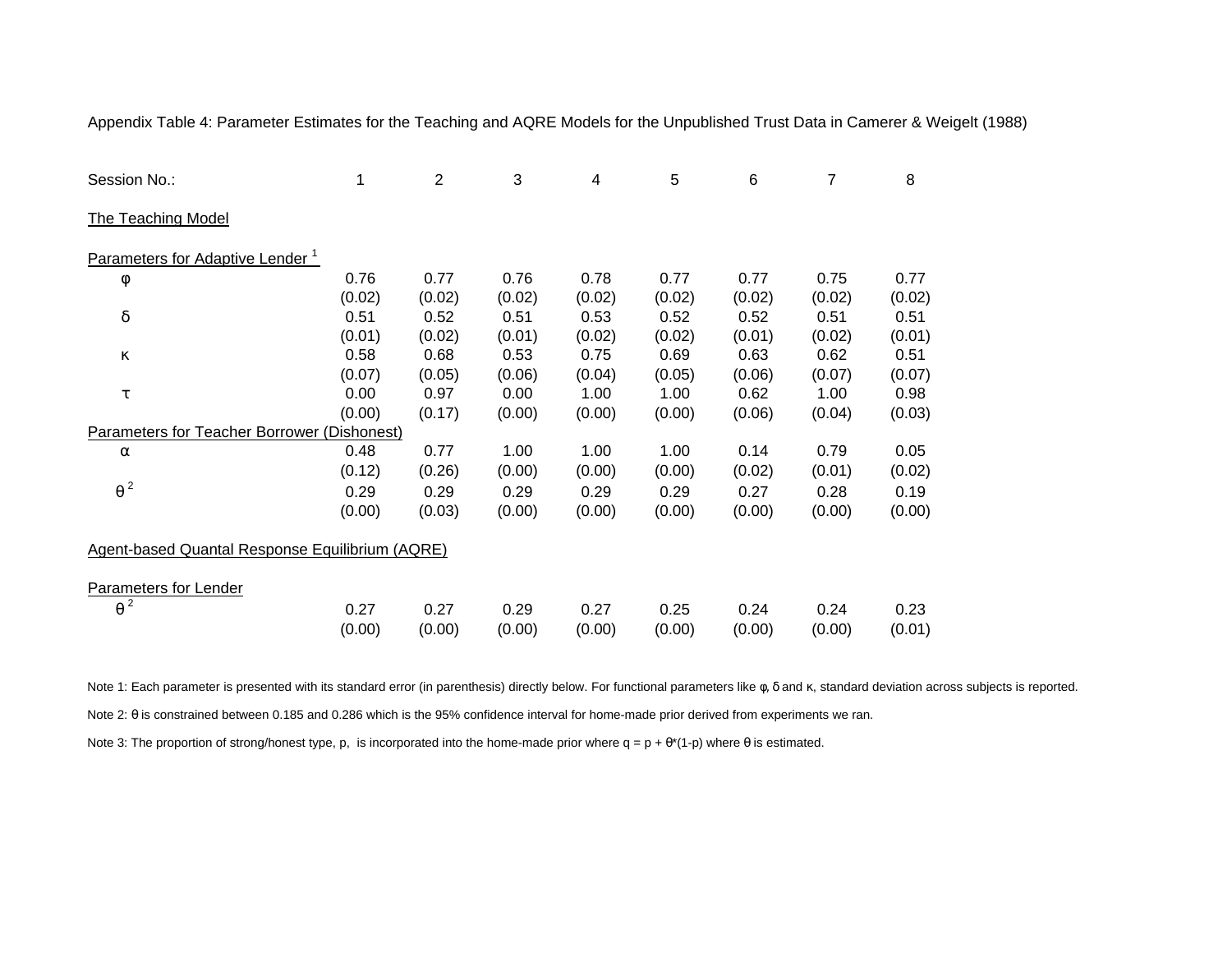### Appendix Table 5: In-sample and Out-of-sample Performance of the Teaching and AQRE Models in Individual Sessions for the Entry Data in Jung, Kagel & Levin (1994)

|                                                   |                 |                 |                 |                 | <b>Inexperienced Subjects</b> |                 |                  |                  |                 | <b>Experienced Subjects</b> |                 |                  |  |
|---------------------------------------------------|-----------------|-----------------|-----------------|-----------------|-------------------------------|-----------------|------------------|------------------|-----------------|-----------------------------|-----------------|------------------|--|
| Session No.:<br>No of Sequences<br>P(Fighter):    | 1<br>44<br>0.33 | 2<br>90<br>0.33 | 3<br>90<br>0.33 | 4<br>90<br>0.33 | $\overline{7}$<br>81<br>0.00  | 8<br>81<br>0.00 | 10<br>81<br>0.00 | 11<br>75<br>0.00 | 5<br>72<br>0.33 | 6<br>72<br>0.33             | 9<br>72<br>0.00 | 12<br>72<br>0.00 |  |
| Sample Size <sup>1</sup><br>In-sample Calibration | 392             | 754             | 771             | 784             | 825                           | 816             | 715              | 790              | 509             | 535                         | 622             | 566              |  |
| Out-of-sample Validation                          | 198             | 355             | 352             | 403             | 431                           | 401             | 368              | 358              | 226             | 241                         | 297             | 308              |  |
| The Teaching Model                                |                 |                 |                 |                 |                               |                 |                  |                  |                 |                             |                 |                  |  |
| In-sample Calibration                             |                 |                 |                 |                 |                               |                 |                  |                  |                 |                             |                 |                  |  |
| Hit Rate <sup>2</sup>                             | 63%             | 62%             | 60%             | 75%             | 87%                           | 85%             | 73%              | 98%              | 72%             | 66%                         | 64%             | 61%              |  |
| Log-likelihood                                    | $-212$          | $-408$          | $-415$          | $-362$          | $-256$                        | $-218$          | $-307$           | $-81$            | $-306$          | $-336$                      | $-368$          | $-357$           |  |
| Out-of-sample Validation                          |                 |                 |                 |                 |                               |                 |                  |                  |                 |                             |                 |                  |  |
| <b>Hit Rate</b>                                   | 63%             | 57%             | 58%             | 77%             | 92%                           | 78%             | 77%              | 75%              | 79%             | 71%                         | 68%             | 73%              |  |
| Log-likelihood                                    | $-132$          | $-241$          | $-242$          | $-171$          | $-94$                         | $-167$          | $-163$           | $-170$           | $-114$          | $-131$                      | $-177$          | $-157$           |  |
| Agent-based Quantal Response Equilibrium (AQRE)   |                 |                 |                 |                 |                               |                 |                  |                  |                 |                             |                 |                  |  |
| In-sample Calibration                             |                 |                 |                 |                 |                               |                 |                  |                  |                 |                             |                 |                  |  |
| <b>Hit Rate</b>                                   | 73%             | 70%             | 71%             | 65%             | 81%                           | 87%             | 75%              | 97%              | 46%             | 47%                         | 69%             | 49%              |  |
| Log-likelihood                                    | $-202$          | $-391$          | $-413$          | $-499$          | $-306$                        | $-219$          | $-314$           | $-76$            | $-335$          | $-362$                      | $-361$          | $-390$           |  |
| Out-of-sample Validation                          |                 |                 |                 |                 |                               |                 |                  |                  |                 |                             |                 |                  |  |
| <b>Hit Rate</b>                                   | 62%             | 66%             | 61%             | 71%             | 84%                           | 81%             | 74%              | 82%              | 21%             | 32%                         | 63%             | 63%              |  |
| Log-likelihood                                    | $-125$          | $-207$          | $-230$          | $-242$          | $-130$                        | $-142$          | $-172$           | $-208$           | $-154$          | $-164$                      | $-173$          | $-205$           |  |

Note 1: Calibrated on all observations for 70% of the subjects instead of 70% observations of all subjects.

Note 2: Number of hits counts the occasions when prob(chosen strategy) = maximum (predicted probabilities). Each count is adjusted by number of strategies sharing the maximum. Number of hits for the incumbent is computed using a weighted predicted probability which is the weighted average of the myopic sophisticates and the teacher where the weights are (1-alpha) and alpha respectively.

Note 3: All sessions are calibrated simultaneously with common parameter estimates except for scale sensitivity λ. Note that sessions with experienced subjects are pooled separately from ses